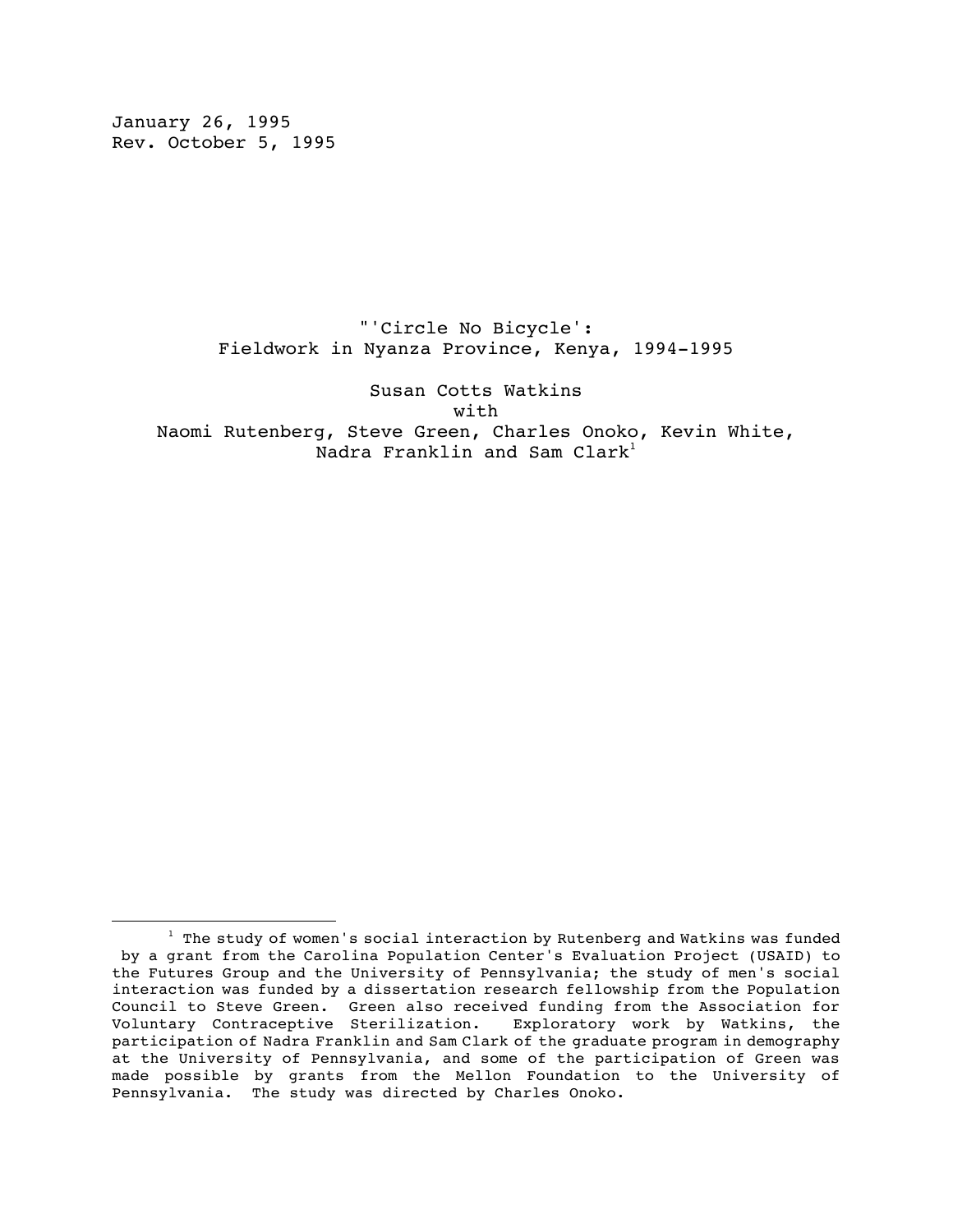There were two stages to our research. $^2\;$  We began with 10 long interviews with women and 10 with men in each of our four sites (a total of 40 men and 40 women) in June and July, 1994. In this stage, we asked men with whom they talked about wealth flows and family planning, and we asked women with whom they talked about women's health problems and family planning. In this stage, our primary interest was in gaining a general picture of the patterns of social interaction and, particularly, the content of their conversations.

 In the second stage, we surveyed approximately 800 men and 800 women (about 200 men and 200 women in each of the same four sites) in December and January, 1994-95. $^3$  In this stage, our primary interest was in describing the social networks of our respondents more precisely. We did not ask much about the content of their conversations or their own attitudes, but rather about some aspects of their social behavior: where they had lived and with whom they talked, where, how frequently, and the characteristics of those with whom they talked. When we were in the field, we did a lot of looking and listening. At least one of the principal investigators (Watkins, Rutenberg for the female survey, Green for the male survey) was in the field at all times during both phases (Watkins was there throughout). Our two colleagues from Kenya (Alan Ferguson, of GTZ/Ministry of Health, and David Wilkinson, of Innovative Communication Services) were in the field at various stages for a few days. We were also helped by the collaboration of three graduate students from the University of Pennsylvania: Kevin White, who participated in the qualitative phase and was instrumental in developing the sampling procedures for this stage, and Nadra Franklin and Sam Clark, who with Steve Green supervised data entry in the field during the second phase.

Crucial to gathering the data were our study director, Charles Onoko, and the five Kenyans--Francis Ayuka, Theresa Akoth, Marcellus Ayoma, Phoebe Ogolla and Rena Otieno--who were interviewers in the first phase, and supervisors of teams of 20 interviewers in each site in the second. Not only were they superb interviewers and supervisors, but because they were smart and curious they came to understand the research questions well, and were thus invaluable in helping us to develop our questionnaires and to interpret our data. Every evening they reported about their day, and we collected

È,  $^2$  In addition, in April 1994 we conducted exploratory interviews, seven with women and two with men in and around Oyugis, and three in Magunga, near Owich.

 $3$  The first phase lasted from June 6-July 15, 1994; the second from December 9, 1994-January 31, 1995 (minus 9 days for Christmas). In addition, Watkins and Rutenberg were in Kenya for about a week in October 1993, Watkins and Green for about a week in December 1993, and Watkins and Rutenberg for 10 days in November 1994 for the pretest.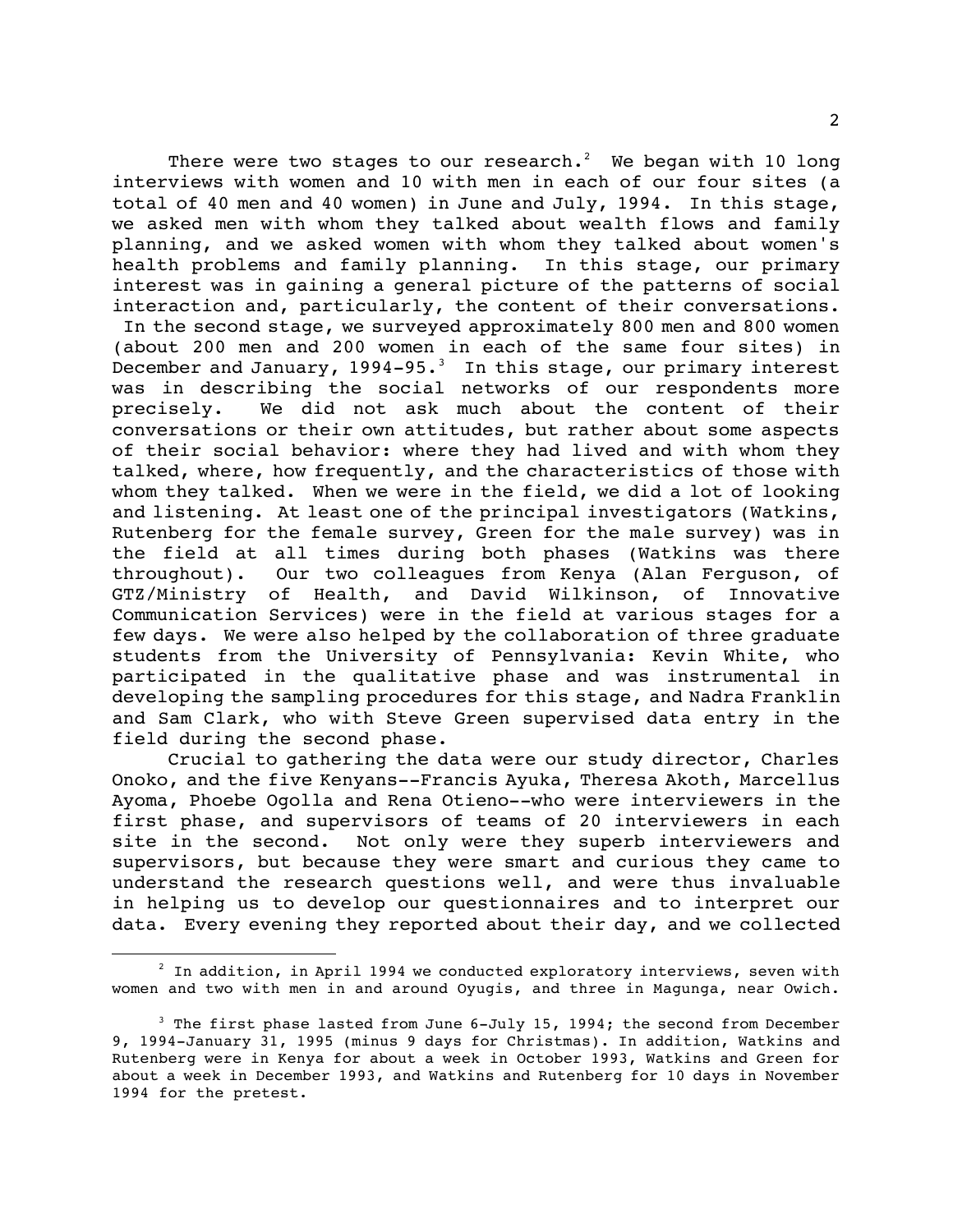anecdotes: where and why respondents were suspicious of us, how they tracked down elusive respondents. Although our supervisors were raised in these areas they live in Nairobi, and their own understanding of our areas was limited: thus, we all also talked with various "community leaders"--chiefs and sub-chiefs, clinic health personnel, traditional healers--, with Community Based Distributors (volunteer family planning workers for GTZ/Ministry of Health). We talked with various people we met around: people in shops and markets, at the hairdressers, etc. And, perhaps most usefully, we talked with some of our interviewers to get their sense of what the respondents had in mind when they answered particular questions.

In what follows, we begin with a description of our research sites, since these influenced the procedures we followed (or had to abandon). We then discuss the first, qualitative stage of our research, describing our sampling, interviewing and translation procedures, and then the second, quantitative stage of our research, describing our sampling, the selection of supervisors and interviewers, and the data entry. We then evaluate the completeness of our coverage, and discuss what we learned in the field that helped us to interpret our data. This information, we think, is useful for evaluating the quality of our data and in interpreting our results. In addition, we hope it will be useful for researchers planning and executing surveys in similar contexts.

In addition to this description of our methods, there are two major points we wish to make in this paper. The first is that the organization of our study--from choice of research sites to the sampling procedures to the conduct of the interviews themselves--was much less tidy than either our research proposal or most published accounts of surveys would suggest. (This is a point that experienced survey researchers no doubt understand well, but novices may find our discussions useful). There was a large gap between survey procedures as they are described in published accounts and our experience, and we suspect a similar gap in surveys done in similar settings. Much went wrong, or at least less smoothly than we think most survey researchers like to suggest. Some of what went wrong was, in the end, irrelevant to the quality of our data: the conditions under which we worked (including decrepit vehicles that broke down, a solar panel that failed and a borrowed generator that blew the chargers for our computer batteries). But other problems probably did affect our data: some respondents whom we think were taciturn because their sons and daughters had not been chosen as interviewers , others who suspected that we wanted to force the women to take family planning pills, yet others Christian fundamentalists who thought we were devil-worshippers.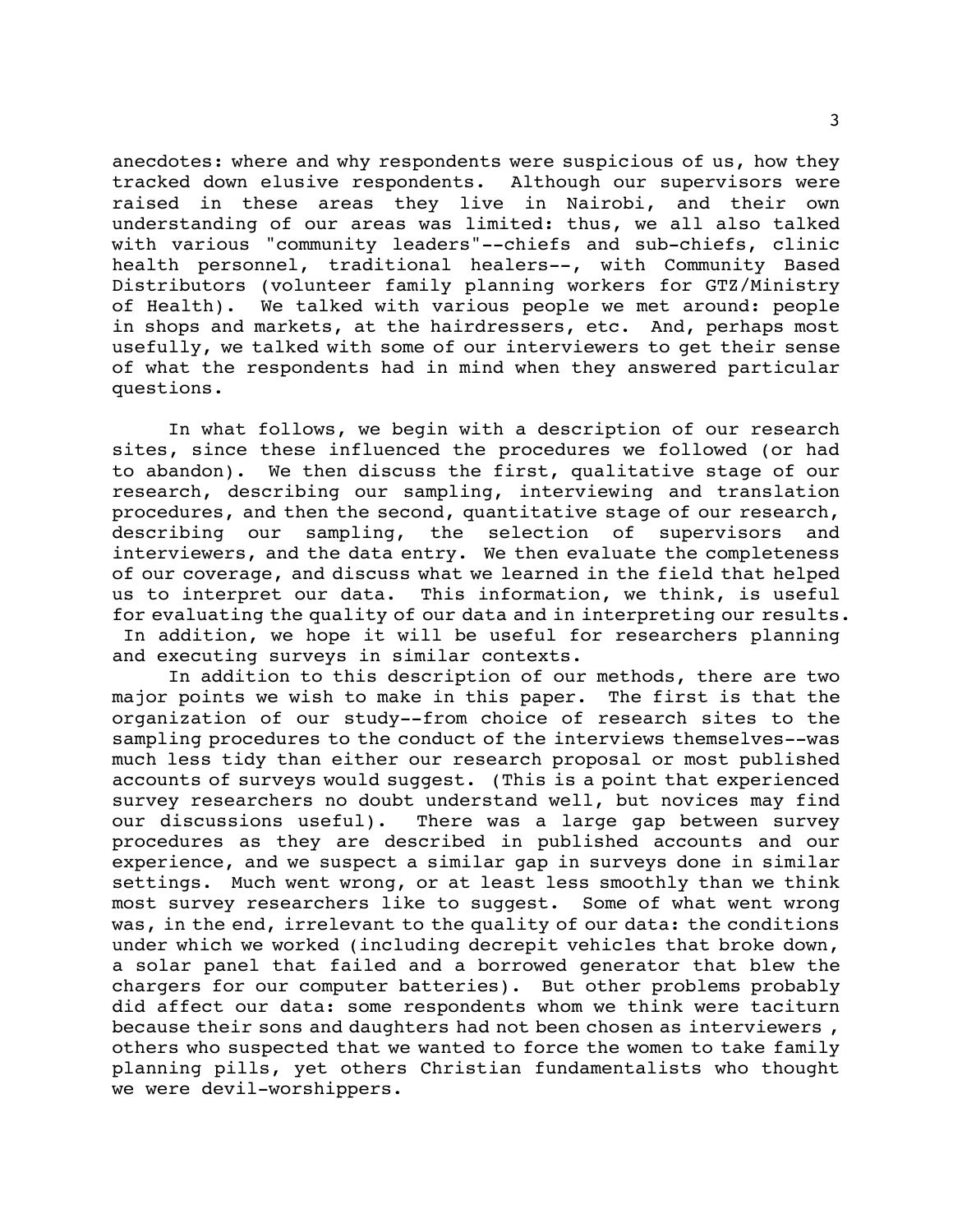Our second, and we think more important, conclusion regards the importance of "being there"--i.e. the presence of the principal investigators in the field-- for surveys done in settings like that of Nyanza Province. This is costly, especially in terms of time, and in our experience was often quite uncomfortable: sparse accommodations, monotonous, bland food, the possibility of malaria and typhoid, bats in the bedrooms. Nonetheless, we are convinced that it is worth it. In areas without a well-developed infrastructure to support survey research, being there is probably the only way to ensure that the data are of high quality, and that the areas of error or bias are identified.

Being there helped us to develop appropriate and feasible sampling procedures and to ensure that all those in our sample were reached (or could not be reached). By checking the results of the day's work every evening, we could see that the semi-structured interviews made sense, and point out areas to probe the next day; by checking the questionnaires from the household survey quickly, we were able to detect missing data or obvious inconsistencies in the responses while it was still possible to ask the interviewers to return to the respondent the next day. By supervising data entry in the field, we could resolve problems while the memories of the supervisors and interviewers were still fresh. Lastly, being there helped to maintain the morale of our supervisors upon whom data collection depended. As a result of being there, we have a fairly good sense of where our data are more nearly accurate and where they are not, and why not.

The knowledge we gained from being there has been crucial in another way--in giving us a "feeling for the organism" (the phrase is that of Barbara McClintock, in Keller, 1983). Less mystically, being there helped us to interpret our results. The data we collected, which seems so pristine when it is eventually summarized numerically in our computers, is a collision of understandings by participants who live in quite different contexts: what we had in mind when we

È,

<sup>&</sup>lt;sup>4</sup> Even where there is an infrastructure to support survey research, as in Kenya, the experience has been gained largely on surveys to guide program efforts; we believe that most of those who commission these surveys and conduct them do not aim to achieve the levels of coverage and accuracy that are considered necessary in the U.S. academic community. Our supervisors told us that in the surveys with which they had had previous experience or heard about, the principal investigators usually did not go to the field, and that interviewers would sometimes simply sit under a tree and tick off plausible responses, or report call-back visits that had not been made. We are convinced that did not happen in our study: not only were our supervisors highly motivated, but they (and our local interviewers) were full of small details that could only have been obtained by their interaction with the respondents, and their description of efforts to find respondents were entirely convincing.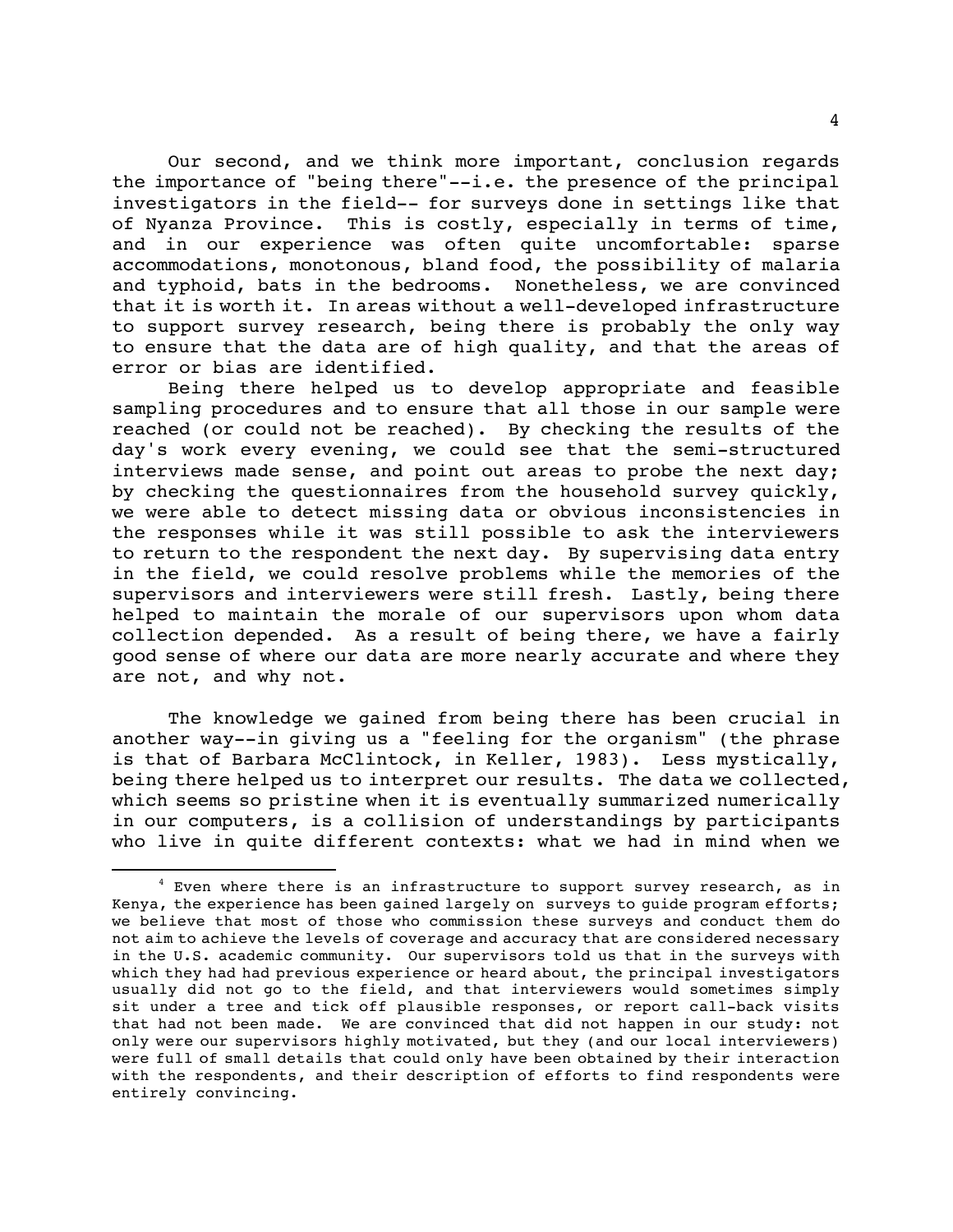developed our questionnaire, what our interviewers understood when they asked the questions, and what our respondents understood when they answered the interviewer's questions. Despite our intensive qualitative phase, during the quantitative stage we were made painfully aware that these multiple understandings did not always coincide.

We are not referring here to the more elaborate versions of theories of the social construction of reality, but rather to something more mundane. For example, we asked about ownership of radios and bicycles as a measure of wealth in communities that are so close to subsistence that wealth is difficult to measure. Yet chatting with a group of interviewers at the end of one day, one told us of a respondent who wanted the interviewer to answer the question "Do you have a radio" with "No"--even though a radio was playing--because she thought we might be giving out radios at the end of the research; another interviewer added that a man said "Circle 'No Bicycle!'", and others later repeated this. Thus, two of our few economic measures appear to capture actual and desired wealth. Or, to take another example, one respondent said said she had begun using family planning about five years ago, but was not currently using it. Our questionnaire only asked current users about the method being used, but as it happened the respondent volunteered that she had had a tubal ligation five years ago, and the interviewer had written that in the margin of the questionnaire. It appears that, for this woman at least, a tubal ligation is a single rather than a continuing use of family planning--an interpretation that we had not even considered. A few misunderstandings like this can be treated as "noise"; many are more problematic. Although we think that being there has resulted in higher quality data than are usually available, being there has also made us somewhat squeamish about our own data--and, by implication, the data of others.

# **RESEARCH SITES**:

We chose Kenya because it is English speaking, has a good climate, and has a sufficiently developed research infrastructure that we expected to be able to find local collaborators. In addition, Kenya has a reputation in the demographic commmunity: although contraceptive use has been increasing steadily since at least the late 70s, and possibly earlier (see the data in Heisel, 1968; Dow, 1967; Anker and Knowles, 1982; World Fertility Survey, 1978), fertility in the mid-1980s was exceptionally high, and subsequently has fallen rapidly (Brass and Jolly, 1993; Cross et al, 1991). Our research question concerned social interaction and the diffusion of new ideas and of family planning techniques; we think diffusion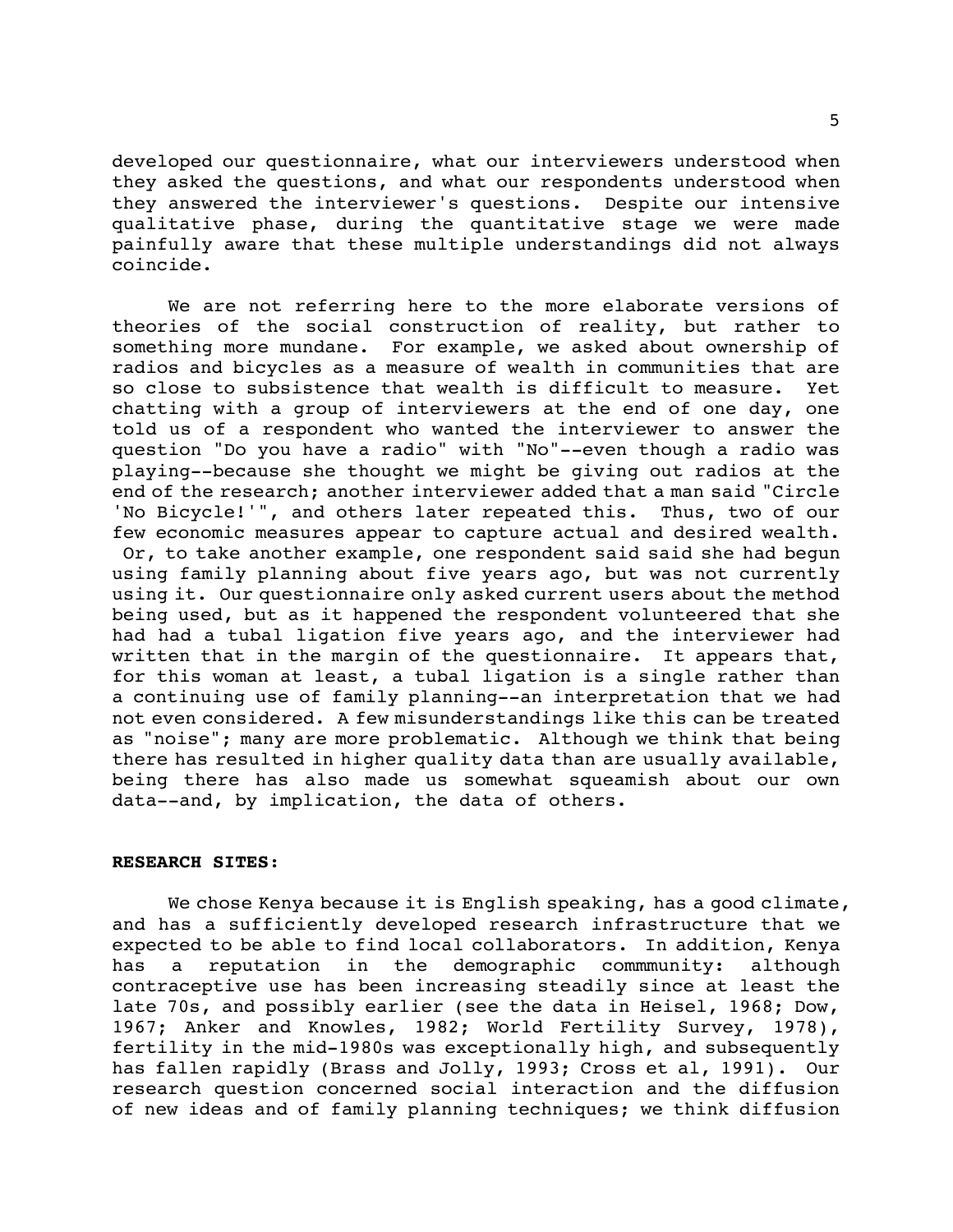might be particularly important in the earliest stages of fertility transition (see, for example, Casterline and Rosero-Bixby, 1993). Thus, we chose Nyanza Province, which the 1989 DHS showed to have relatively low contraceptive prevalence compared to the rest of Kenya. In at least one of our specific research sites, we think we are close to the beginning of the fertility transition in these areas; a 1990 survey of an area in Owich shows a total fertility rate of 8.7, and a contraceptive prevalence rate of 5.5 (Ferguson, 1990).

Within Nyanza, we chose four sublocations, all within the former South Nyanza district, a relatively remote and underdeveloped part of Kenya. The choice of sublocations was made by a collaborator, Alan Ferguson, of GTZ/Ministry of Health. Our aim was to choose four sites that were as similar as possible except along two dimensions, the characteristics of their social networks and the presence/absence of Community Based Distribution programs (volunteer family planning programs). Two of them, Obisa (near the small town of Oyugis) and Kawadhgone (near the district capital of Homa Bay) were chosen because they were expected to have relatively heterogeneous networks and to be relatively open to outside influence; two, Owich and Wakula South (on Mfangano Island, in Lake Victoria) were chosen because they were expected to have relatively homogeneous networks and to be relatively closed to outside influences because of their remoteness. In each pair, one sublocation has a Community Based Distribution program of family planning run by GTZ/MOH (Obisa and Wakula South); Ferguson planned to introduce such programs in the other two, such that with a follow-up survey we could evaluate whether the characteristics of the networks influences the rapidity with which the effect of CBDs is evident. In other respects (e.g. levels of wealth/poverty, ethnicity) the areas were quite similar.

We begin with the similarities across our sites that struck us, and then describe the differences. What follows is based on our impressions, with some supporting evidence in footnotes.

# Economic development

In the first phase of our research, we interviewed in two, not one, sublocations near the town of Oyugis and two on Mfagano Island because a single sublocation had recently been divided, and the chief of each wanted all members of the original sublocation to get the "benefits" of our research. In discussing this first phase, we will refer to the sublocations in which we interviewed in the second phase.In the first phase, we interviewed in the two sublocations of Kamuma and Obisa, but only in Obisa in the second phase; in the first phase we interviewed in Wakula North and Wakula South, but in the second phase only in Wakula South.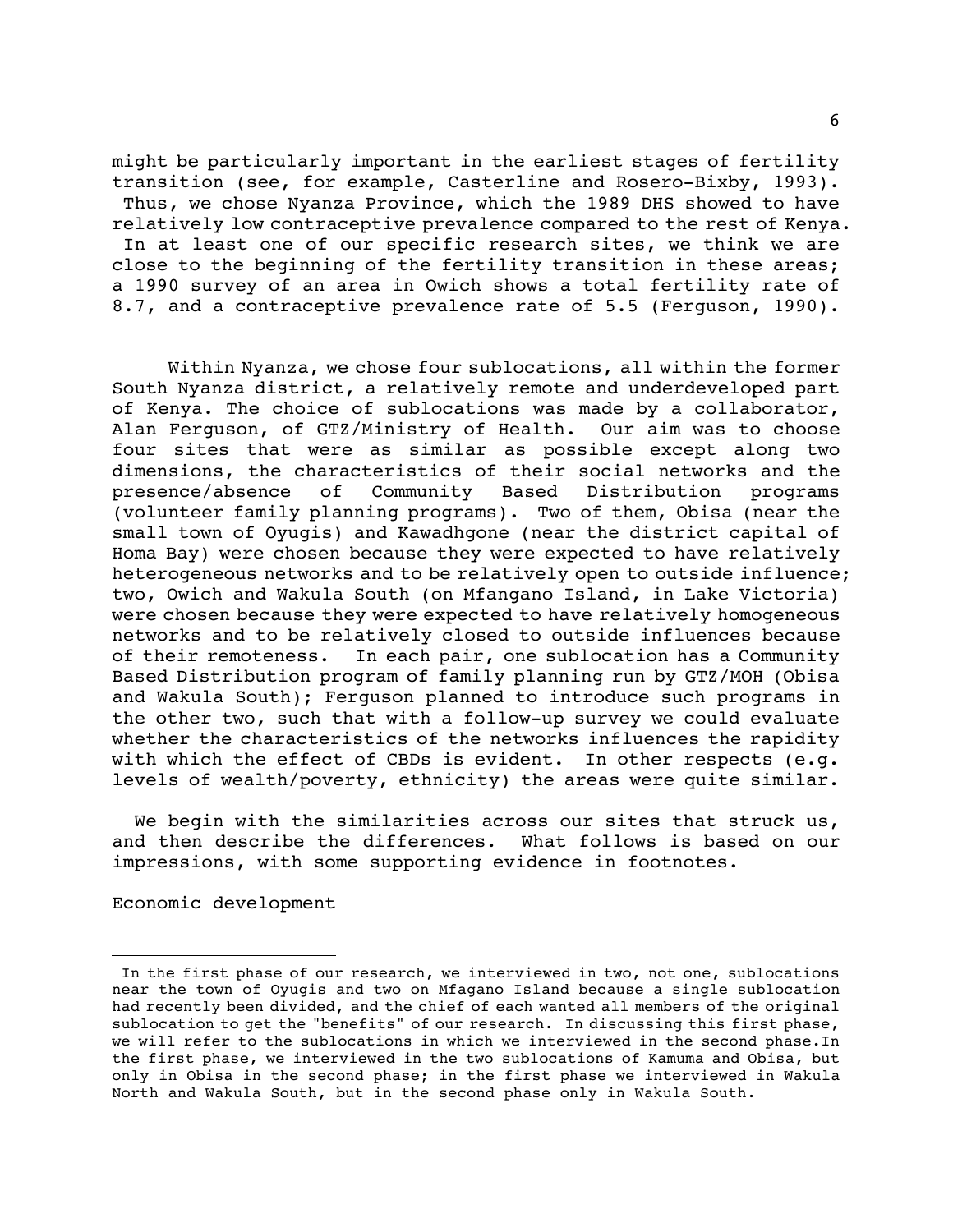To reach Nyanza from Nairobi, we drove across the Rift Valley, which has many signs of development: gas stations, private cars, factories, billboards, power transformers, telephone lines, and permanent housing (cement with metal roofs). Beyond the Rift Valley, these virtually disappeared: it felt like we were in a different world. The terrible quality of the roads was experienced acutely in the long time it took to travel short distances. Travelling to the field in the first phase, one of our vehicles lost a wheel as we were nearing our first site: we had to wait quite a while by the side of the road for a matatu (rickety, crowded small buses with names such as "Japan's Boy"). Most of the sparse traffic consisted of these matatus and the occasional official vehicle (often with the logo of a foreign donor). There were few signs of industry or commerce--rarely did we see billboards along the roads, stores, or gas stations--and in none of our sites could we buy a postcard. Finding accommodations was difficult. In all our sites, our female interviewers had difficulty finding even pit latrines when they were out interviewing for the day. We were worried about getting sick--malaria is endemic in our sites (and there's a lot of HIV/AIDS, although that worried us less)--and local health facilities in our areas were small and poorly equipped; the 1993 DHS shows infant mortality (1qo) at 127.9 for the province, nearly twice as high as the national average and as the next highest area. The newspapers account for the underdevelopment of this area in political terms: Nyanza is Luo-land, and has been in opposition to the government of President Moi. Development funds and votes are explicitly linked by politicians.

Each of the four sites was more remote than the last. The first, Obisa, has frequent matatu communication with other parts of Kenya; here it was possible to buy a newspaper or make a local or an international telephone call. The second, Kawadghone, is about a

 $^8$  We could also make calls and buy newspapers in the second site, Kawadhgone,

<sup>&</sup>lt;sup>5</sup> According to the Homa Bay District Development Plan, there were 4 licensed motor vehicle repair businesses in 1992 (HBDDP, p. 41, Table 2.11).

 $^6$  In 1992, there were 4 licensed manufacturing businesses in Homa Bay District (Homa Bay District Development Plan, p. 41, Table 2.11).

 $^7$  In Oyugis we stayed at the guest house of the Amani Christian Development Project; in Kawadghone at a tourist hotel (although we saw few tourists) 30 minutes from our sublocation because there simply was no accommodation in the sublocation itself; in Owich we stayed in the Italian-Kenyan Scout camp (no electricity or running water) in one phase and an unopened SDA health clinic in the second phase (also without electricity or running water) and in Wakula South in some deserted buildings of the health clinic (also no electricity or running water, but bats and cockroaches in the rooms).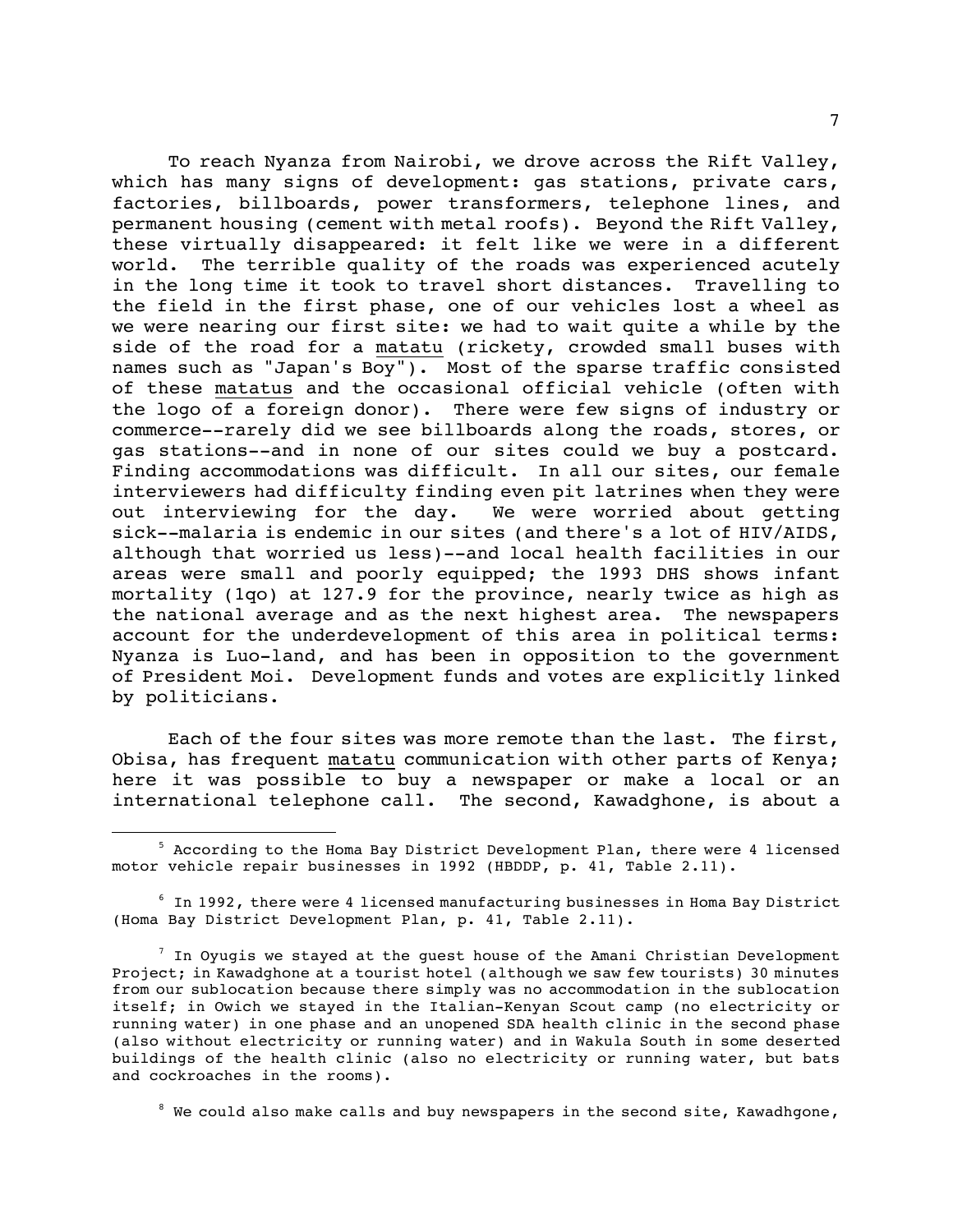45 minute drive over a dirt road from the district capital of Homa Bay; the third, Owich, is a dry and rocky area on the shore of Lake Victoria, a 2.5 hour drive over dreadful roads from Homa Bay, and with only one matatu to Migori (and thence to Homa Bay) passing by in the morning and returning in the evening. The last site, Wakula South, is on island in Lake Victoria about 2 hours from the mainland, with direct boat service one day a week to the mainland and circuitous boat service three days a week: from the mainland port, it is another two-hour journey over dreadful roads to Homa Bay. As we approached the island, one of our team members asked if the population of the island voted. When we first arrived in Owich, one of our supervisors said "This is the back of beyond"; when we got to Wakula South, she said "My God, you wouldn't know you were in Kenya. You'd know you were in Africa, but you wouldn't know where."

# Administration

 $\overline{\phantom{0}}$ 

Administratively, our sites were all sublocations. The hierarchy is province (Nyanza), district (Homa Bay, with Homa Bay town as its capital), locations (perhaps best thought of as equivalent to states), sublocations (perhaps best thought of as equivalent to counties), and villages (descendents of a not-too-distant ancestor, and the sampling unit in the second stage). All of our sublocations were within the former district of South Nyanza, which was recently re-organized. The largest of our sublocations was Owich, with a population of about 11,000 and a much larger area than the other sites, and the smallest Kawadhgone, with a population of around 4,500. In Obisa and Kawadghone it would be possible to walk across the sublocation in less than an hour. In Owich this takes 3 hours or more, and in Wakula South, although it is possible to walk across the settled areas near the lake in about two hours, it is a walk (climb) of 3 hours to reach the areas in the hills.

Provinces, locations, sublocations and villages are administrative areas, but they have some social meaning. By social meaning, we mean that social interaction--the topic of our study--is likely to be more intense within an area than outside of it, in part because of a common identification with the group that lives in that area, and in part because of geographic proximity. Nyanza Province

but that is because we didn't stay there, but rather 45 minutes away in the tourist hotel in Homa Bay, because we couldn't arrange for accommodations in Kawadghone. By the quantitative phase, we could no longer make international calls from Homa Bay, because the hotel had not paid its telephone bill.

<sup>9</sup>  $9$  These figures are probably based on the 1989 census.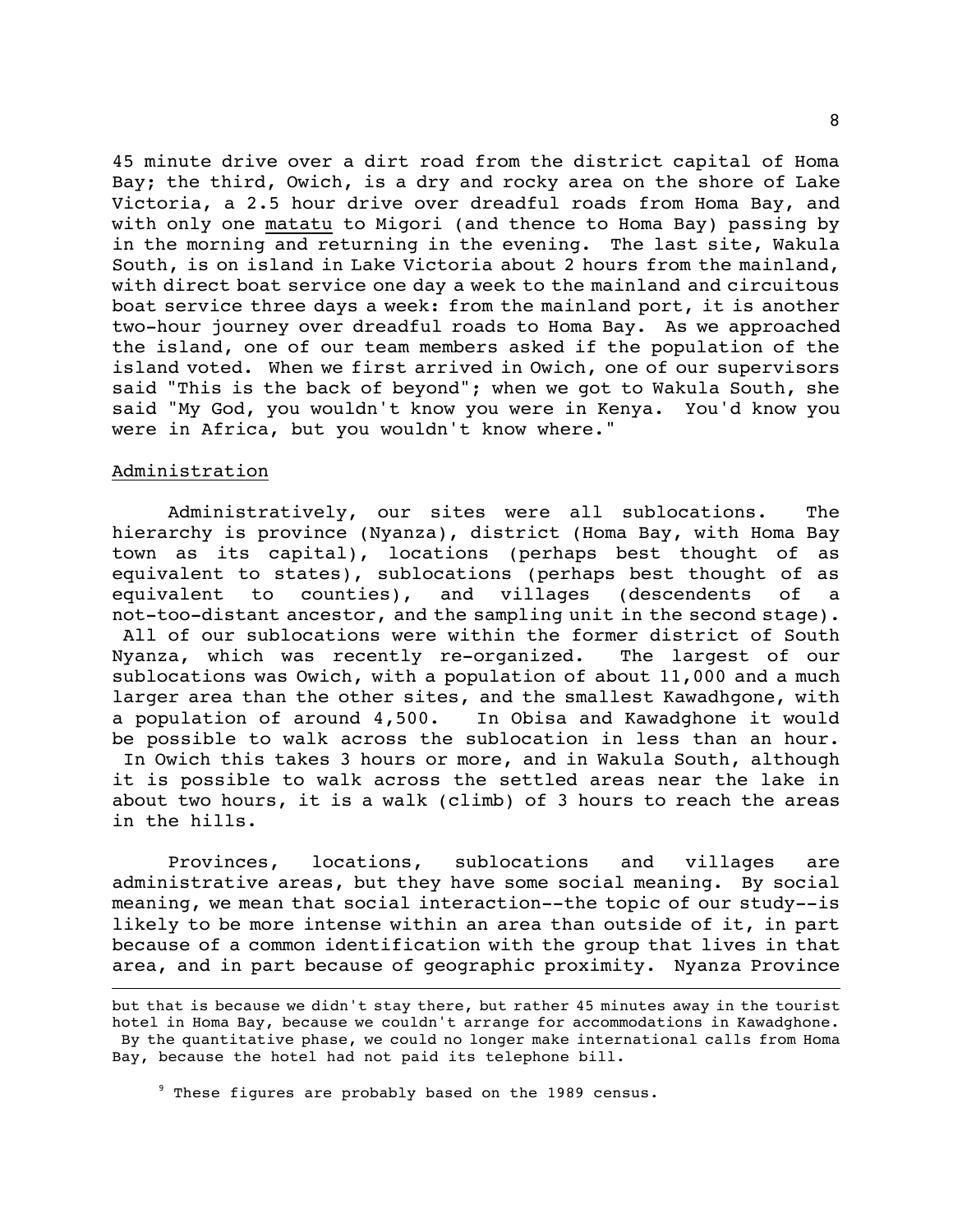is predominantly Luo (except for some of the population of the few towns). The story is that all Luos are ultimately descended from the same ancestor, with different progeny of that ancestor settling in different parts of Nyanza (Ogot, 1967). Ethnic identification appears to be fairly strong in Kenya, and identity as a Luo--indicated by, among other signs, a home-place in Nyanza Province--rather important. There seems to be relatively little identification with locations or sublocations per se, but the locations are said by Evans-Pritchard to roughly correspond to "old tribal areas" (Evans-Pritchard, 1938). At least in principle, sublocations are a set of related clans, and (male) residents of a village are members of the same clan. Villages do sometimes evidently produce a strong sense of identification. Although little visibly distinguishes one village from another, in two cases, we encountered strong identification with a particular village. In both, members of the clan had bought land in another village, but insisted that they were still members of their original village (which complicated the logistics of interviewing).

Social interaction can be expected to be most intense in the smallest areas and least intense in the largest, not only because of the degree of relationship but because of geographical proximity. Our household survey shows that conversational partners are most likely to be from the same village, next from the sublocation, and relatively rarely from outside the sublocation. Marriage partners do not come from the same village (the Luos have exogamy rules): an analysis of marriage distances shows that most are likely to come from within the same sublocation; if they do not, they are likely to come from sublocations that were within the former district of South Nyanza. Residents of neighboring sublocations meet each other at the larger markets, at periodic barazas of the chief, and, we think more rarely at places like the district hospital in Homa Bay. The locations of Nyanza Province participate in an annual sports festival, which has been held for several decades in December, and which has activities for both men and women.

Locations are headed by chiefs and sublocations by assistant

There are alsoa small proportion of Basuba in Wakula South sublocation. The Basuba apparently came from nearby Uganda early in the century, and are relatively assimilated. There has been considerable intermarriage: all understand Luo, and only the elderly do not speak it well. In a few cases, the interview for the household survey was in Basuba.

<sup>&</sup>lt;sup>10</sup> A few of our female respondents said that they were born in the village in which they were surveyed. Our supervisors told us that this didn't violate the rules, since some ancestor of the woman would have immigrated to the village.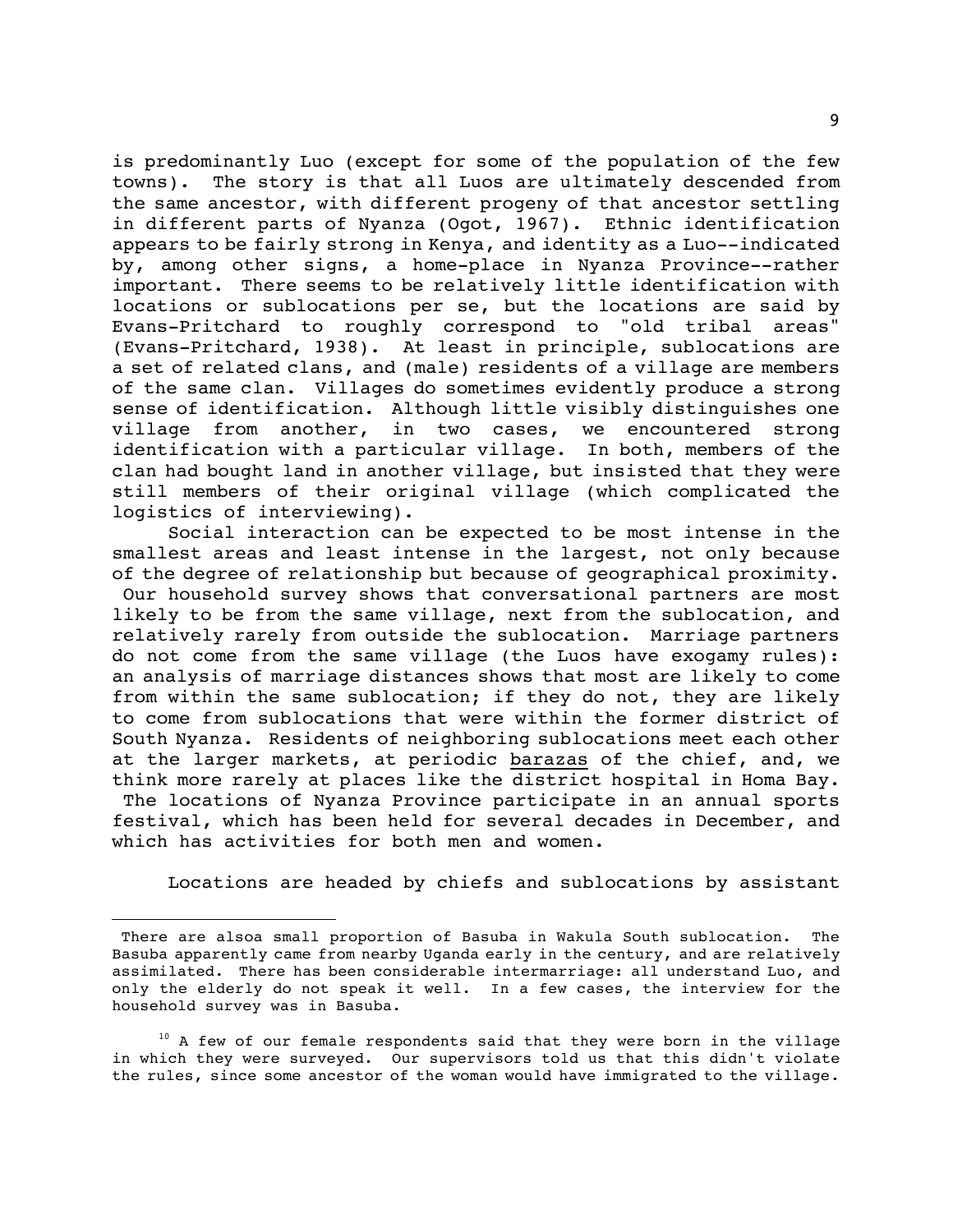chiefs. Both are appointed by the central government, and receive a regular salary. The chiefs usually wore suits, although rarely ones that looked new; the subchiefs dressed more informally--although one was a natty dresser, with gray pin-striped flannel pants and a perfectly pressed cotton long-sleeved shirt.

 Their duties seemed to be primarily resolving disputes (e.g. over plot boundaries, or accusations of false weights by fishermen) and finding and punishing thieves and dealing with higher levels of government. They also call together the members of the sublocation (in the case of assistant chiefs) or the location (in the case of the chief) for periodic barazas, attended in principle by all the male residents of the area, but in practice, we understand, by about three-fourths of the men plus some women. The chiefs also help in implementing projects such as ours, and had to give permission for our research in the area. It was evident that chiefs and assistant chiefs are powerful figures. For example, the chief of the location in which Wakula South lay forbad anyone to enter the health center area where we stayed after 6:30 p.m., and this seems to have been effective; when we made arrangements through the sub-chief to rent a boat and the arrangements fell through, the sub-chief brought our money back. They were not always happy with us, however (see below, in the section on hiring interviewers). The miji-kumi's, or clan elders (one for each village), are the lowest level of administration. They are unpaid, and often elderly and illiterate. Their dress was indistinguishable from that of the other males in the community.

Barazas were held by the chief to announce our arrival and some version of what we would be doing, and to call for focus group participants (in the first phase) and applicants for interviewers (in the second). Although they had been told earlier both in person and in letter that we were simply doing research, we believe that they also were persuaded, and told their people, that we would benefit the area in terms of "development". Both chiefs and assistant chiefs knew the boundaries of the sublocation, and we relied on their information in mapping out our areas. We used the miji-kumi's to draw up lists of the households in the villages in our sublocation for sampling, and of the individuals in those households for our lists of eligible respondents. In addition, in two sites where the boundaries of villages were particularly ill-defined, the miji-kumi walked around with the supervisor of the interviewing team for that village. Occasionally, when a respondent was particularly suspicious, the miji-kumi helped: in two cases, the miji-kumi explained to our supervisor that the respondent had stolen some money and thought we were the police, and explained to the respondent that we were not interested in such things.

Government sponsorship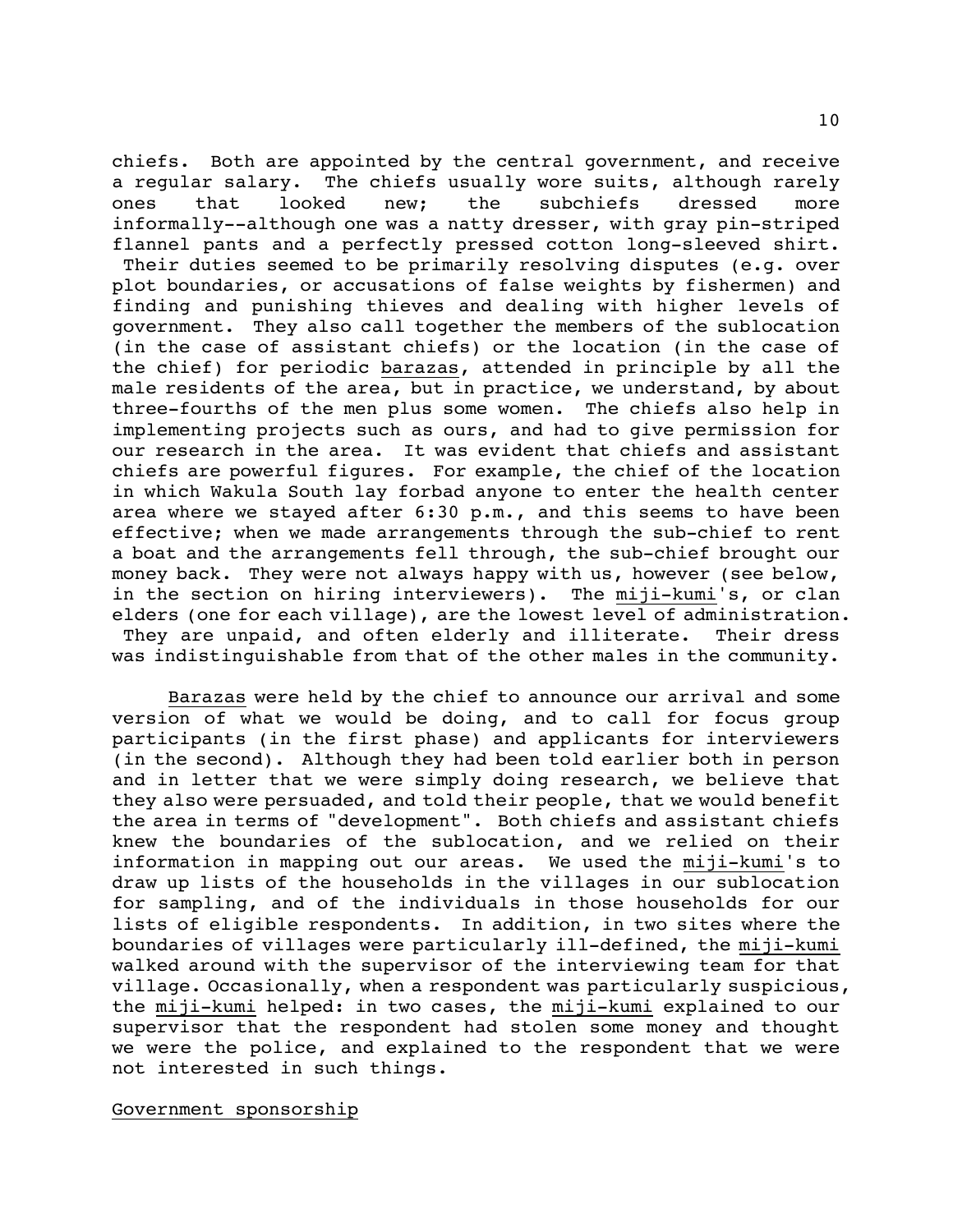It clearly would be impossible to do field research in Nyanza without the permission of the government. We got formal permission from the Office of the President, which our study director then took around to the various District Officers and Chiefs. But the permission needed is more than formal. The chiefs are supposed to know about everything that goes on in their areas, and it would be very hard to do work in their area without their knowing it: social interaction here is very intense, word spreads quickly, and the presence of a team with vehicles, foreignors, people from Nairobi, and money, would not go unnoticed. Moreover, in all sites we encountered considerable suspicion on the part of some. Our interviewers were asked why their name was on a paper (the list the supervisors carried around of people to be interviewed), or how this interview would benefit either the community or themselves personally. In addition, some were suspicious of our motives. The support of the chiefs and the elders was important in allaying suspicions, although we believe that some shared our respondent's doubts about family planning. We think the chiefs and subchiefs gave us such support as they did in part because we were associated with the Ministry of Health, and as government officials they were supposed to help us; because it appeared to them possible that our research would benefit the community; and because they expected our presence to benefit them personally, either in the form of payment for their services, or by hiring their relatives as interviewers.

The support of the government has a potential down-side, however, familiar to those who do surveys in contemporary developing countries. Most governments at least formally support family planning, and the Kenyan government has one of the oldest family planning programs in sub-Saharan Africa, as well as a vigorous one. Thus, by being associated with the government (and the MOH in particular) we are assumed to be promoting family planning. In addition, assistant chiefs and miji-kumi's were sometimes quite present: in Kawadghone, the assistant chief hung around our vehicle, and in Owich miji-kumi's were guides. They did not sit in on interviews, and they stayed outside the compound, but they were visible. We made feeble efforts to keep them further away, but the supervisors were reluctant to antagonize them, and the efforts were sometimes unsuccessful.

One might expect that this would make people say that they are in favor of family planning when they are not. And indeed, many of the women's questionnaires, and some of the young men's (especially those who have had some secondary school) might appear to reflect this bias: many of these say that although they are not using now, they "intend to use" in the future, and many list network partners who "approve" of family planning. In informal conversations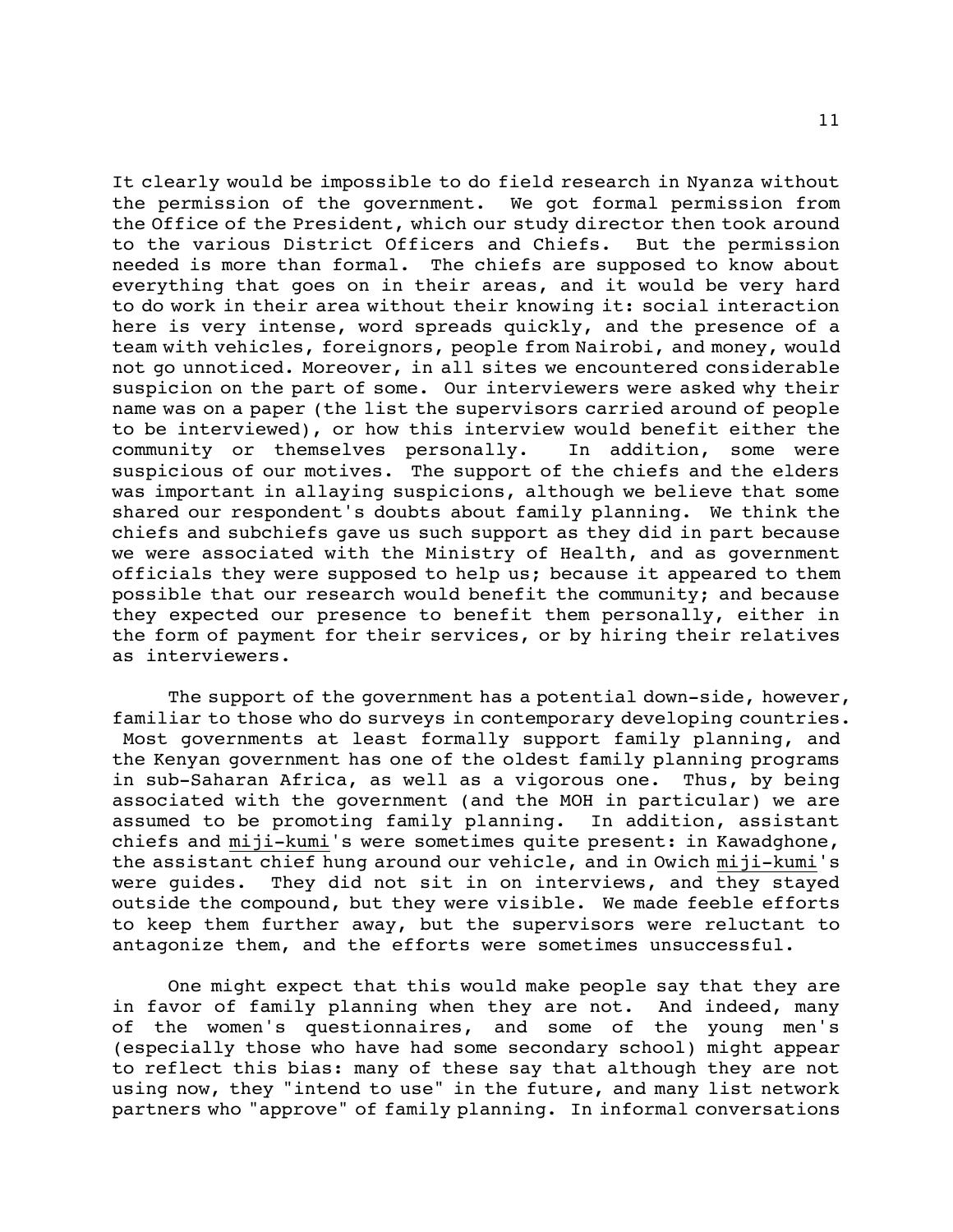it is very difficult to get people to say they don't approve of family planning: even a rather elderly miji- kumi in Owich said "people here approve of family planning", something that was patently not true; only with some difficulty did he finally admit that he knew a couple who were unhappy that their son and his wife appeared to be spacing their births.

Despite this presumed bias in favor of family planning, the government's reach would seem to be rather shallow in this respect--perhaps because the issue is too close to home for people to really care what the government thinks, but also because this is an area in political opposition. The chiefs, assistant chiefs and miji-kumi's with whom we talked are undoubtedly quite ambivalent about family planning themselves: to us they may say "people here approve of family planning", but it is doubtful that they speak that way when we are not around. We found considerable opposition to family planning--extending to, in some cases, chasing our interviewers away, or hiding when they come around-- and apparently little reluctance to admit disapproval of family planning in our interviews. The bias in favor of government programs should be greatest in the case of men, since government is an issue of men here: both the formal power structure (chiefs, assistant chiefs) and the informal power structure (the village elders) are men. Men could be presumed to be most influenced by the central government, yet they are the most likely to express complete opposition to family planning.

Thus, the support of the government was certainly necessary to do our field work at all, and it may have led some men (the younger, more educated ones) to exaggerate their interest in family planning; it does not, however, seem to have had such an outcome for the vast majority of the male respondents. If the men are resistant to government influence (of a subtle sort here) the women should be even more indifferent to it. Thus, we take seriously the suggestion from our interviews the response of many about "intend to use". We doubt that this means that all really do intend to use, but interpret it as a sign that they are intrigued by the possibility of family planning.

#### **QUALITATIVE PHASE: JUNE-JULY 1994**

È,

In June and July of 1994 we interviewed 10 men and 10 women in each of our four sites, and conducted at least two focus groups

 $11$  This section was drafted by Kevin White.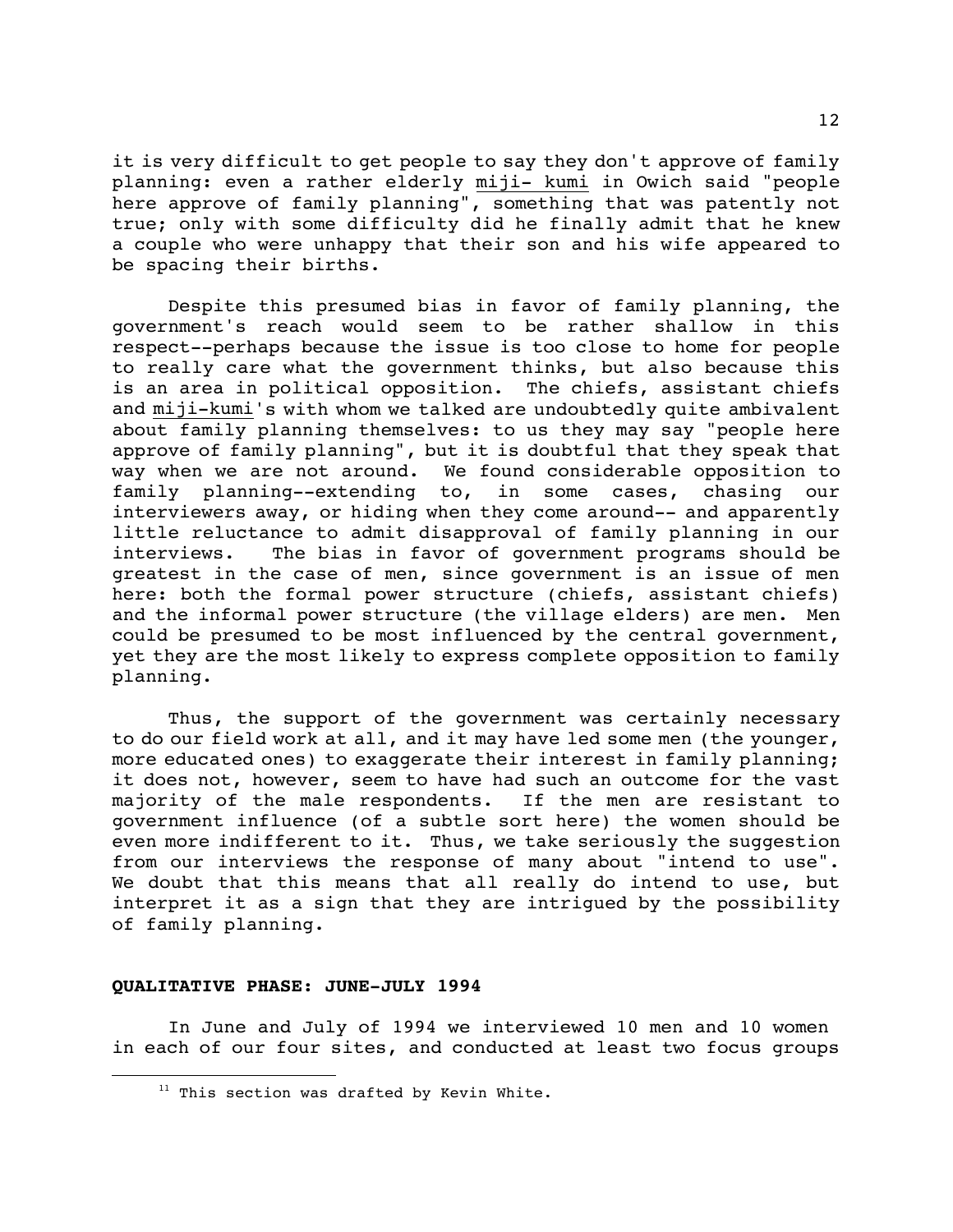in each site (three in Obisa and Wakula South). The interviews were preceded by a week in Nairobi in which we interviewed potential interviewers, and then discussed our project and our questionnaire with those who were chosen. All of the interviewers were university graduates and Luo-speakers, and all were born and raised in South Nyanza. None, however, had any professional experience with family planning. We spent a week in each site.

We think these interviews and our observations during this stage were invaluable in giving us an understanding of our areas that informed the questionnaire and the sampling procedures for our quantitative survey; they also permitted us to investigate some topics--particularly the content of informal conversations about family planning and women's reproductive health--that could not have been adequately covered in a quantitative survey. This stage was also important in creating the team of interviewers that became our supervisors for the second stage.

Sampling for the semi-structured interviews: We had no list of inhabitants in our sites, to use for selecting couples to interview. The most recent sampling frame, that of the 1989 Census, was expected to be quite out of date (John Kekevole, personal communication). This describes the alternative procedures we developed on the ground. For the qualitative interviews, our aim was simply to be sufficiently systematic in selecting the couples that there would be no obvious significant biases. We developed our procedures in the first area in which we interviewed, Obisa, and then modified them subsequently.

We begin with a discussion of the procedures for selecting couples for the qualitative interviews then with a brief discussion of the selection of participants in the focus groups (2 in each site).

In principle, we began at the center of the location, and counted dwellings according in a pre-determined direction and for a pre-determined number of dwellings (this varied across the locations for topographical reasons: here we give the example of our first site). If, when we reached that dwelling it was empty or had no one who met our criteria (a woman of reproductive age, her husband or another man of an appropriate age) we went to the next dwelling. At regular and pre-determined intervals we returned to the road or to the intersection at the center of the sublocation, and then set off in a different direction, following the same procedures. We tried to make appointments to return for interviews, but sometimes we made interviews on the spot. Our study director introduced the interviewers and explained our aim, usually in terms of research on health and family planning.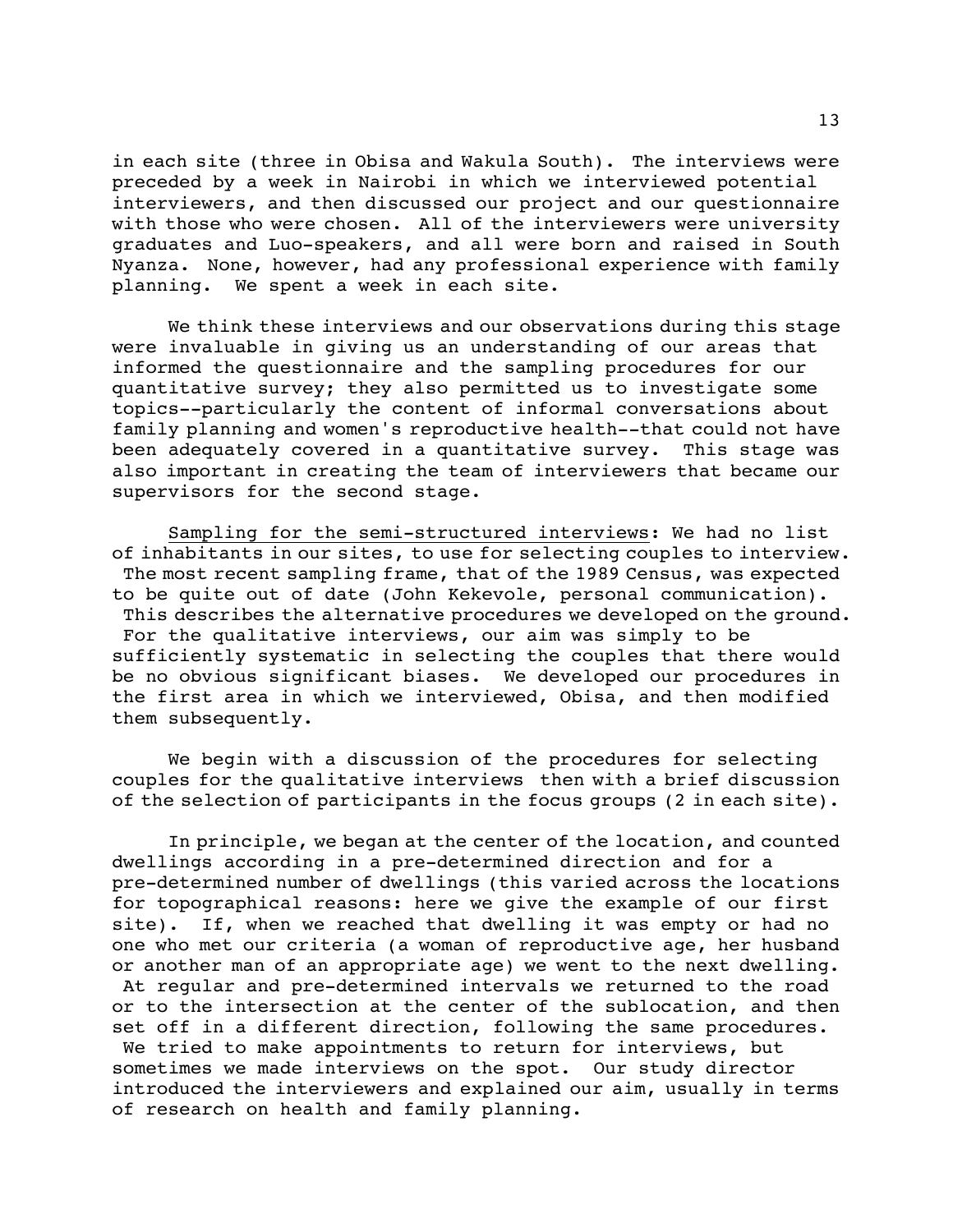Only houses within the boundaries of the sublocation were counted, and if the outer edge of the sublocation was reached before we got to the predetermined house, we would go back and take the other direction. (The sub-chiefs told us when we had reached the sublocation boundary, as this was not evident visually). Only structures which we could visually, from a distance, classify as a building in which people did not live were not counted; questionable cases were rare. If, in the process of going to the house, another house within 50 meters of the road but not visible from it which would have between the counted last and the penultimate houses became visible, that one was taken instead.

 If no one eligible was in that house, other people within the compound were questioned as to whether an eligible person would be back soon, and if possible, someone was sent out to look for them or a future interview was arranged with them through another family member. If a house did not qualify, or no one in it could be contacted, we proceeded to the next house, or houses, until an arrangement could be made.

After this first house (which was on one of the main roads of our intersection), we moved off the road. We went to the first path or road on the left of the main road we were following which did not lead directly to a single compound (i.e. a thoroughfare, not merely the entrance to a compound). We went down it, counted to the sixth house on the left, and, as before, either arranged an interview with the husband or wife, or went on. (If the path split, the path closer to straight was taken).

After arranging for these two interviews, we went back to the main road we had been travelling along, and followed the same procedure. We continued east, but this time we took first road or path on the right, and followed it down to the sixth house on the left, as before. Then we returned to the main intersection, headed in the opposite direction (i.e. west) for 16 houses, and repeated the procedure, except this time we only went on one side path, to the left. This procedure for selecting five houses was used in each of the two sublocations sampled in Obisa, and modified slightly elsewhere.

È,

<sup>&</sup>lt;sup>12</sup>. The common types of these dwelllings included small churches, school buildings, administrative buildings in chief's camps, shops, and small huts next to larger ones that were kitchens. Every building in which someone might live was counted as a house, and the questionable cases were rare. In trying to arrange an interview, we only hit a few huts which we had classified as houses but were actually used for storage or were particularly large and separated kitchens.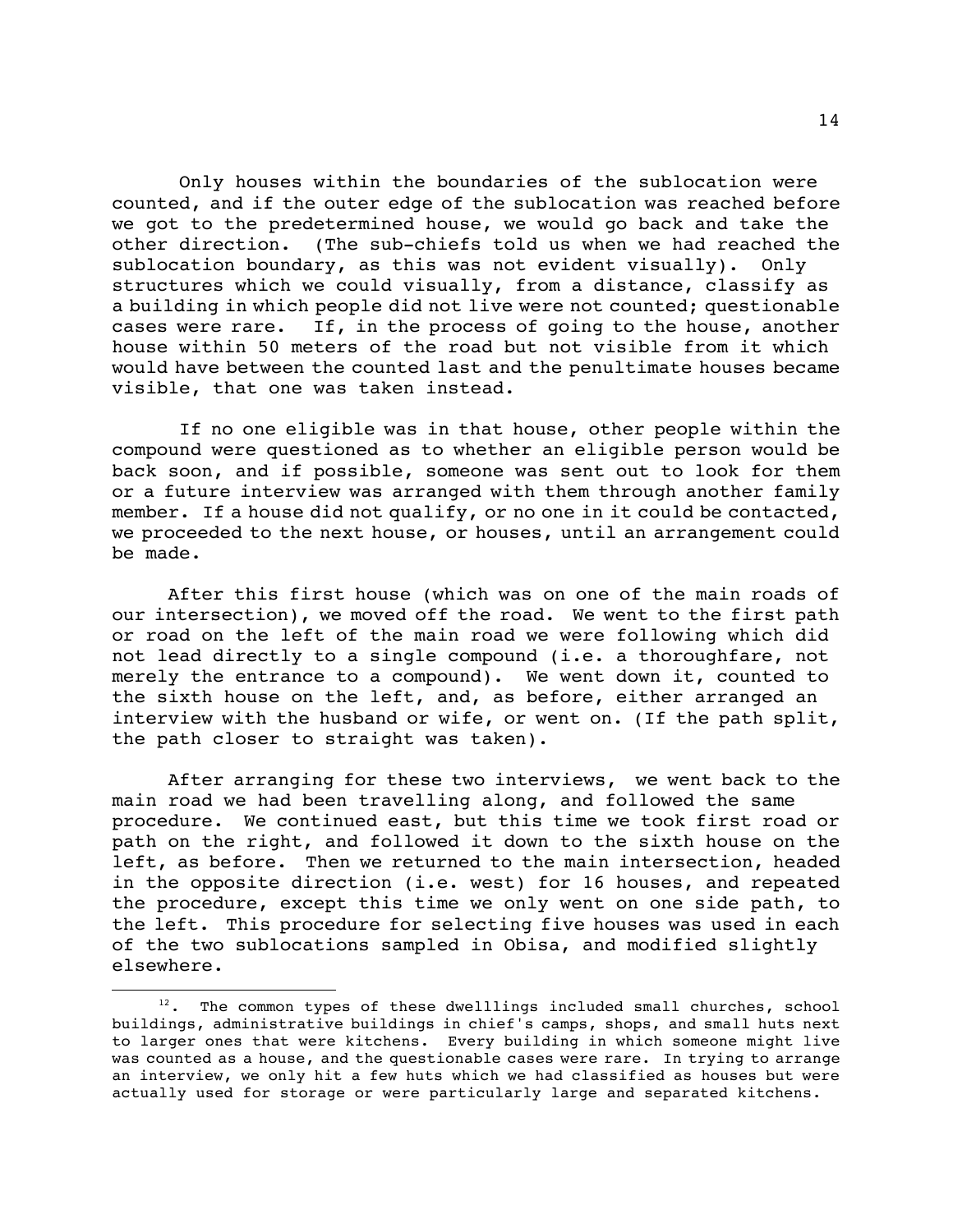We were rarely refused an interview, but we were often unable to interview couples. Indeed, we often found either one or both members of an eligible couple absent, and went on to the next house. This probably led to some underselection of the busy and socially active. During this phase, we realized that we had made several assumptions that were not correct.

1) Compounds vs. houses: In our areas, people live in extended-family compounds--usually containing a hut for the parents and huts for the married sons, their wives and children. For the first house chosen, we counted 5 compounds instead of 16 houses down the road, and took the next house. We then realized that this would tend to select against the people in larger compounds, and would give a random sample of compounds, not married women. Counting huts thus means assuming that married women are distributed evenly across visible houses -- not a perfect assumption, but better than assuming that they are distributed evenly across compounds. Areas with more married women per (visible) household will still be under-represented, and married couples in areas with a higher concentration of the elderly or unmarried children will be over-selected. Middle income compounds seemed to have the most houses per women.

2) Hidden houses: Sometimes it was hard to see the dwellings until we were very close to them. While going to a house hidden from the road (if it would have been the 16th) removes local bias against women in hidden houses, areas with lots of hidden huts within 50 meters of a road will still be under-selected.

3) On or off the road: A more obviously problematic assumption comes from how the households were selected in Obisa. Two-fifths were picked from decent tarmac or dirt roads, three fifths from paths or roads off these. This seemed to be an important difference - almost all of the wealthier metal or tile roofed houses we saw were at least on a decent dirt road. The appropriate on/off road ratio should depend on the portion of houses in an area on the road. In Obisa, we at first suspected that more than three-fifths of the population lived on paths or roads more minor than those which make up the central intersections we started from. When, however, we mapped out the houses and roads for a small area, we found this ratio to be about right. This ratio will vary strongly by area and site. In areas where more people live along roads, this problem would solve itself: The next path is apt to be a road, or a smaller path is apt to lead back to houses whose main access is a larger road.

 Unfortunately, there were fewer and fewer roads in the subsequent sites, leading to a near total change in sampling procedures.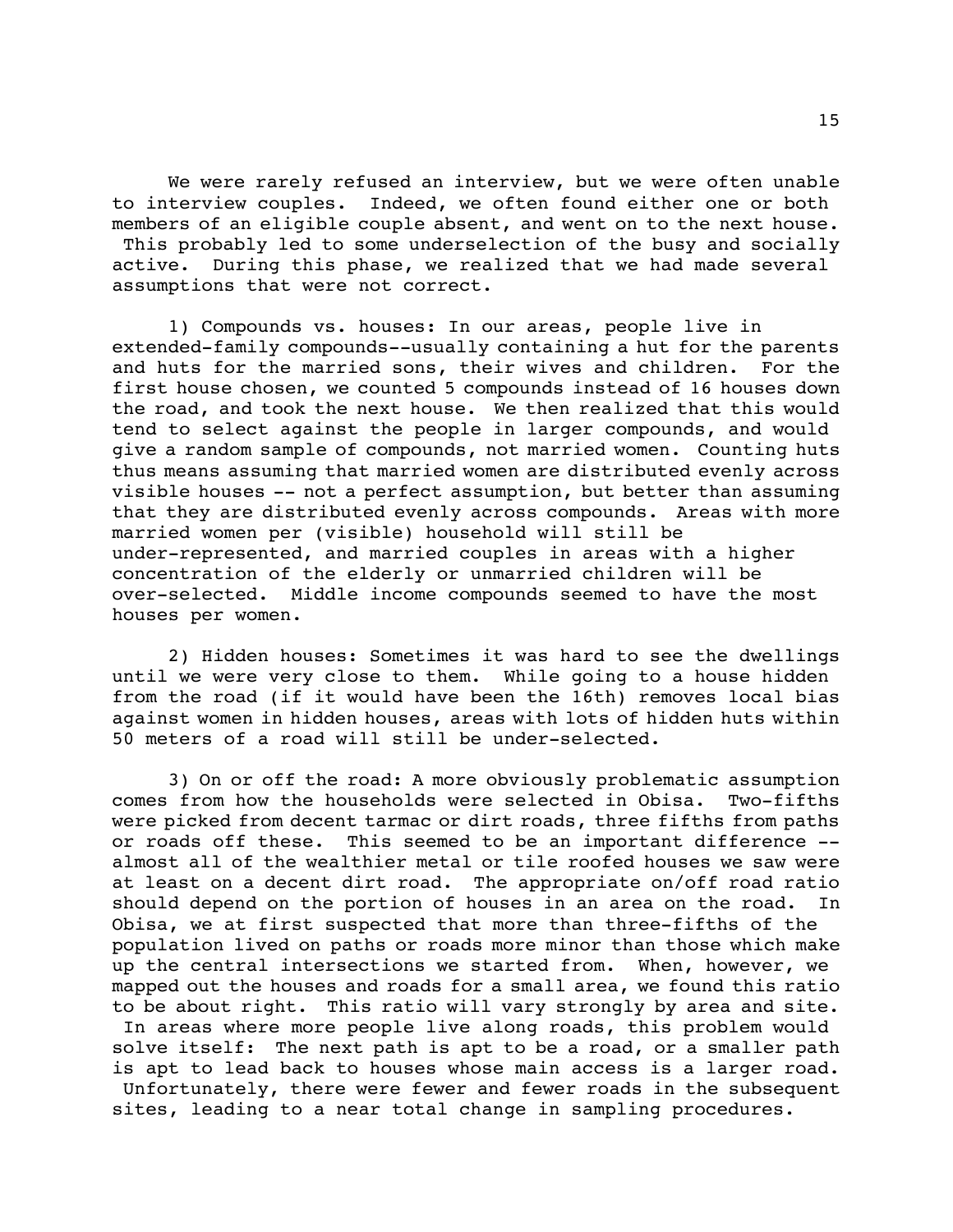4) Distance from the sublocation center: We selected houses that were consistently a similar arbitrary number of houses from the sublocation's geographical center, as defined by the intersection. This is probably unimportant, as the sublocations boundaries in and of themselves are rather arbitrary and their geographical centers and boundaries have next to nothing to do with how their population is distributed -- both of the sublocations in Obisa were just regions containing residential houses and shambas around Obisa, while between them they split the town of Oyugis. But if there were any meaningful center or consistent internal structure to a sublocation, repeatedly selecting 16 houses away from that center might under-select the very center or extreme edges of the sublocation.

5) Initially we did not schedule interviews, concerned that respondents might prepare for the interview or spouses might concoct a joint story. But we decided that any fearfulness and preparation caused by prescheduling was probably quite limited, and in any case a less serious bias than the bias caused by the absence of couples when we arrived for an unscheduled interview. Thus, we began scheduling interviews.

In Owich and Wakula South, the attempt to base the structure of the interviews on roads fell apart. There were large areas of the place simply served by meandering paths, with no distinguishable road anywhere in the area. Instead, we divided the area up into subsections, estimated the proportion of the population in each subsection, and then designed an interviewing pattern which would get approximately the right proportion of people within each section, again in a prespecified arbitrary pattern.

Interestingly, despite the physical remoteness of some parts of our sites, news of our presence spread rapidly. Our fourth site, on an island, was relatively densely populated near the lake, but with a substantial proportion of the population living up the mountain. We arrived at the island on Sunday night; by Tuesday, when we began to interview up the mountain, two-thirds of the potential interviewees we met had heard what we were about. Apparently one particularly gregarious man had talked to a woman in Monday's focus group, and had spread the word to two families, a third women had learned from her CBD husband, and another woman had gone down to the health center the day before and asked what the foreignors were doing around. The highlands may be physically

Most CBD's are women.

È,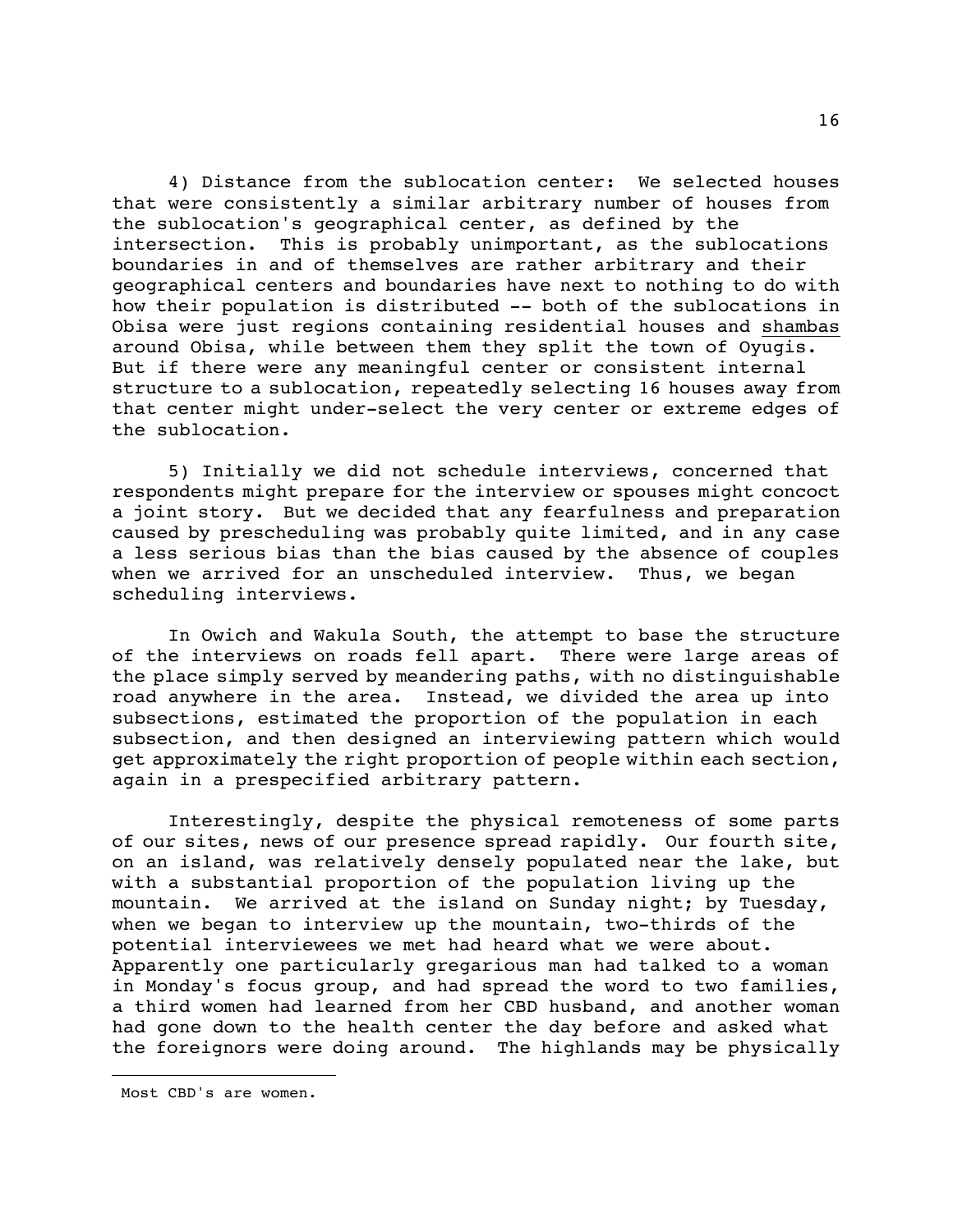isolated, but information can spread rapidly there -- the proportion who knew about us was similar to that on the coast.

Overall, the procedure for picking houses seemed sufficiently arbitrary to avoid many types of local selection bias -- we weren't consistently getting the high status, the sociable, or the rich, although we got some of these. Also, the rules devised seemed to get about the right proportions on and off major roads, and in the major geographical divisions of the sublocations -- coast or highlands in Owich and Wakula South. We followed the sampling rules strictly.

As everyone except one particularly busy woman in Kawadhgone agreed to the survey, that form of non-response bias wasn't a problem. We have more concern, however, about absence from home. While fishermen away for weeks or family members working in distant cities could be considered only in the local social networks for the proportion of time they were actually there, and therefore interviewable, this argument cannot be used for those working in other parts of the sublocation just for the day. Those for whom we could not schedule an interview because they were away from home were clearly not a random group. Farmers with distant shambas, fishermen, market women, and teachers, and members of small families (all of whom are absent so an interview can not be scheduled indirectly) might all have had unusual answers. If these absent folk are spending their time away from home at sociable place such as the market or school, they may actually be more influential than those hanging about at home.

# Selection of Focus group participants:

We conducted two focus groups in each site, plus a focus group of CBD workers in Obisa and an (attempted) focus group of those who disapproved of family planning in Wakula South. The focus groups were conducted by two of our interviewers together; in principle they alternated as moderator and note-taker, but in practice both acted as moderators. Neither were trained as moderators, although all five interviewers attended a session on focus groups given by Dr. Tony Armstrong in Nairobi. The interviews were taped, and fully translated by the two interviewers. We understand that it is often

<sup>&</sup>lt;sup>13</sup> This caused one of the few arguments among the members of our team. The interviewers, Kevin White and Steve Green had made the arduous hike up the mountains on the island, and when they

reached a house in which the inhabitants were to be interviewed found that they were visiting schoolteachers from Nairobi. The interviewers wanted to push on and get a local resident, but lost the argument.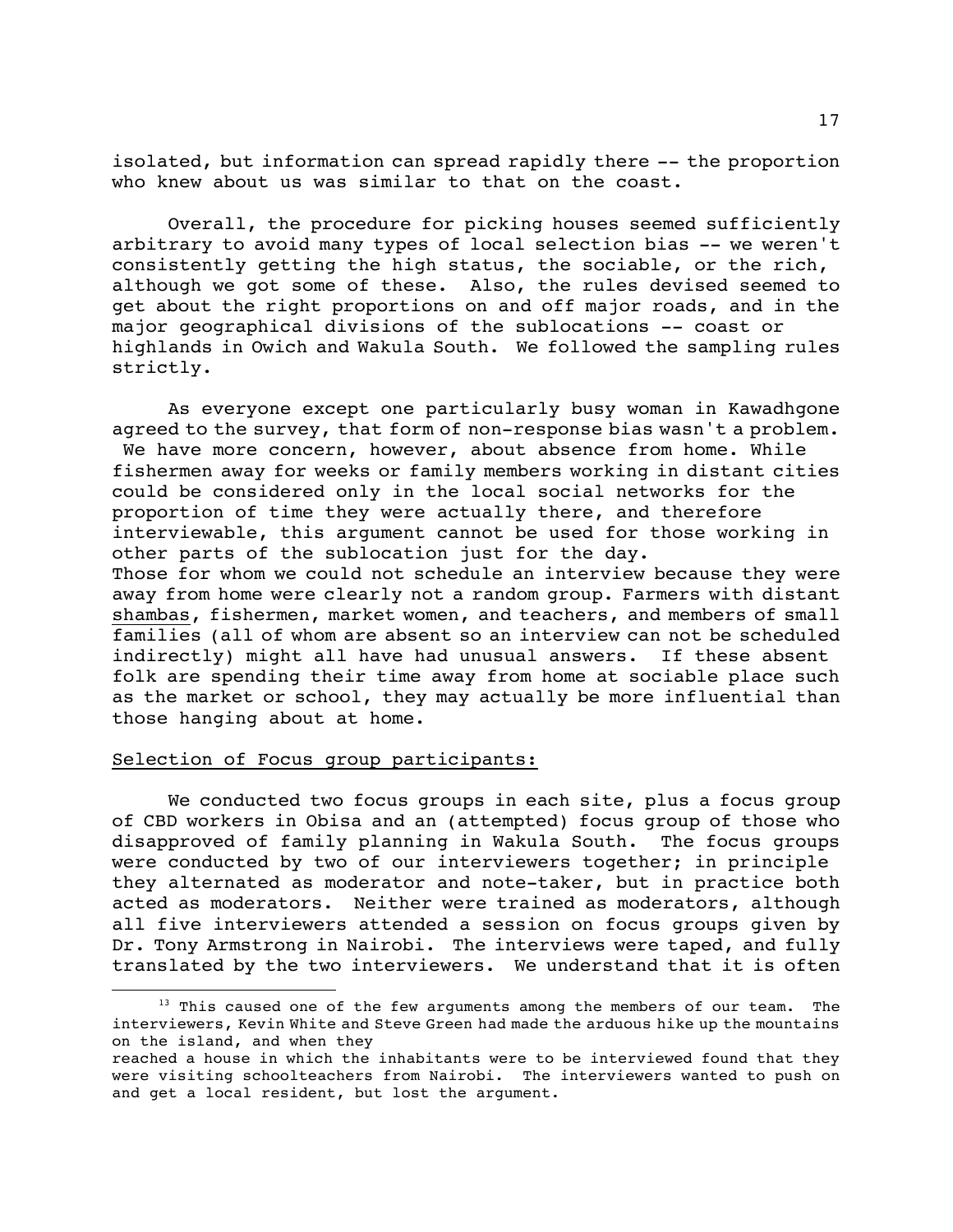the practice to translate only selected portions of a focus group, but we think this is a mistake: ours provided some quite rich material. On the other hand, we made a number of mistakes with the focus groups. Having them done by interviewers who had not been trained as focus group moderator was one, although it was compensated for partially by the familiarity of these interviewers with our project. Our most serious mistake was in the procedure for selecting the focus group respondents.

Participants for the focus groups were largely selected before we arrived. The study director asked the chief/subchief to do this. They said they did this by calling a baraza, and designating certain women to meet with us for the focus groups. The criteria set were that the women be married, with no more than a primary education (women who go to secondary school in these areas are relatively rare), and either age 20-29 (for one focus group) or 30-39 (for the second). These criteria were transmitted by the study director to the chief when he visited to make arrangements, and then in a subsequent letter.

We should not have had the chiefs make the selection. It was difficult to find out just how they made the choices they did: we talked to the chiefs in Obisa, Owich and Wakula South, but could not get them to say more than that they followed our instructions. We did learn, however, that they were concerned to have all the villages represented (presumably to receive equally any benefits of our visit). And a rough comparison of the women who came to the focus groups with those chosen systematically for the qualitative interviews, suggests that the chiefs either misunderstood our criteria or, more likely, selected their most "presentable" women from those that met our criteria, or deliberately altered our criteria. In addition, we think that they probably selected their relatives first and foremost, since this became an issue in some sublocations in the subsequent phase of our research when we rejected some of these relatives as interviewers.

In particular, the participants often had more than a primary education, and seemed to know a bit more English. In Obisa, Kawadhgone and Owich more women wanted to participate than could be accommodated; in contrast, on the island only about half the number expected showed up--and these included not only the sub-chief's wife, the wife of the former director of the clinic, a woman who was clearly

È,

 $14$  Although we did not pay the respondents in the interviews at this stage, we did pay focus group participants KS100 (about \$US\$1.50 at the time), since they had to leave their homes and work for several hours. The chiefs did not know this at the time of the selection, however.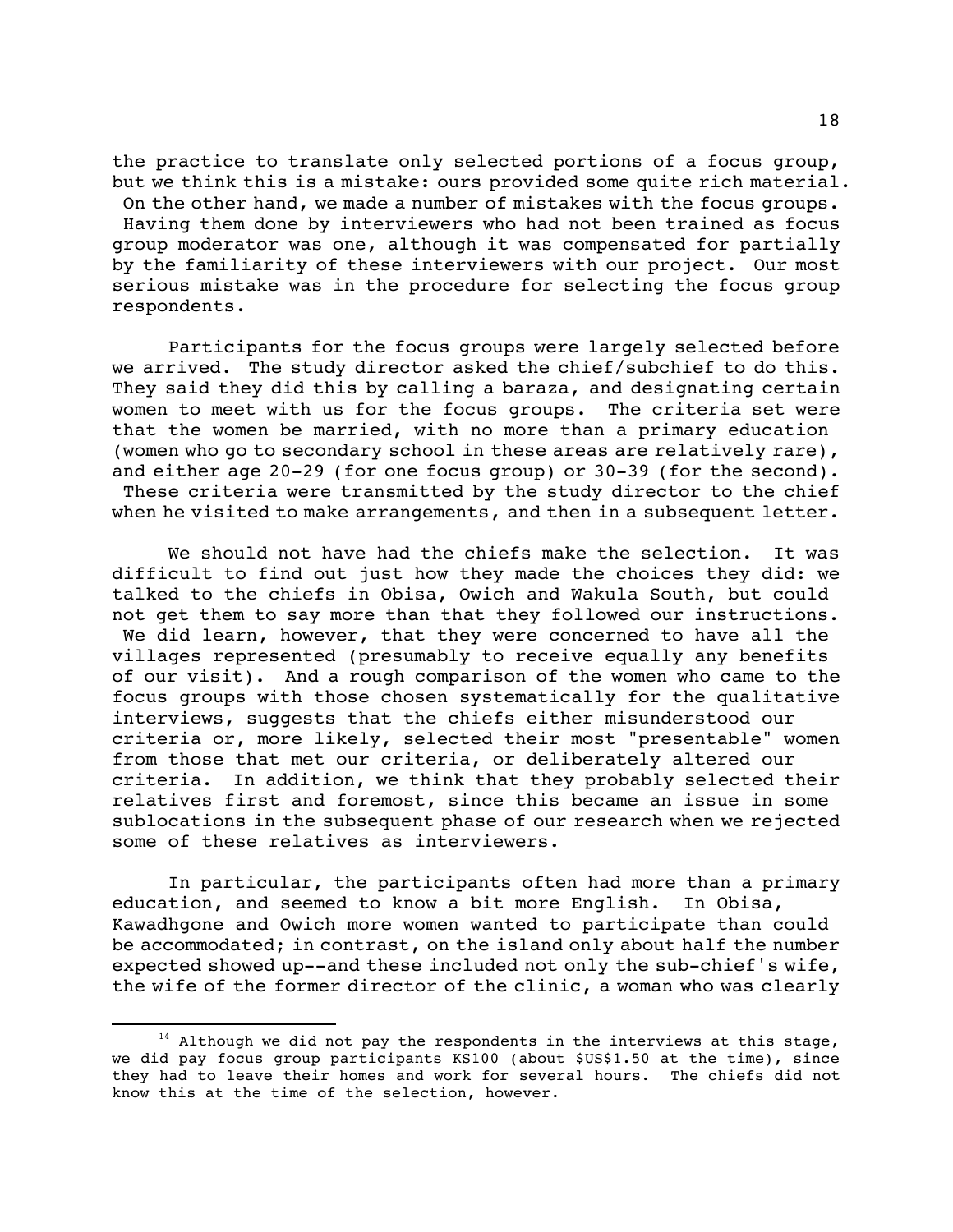post-menopausal but was the head of her local women's development group, but also several women who had been trained as community-based family planning workers. On the island, we tried to arrange for a third focus group with people known to be opposed to family planning, but were completely unsuccessful: several contraceptive users attended (we held the focus group anyway).

We therefore think that the attitudes expressed in the focus group about family planning are likely to be disproportionately favorable. Still, however, we think some parts of the focus groups are illuminating. Occasionally the women seemed to forget where they were, and to become energetically involved in extended conversations among themselves--for example, when they were talking about the "secret use" of family planning, or relating stories about side effects (e.g. a woman who took pills but gave birth to a child with four eyes). In these episodes, which sometimes went on for extended periods without interjection by the moderator, we may have glimpses of the way these admittably unrepresentative women may talk among themselves.

# Translation

the beginning of the interview.

The interviews in the first stage were taped, and lasted from 45 minutes to an hour and a half.

Individual interviews: For the Obisa interviews, the interviewers translated directly to a typist. This proved to be quite timeconsuming, so we switched to having the interviewer translate and handwrite, and then it was typed by Watkins, Rutenberg, Green or White. Translators were asked to translate literally. The typist cleaned up the grammar. After typing, the typist and the interviewer/translater went over the interview together. Where literal translation didn't make sense, or when local terms were used, the interviewer explained. In the transcripts, these are put in brackets or parenthesis, usually with the translator's initials. In addition, the interviewer/translater often added information that was not part of the transcript, such as a description of the dwelling, what the respondent and children were wearing, whether

The interviewers became much better over the course of the four weeks--although the first male interview was one of our best. But because we spent a lot of time going over the interviews, asking questions, suggesting areas that might be probed, they came to understand the topics of our research quite well. Some of the

the children looked malnourished or "plumpy"; this is included at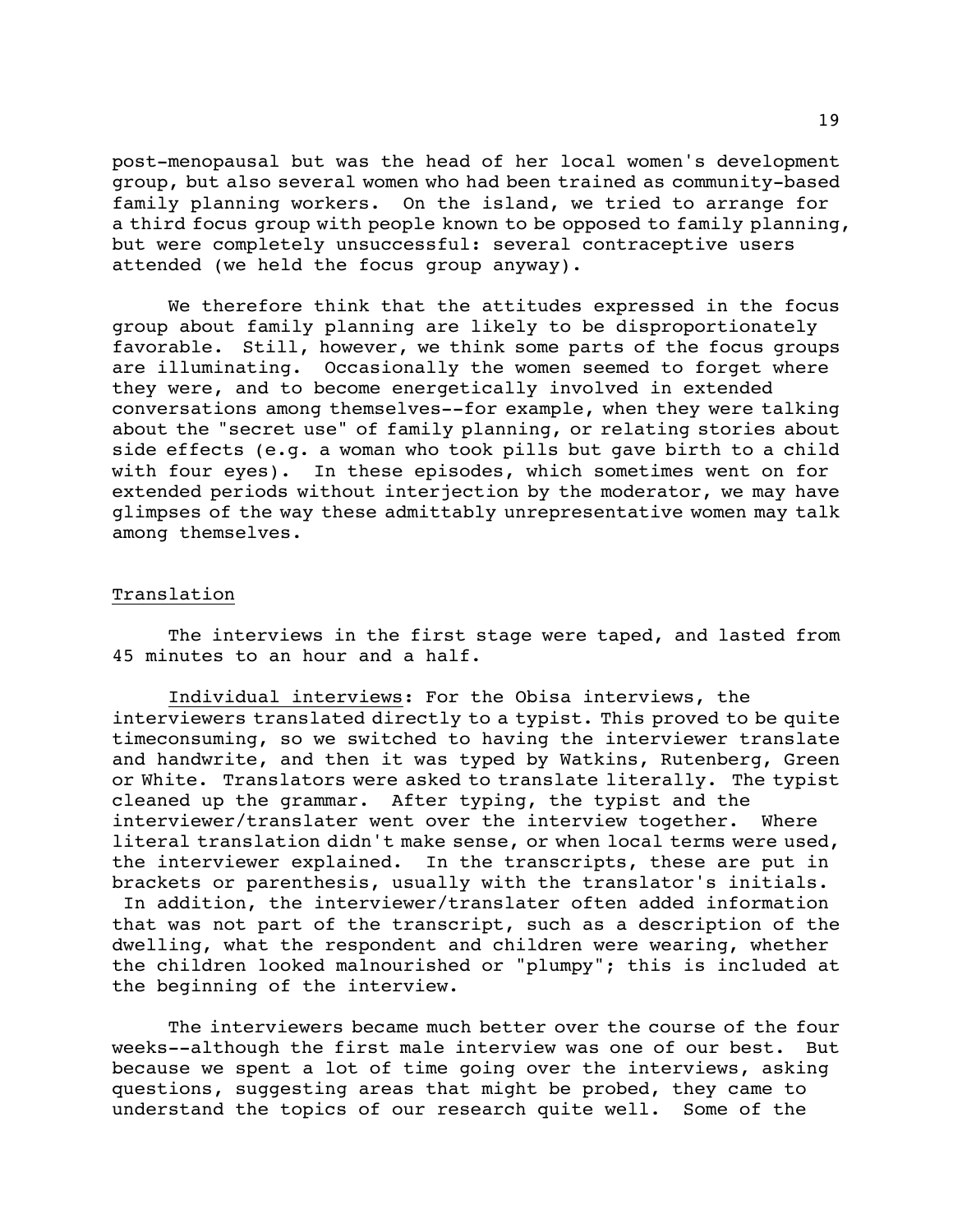interviews are better than others, however. In some case the respondent was not feeling well, or busy, or reluctant to elaborate. In others the interviewer was not feeling well, or bored or inattentive. This is not surprising, as our days were long: all

the interviews were translated (and typed) in the field, which meant very long days. By the end, on the island, all of us were tired (and two of the interviewers had malaria).

We had five interviews (one from each interviewer) transcribed and translated by someone not connected with the project. Although there were occasional differences in wording, the translations were very close.

Focus Groups: Translations for focus groups were done by the moderator and note-taker, who could often remember who said what, and fill in for physical gestures --e.g. in one focus group a participant refers to "things they put in your hands" but points to her upper arm, and later says Norplant. Or when they are talking about women's health issues, they point to the area of their abdomen just below their waist. The translators also evaluated some of the women, e.g. saying "so and so wanted to show that she was experienced."

# **Summary of the sites based on the fieldwork of June-July 1994**

It is worth describing what we learned about our sites, since this influenced the sampling procedure used in the second stage, and our questionnaire. Although the second stage provided larger numbers of respondents to confirm some of our impressions, we present here the description based on our field notes from the first stage, since rarely were these contradicted by our subsequent research (and we note where this is the case).

Because we were interested in the extent of social interaction between our sites and other parts of Kenya, we paid attention to transportation and communication. The people of our areas are linked to the rest of Kenya only with some difficulty. A few simple community-level measures confirmed our categorization of two sites as "relatively open", and two sites as "relatively closed". We noticed the presence or absence of electricity, TV aerials and newspapers, and asked about matatu routes to and from our sublocations to other areas, about telephones, about the nearest markets, and about the level of health and family planning services available. Obisa and Kawadghone were expected to be more closely linked to the rest of Kenya than Owich and Wakula South, and they were. From Oyugis there is frequent matatu service to Kisumu, the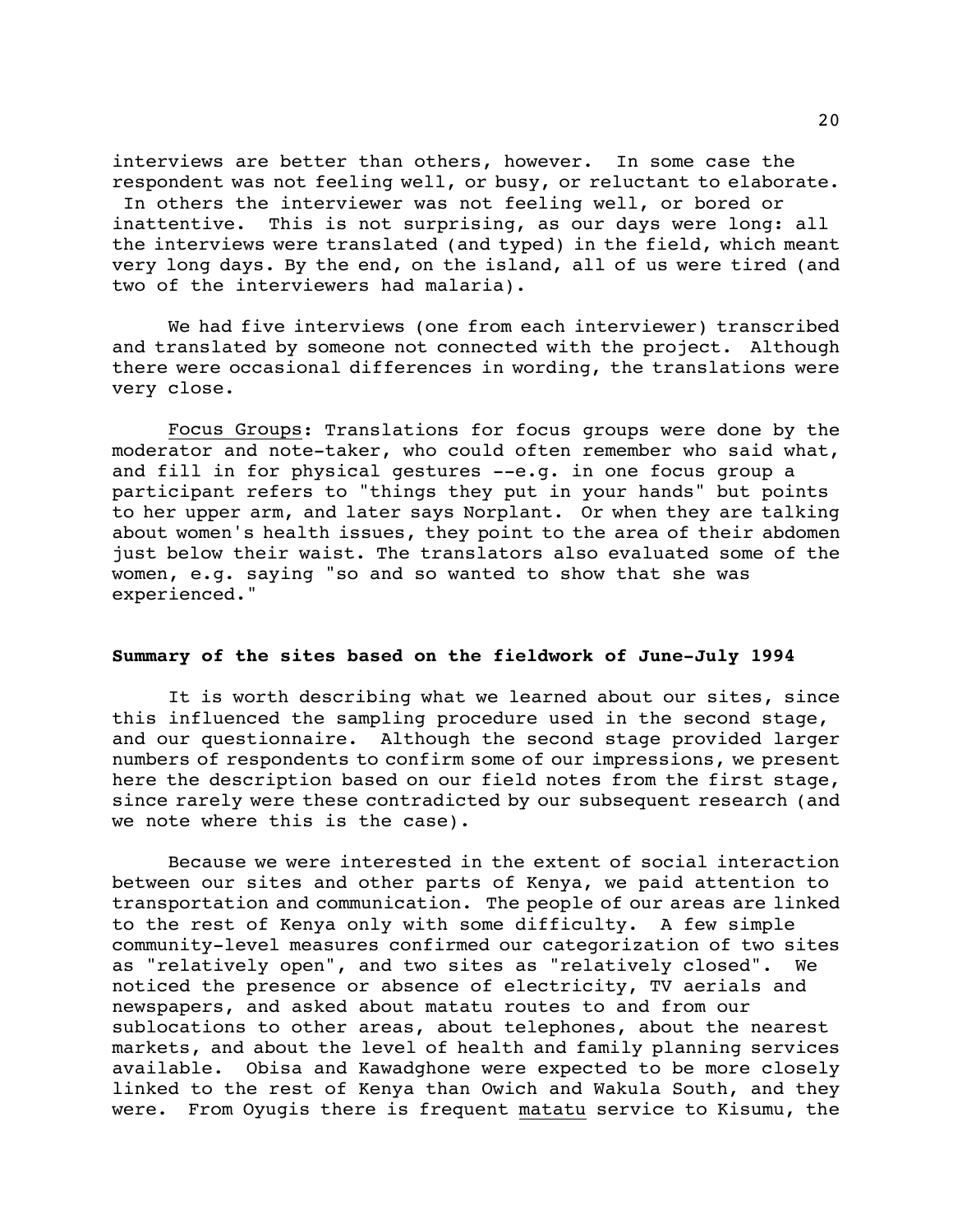largest city in western Kenya, and thence to Nairobi, over fairly good roads (at least most of the way); Oyugis town has a large market and a district health centre, and the town (but not its hinterland, which included our sublocation) also has electricity, telephones and stores that sell Nairobi newspapers. Residents of our other sublocations could only reach Nairobi by going through Homa Bay, the district capital. Kawadghone was connected to Homa Bay by frequent matatu service, and thence to Kisumu and Nairobi; there was a telephone in the clinic in our sublocation, but no electricity. Owich and Wakula South were far more isolated. Owich is connected to Homa Bay by one daily matatu to and from the town of Migori, and from thence to Homa Bay: the trip from Owich to Homa Bay directly took us two hours over terrible roads that are impassable in the rainy season. To reach Homa Bay from Wakula South requires a 2 hour boat trip to the mainland, and then a 2 hour trip over terrible roads. Transport vehicles from Wakula South to the mainland, and from the mainland to Homa Bay, are few. Neither Owich nor Wakula South has electricity or a telephone; nor are newspapers available. Wakula South has a health center, but residents of Owich have to travel (walk, usually) 9 kms to a Catholic Mission dispensary, or a further 5 kms to a government dispensary.

There are also two, more indirect, measures of exposure to the outside world. In Obisa and Kawadghone, the sight of foreignors wandering around was not very surprising. Even in Kawadghone, however, when our team got separated at one point, we were re-united by passers-by who knew not only where the whites were, but where the Nairobi Kenyans were. In Obisa while we were waiting at the vehicle for an interview to finish, people looked at the car when walking by, but didn't stop. In Owich, wherever our car stopped crowds gathered--of women and children around most places, of men in the "shopping center". People in Wakula South appeared to take us more in stride than in Owich (although a few babies cried when they saw the whites, and we were frequently asked what we thought of the island).

A second indirect measure of exposure to outside influences, and one that probably colors our impressions most, is the extent to which we were unable to locate couples at home for an interview. In the sublocation of Obisa, people were often absent during the day--attracted by the town of Oyugis--but were eventually contacted. In Kawadghone, those who were not home when we arrived were usually further away, often because the the husband was working outside the area. In Owich, although the walking was particularly difficult (a very large sublocation, with high hills) the people were usually there when we arrived: as one of our supervisors said, "The men are just there, chatting with their [several] wives." In Wakula South,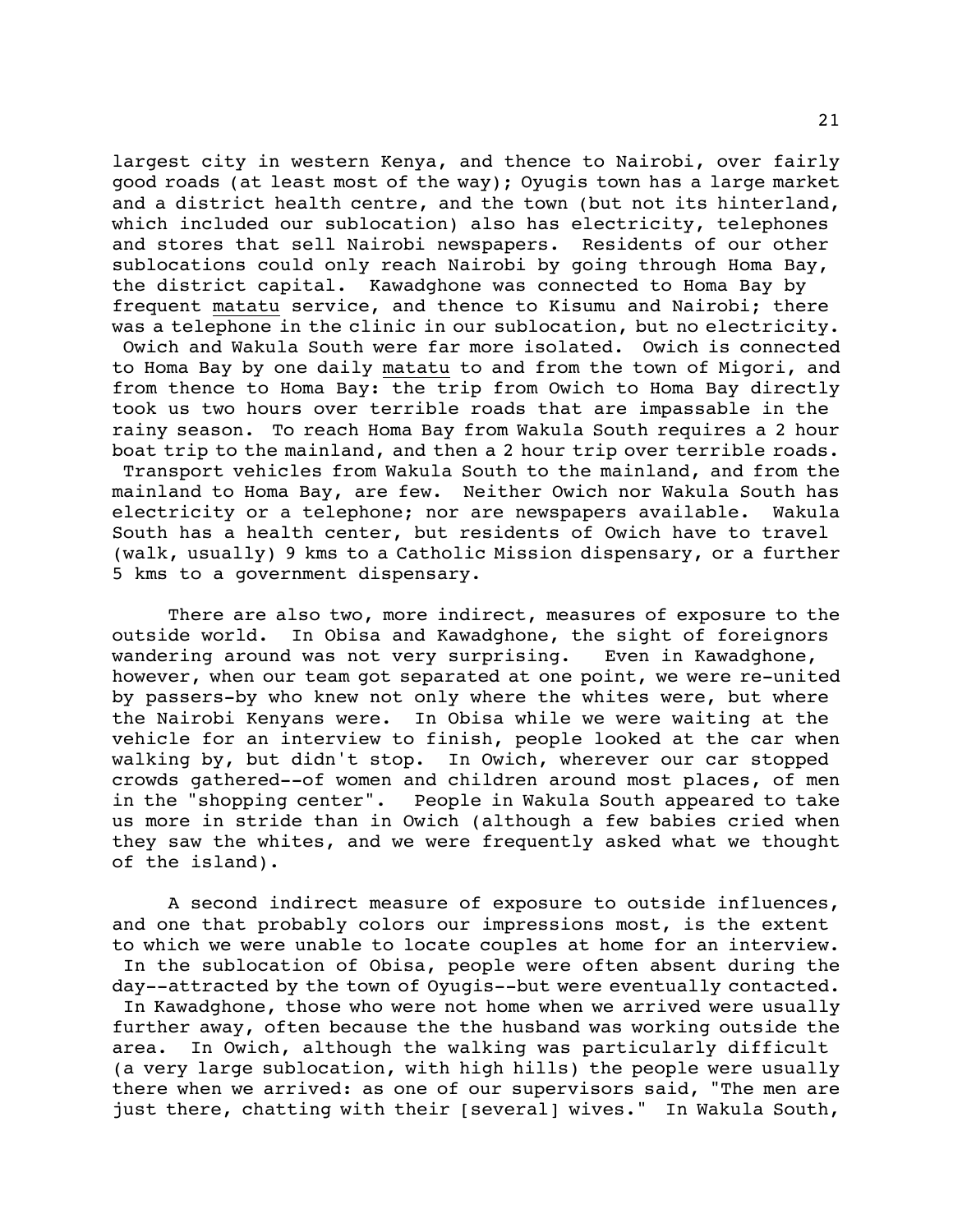women were likely to be at home at least for some part of the day, but many men were fishermen, difficult to interview because they left for days at a time.

Despite the geographic isolation of Nyanza, the people of the area interact with those in other parts of Kenya. The main reasons to travel long distances are migration for work (primarily male), family visits, and funerals. Many men in the households where we interviewed currently work, or have worked, elsewhere in the country, not infrequently in Nairobi or Mombasa (on the eastern coast). The minimum required visiting (for husbands as well as other relatives) appears to be once a year, at Christmas, but many of our respondents saw their relatives from closer places far more often than that, either receiving or making visits. Funerals are a major stimulus to congeregation: it is virtually a cultural requirement to return home when a relative dies, and funeral ceremonies last a week or two for adults. In addition, for funerals on the affine's side, one brings "friends" to demonstrate one's social standing. We found that at least one member of many families would speak some English, and many claimed to speak at least some Kiswahili.

Short-distance travel appears to be primarily to larger markets, and to hospitals/clinics. We were particularly interested in larger markets as a place where men and women from different areas of the sublocation might congregate and "gossip", as well as an indication of commercial development. Oyugis has had a large market since pre-colonial times, and has a government health center and private clinics. Kawadghone has 3 markets on its boundary, though getting there would be about a 45 minute walk from many of the homes in the sublocation. Neither Owich nor Wakula South had anything that could be counted as a market. In Owich, a few women were selling things outside the posho mill near us (where women came to grind grain for Ugali, a staple of the diet): a basket of tomatoes, a basket of "small fish", a few onions, matches, a bit of salt, a bit of tumeric. In Wakula South, in the evenings some women sold a bit of food. Each of these places had "shopping centers", a collection of rickety huts, a few of which sold soft drinks, beer, cigarettes, matches, soap, salt, and where young men hung out. To buy other things, the people of Owich had to go to the twice-weekly market at Magunga, about a half-hour ride away (although most probably walked), and those of Wakula South went to the thrice-weekly market at Sindo on the mainland, an 1.5 hour boat-ride away.

Given the lack of transport in these areas, one would expect

È,

 $15$  Thus, somewhat perversely, AIDS may stimulate social interaction.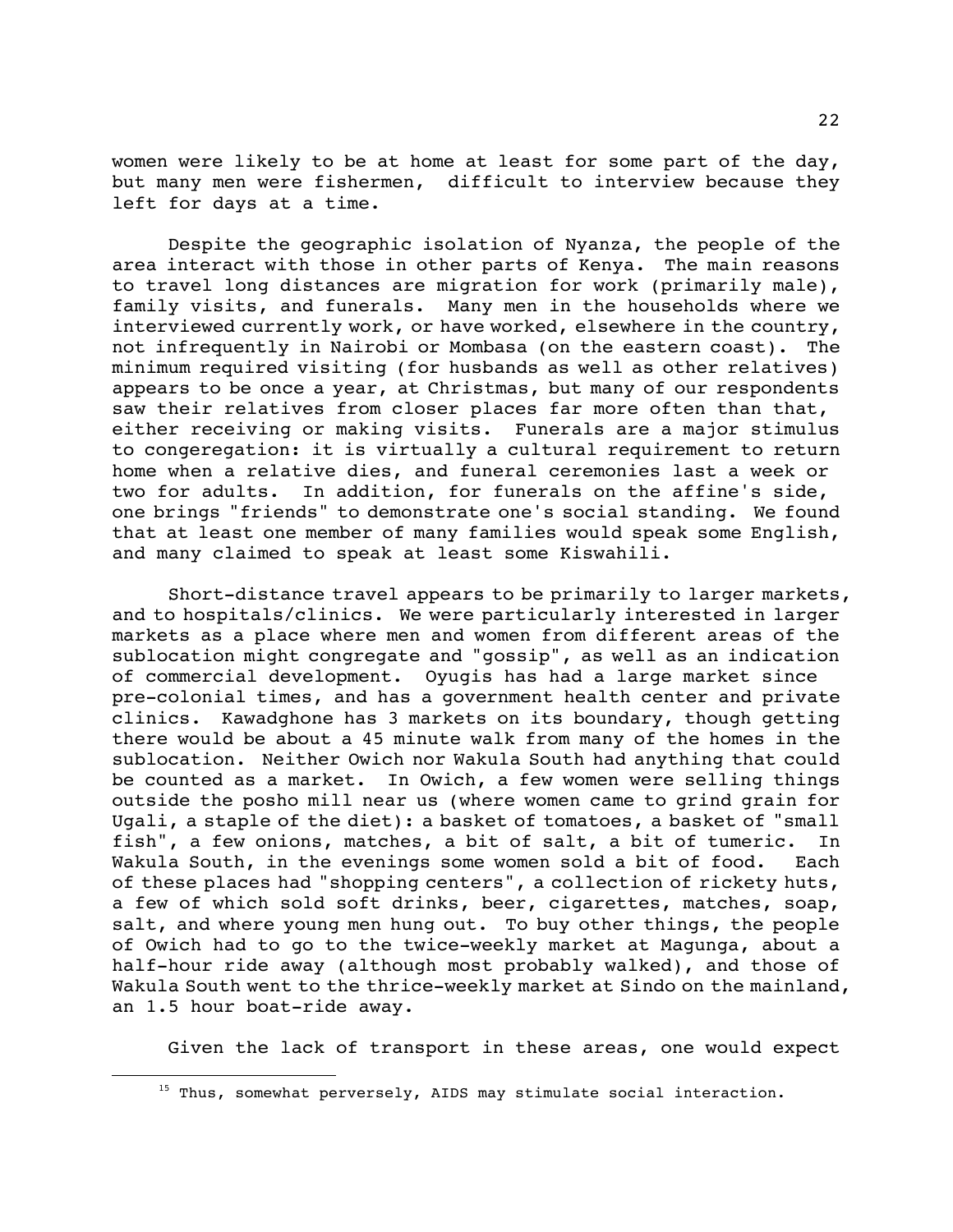people to meet each other when they are walking around, and they do. All areas are criss-crossed by paths. In Kawadghone and Owich, these paths were somewhat like driveways, connecting a single compound to a public thoroughfare (i.e. dirt road). In Wakula South, particularly up in the mountains, the paths went directly through people's compounds, and people expected passers-through to sit and chat. The central gathering places are the market (in Oyugis) and the beaches (in Owich and Wakula South). We found no evident gathering place in Kawadghone. Social life is quite gender-specific, and men and women tend to gather informally in different locations. For example, at the Oyugis market, goods sold by men (e.g. hardware) were arranged together, and goods sold by women (e.g. food) were together. There are "men's areas" on the beaches of Wakula South and Owich and "women's areas": Men bathe in some areas, women (and children) in others.

The main places where women meet informally on a regular basis appear to be the market and the posho mill and the rivers or beaches where they collect water. In Obisa and Kawadghone the market is probably the most important central place: our sense is that women go to the Oyugis market almost daily. Kawadghone itself doesn't have a market, but there are three modest-sized markets on the boundaries of the sublocation, within walking distance. In Owich the local market is at the posho mills: the one near our accommodation was tiny (3 or 4 women selling a few things to other women as they come to grind their grain), and in Wakula South the "market" seems to be a few women selling a few vegetables in the evening at the "shopping center". In Wakula South and Owich the lake is particularly important; again, most women go there daily to collect water. In addition, we saw women at the "shopping centers", but there were usually far more men than women there. Women also meet, but more irregularly, at church and at school meetings.

The men 's equivalent of interaction at the market or the beaches seems to be lounging around the tea-houses or "hotels" of the "shopping center". In Oyugis, the shops are next to market; men also sell in the market. In Kawadghone, it's not clear where the men gather; perhaps while quarrying stone. In Owich and Wakula South, men gather at the "shopping centers" and on the beach. In addition, men collect less regularly at church and school meetings, and at barazas called by the chief or the assistant chief: we understand that typically the assistant chief has baraza about every other week, whereas the chief's baraza occurs more rarely, e.g. when there is a major outbreak of malaria, immunization program, visitors from outside, etc.

We turn now to two other topics of interest to us, cultural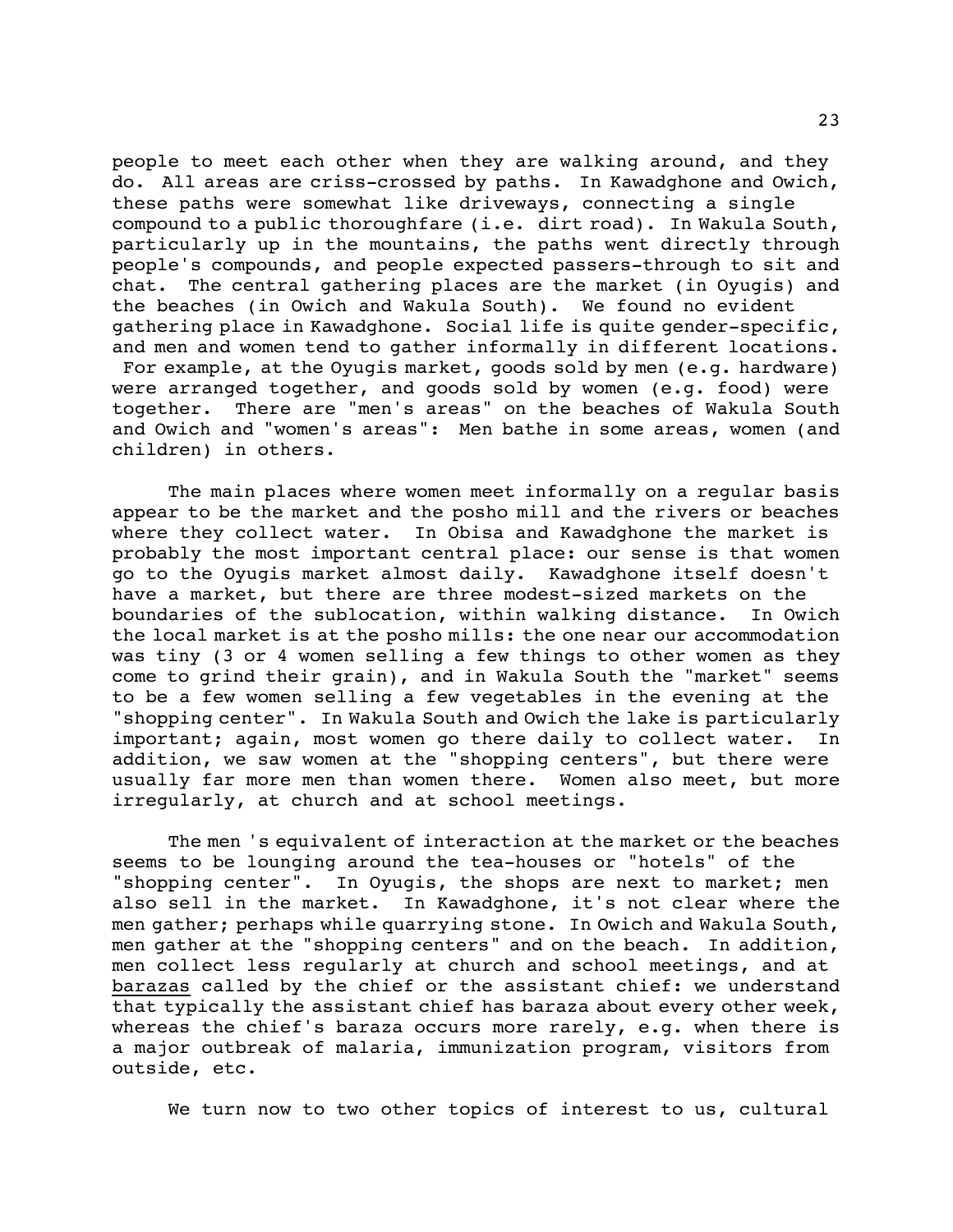and economic heterogeneity and homogeneity; we assume that both cultural and economic differences are probably a hindrance to social interaction. Our areas seem to be quite homogeneous in both respects.

In terms of culture, the entire province is predominantly Luo, and certainly there is a belief that Luo customs are pretty much the same across "Luo-land", a term used by our interviewers and respondents. In response to our questions about conversations on health, wealth flows, and family planning, few of our respondents said they had had conversations with people who weren't Luo, and these were usually men who had worked outside the area.

Marriage also links Luoland together. Marriage across ethnic lines is rare among our respondents. Marriage, however, is geographically exogamous. Most wives have married into each specific site from other areas; these, however, were areas that were not only Luo but also likely to be in S. Nyanza. Housing patterns are also similar. The area is one of the more polygamous in Kenya, and most people live in extended-family compounds in which each adult woman has a hut. In terms of religion, the areas are primarily Seventh-Day Adventist or Catholic, although there were substantial minorities in other Protestant sects (e.g. Roho, a Pentacostal group). Our sense was that church participation is quite important in our areas, although we think that the Vatican's stand on family planning either has not penetrated these areas very successfully or is not taken very seriously.

The economic base in our four sites is largely subsistence farming (many respondents said they had no source of income, which was confirmed in the household survey) and very small scale trading, what our respondents described as "something small"--selling a few vegetables or firewood in the market, or buying, drying, and selling "small fish" (sardines) in Owich and Wakula South. In Kawadhgone, one common attempt to generate local non-agricultural income was through quarrying and cutting stones in Kawadhgone, and in Owich and Wakula South there were quite a few fishermen. All of the areas, except possibly Obisa, have had at least several years with "too much sunshine", i.e. drought, and many respondents talked about hunger. Few respondents--and virtually no women--have a regular source of income; those who did were predominantly teachers or worked outside the area. There are a few cash crops.. All compounds owned

<sup>&</sup>lt;sup>16</sup> The production of maize, sorghum and rice declined between 1989 and 1992; the district is a net importer of these staple foodstuffs. Maize production declined by nearly 40%. (Homa Bay District Development Plan, p. 310.

 $17$  We did see some cotton growing in Kawadghone, and pineapples are a cash crop around Obisa. Cash crops (e.g. seed sorghum, cotton, tobacco, simsin and sunflower) are grown by 8% of the households in the district, although this varies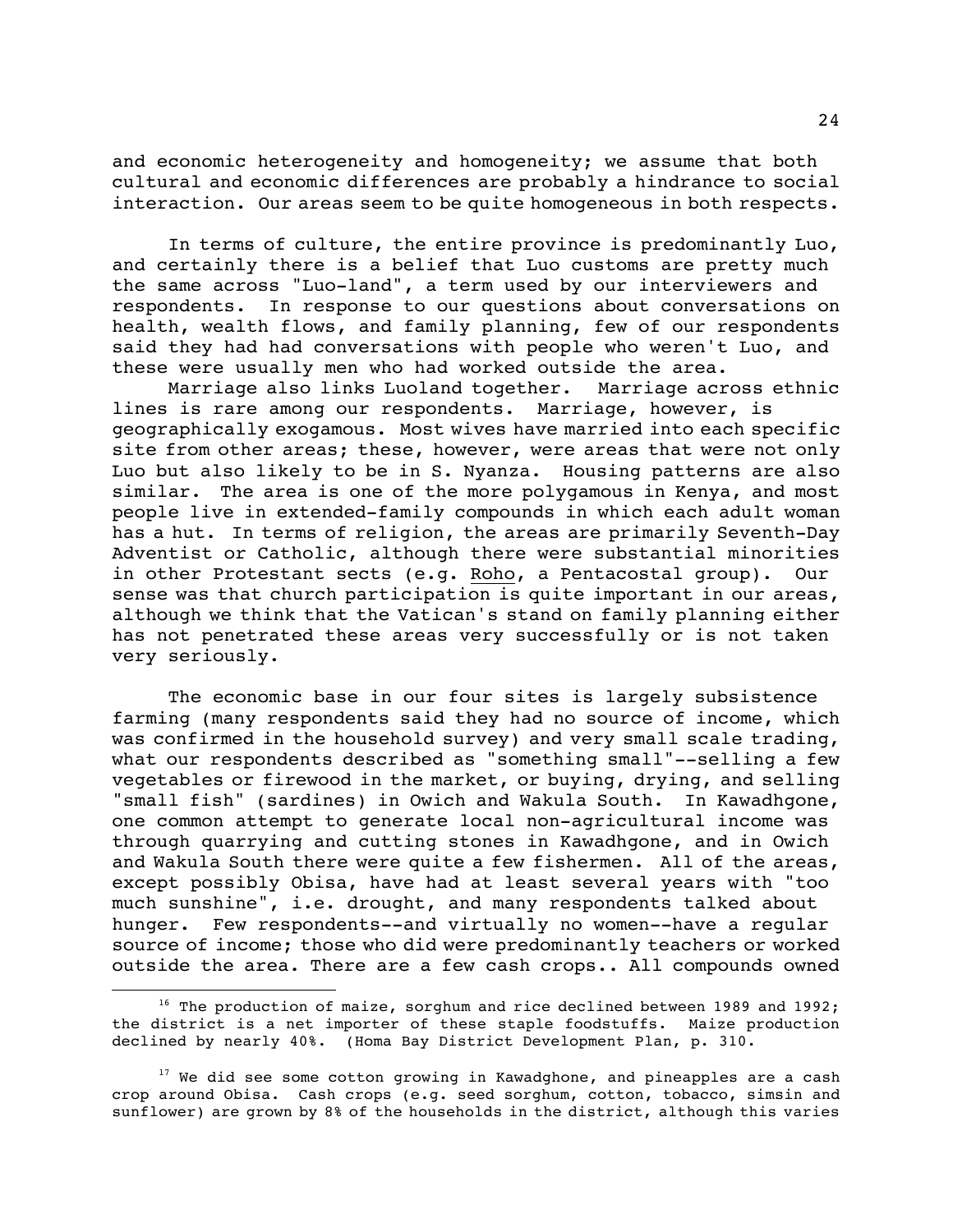some land which provided some basic foodstuffs for the family to eat (primarily corn, millet and sorghum) and perhaps a bit left over to sell. We think most compounds also owned some chickens and some grazing animals (primarily cows, but also goats). The grazing animals are primarily used to pay bride-price, although they may sometimes be sold to pay school-fees. None of our respondents mentioned getting any income from selling milk, although we were told that women do sell milk to neighbors; nor did they mention selling eggs.

Differences in poverty/wealth across the four sites and across the individuals within them appeared to us to be small, at least compared to the variation in Kenya. In all four, poverty was evident in the houses. These were small--the average about 15' x 10'-- most of which were made of mud (mud-walls and mud-floors) with peaked, grass-thatched roofs. There was a sprinkling of tin roofs and some stone houses and buildings (particularly in Kawadghone and Owich, both of which are quite stony); concrete houses and tile roofs are quite rare. Furniture was almost invariably sparse--a few chairs and a table, a bed visible behind a screen--although we did interview in a few places with a "sofa set", and one respondent had a rather elaborate stereo set that ran off a car battery. The walls were either bare, or decorated with a calendar(s) (usually out-of-date), pictures (e.g. of birds or trucks) cut out of magazines, and an occasional political poster for the opposition party; the most substantial houses sometimes displayed family photographs of important occasions (weddings, graduations). There were few signs of consumer goods in the houses: these were mainly plastic utensils for carrying water or food. Clothing was invariably "western" in style, and probably second-hand; we rarely saw blue jeans, and almost never on women (although they appear to be considered very fashionable).

Even within areas that appeared to us largely economically

by Division; in the division of Gwasi, for example, the percent of households with "high value cash crops" is "negligible" (Homa Bay District Development Plan, p. 30 and p., 32).

 $18$  The average size of land under small holder cultivation is 3 hectares (Homa Bay District Development Plan, p. 19). Corn is the main crop (508,520 bags in 1992), sorghum next (193, 695 bags in 1992) (Homa Bay District Development Plan, p.l 30, Table 2.1).

<sup>19</sup> The Homa Bay District Development Plan shows that out of a total of approximately, 150 million Kenyan shillings in livestock products sold in 1992, about 59 million KSH was Eggs, 36 million KSH was milk, and 41.5 million KSH beef (p. 69, Table 2.30).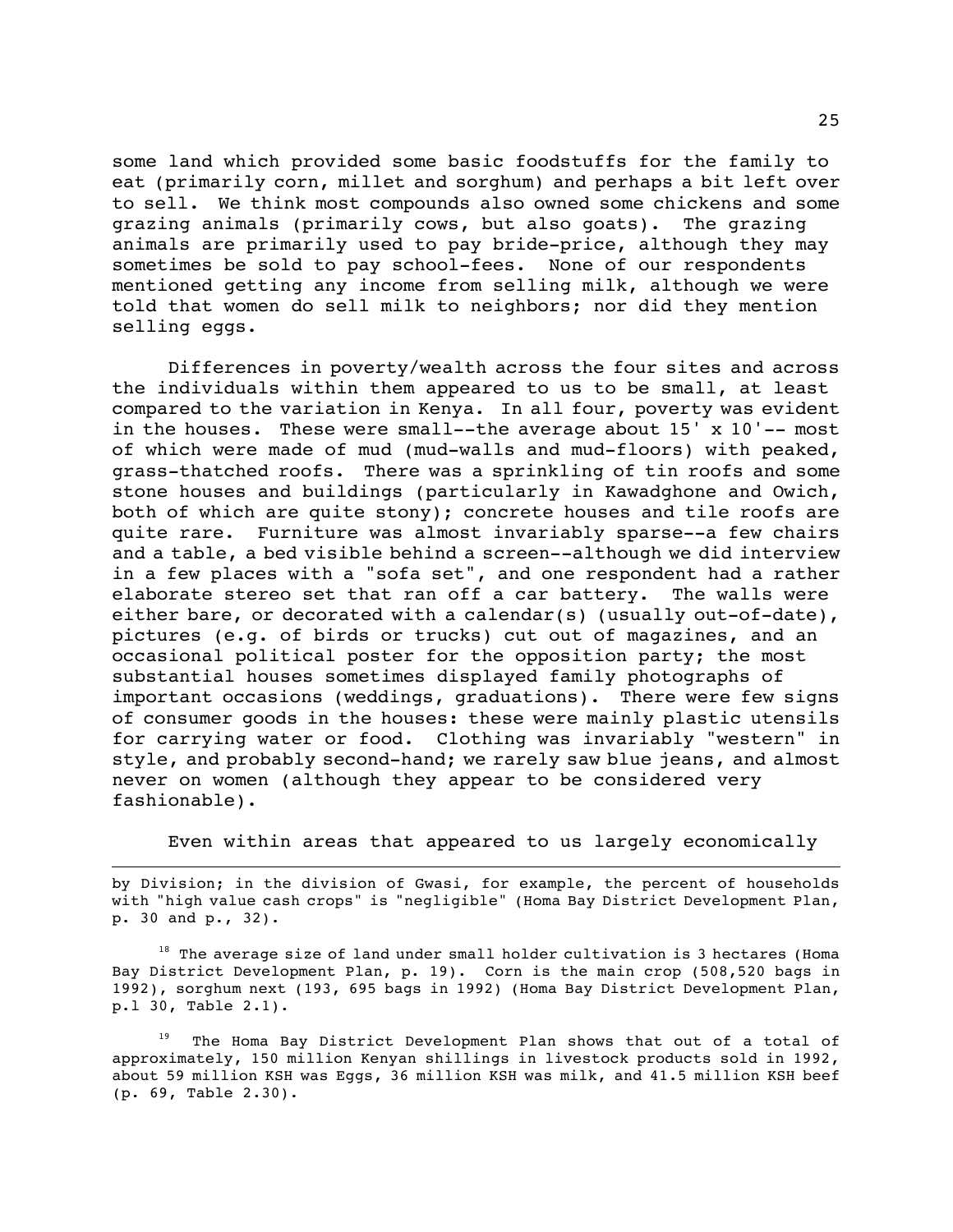homogeneous, however, our respondents made distinctions. In the second, quantitative stage of our research we asked respondents whether their network partners were "better off", "worse off", or "about the same". We didn't ask for their criteria, but our interviewers told us what they mentioned as they mused about the answer: "so-and-so is better off because his son has a job with a regular income"; "so-and-so has a bicycle so I guess he is better off than I am"; "so-and-so has a sofa set, so she would be better off". We think a son with a steady job, land and cattle, many children (especially daughters, for whom the family can expect cows as bride price), tin roofs and a few other consumer goods like watches, bicycles, and a sofa set appear to be the main considerations in our respondents' system of economic stratification.

#### **HOUSEHOLD SURVEY**

#### Pretest

The questionnaire for the second phase of our study was developed in the U.S., and pre-tested in November, 1994. The five interviewers from the first stage interviewed a handful of people in each of our four sites. In retrospect, our pre-test was too skimpy. It would have been useful to interview more, and also to attempt to train one or two local interviewers to administer the pre-test. Our interviewers were so experienced that they handled the problems of interpretation, of coding, of the order of the questions that surfaced later (see below).

# Sampling for the household survey

We knew from our qualitative phase that a significant proportion of our sublocation populations were likely to be out of the village at any given time: both men and women would be away for funerals, women would be visiting relatives, men would be working out of the village. We thus decided to begin with sample sizes of 250 women and 250 men, so that the final number of completed interviews would approximate 200 men and 200 women in each of our four sublocations. Our sample was chosen to represent well only our four sublocations, although we think it also probably represents Nyanza Province reasonably well. As noted earlier, cultural patterns are said to be quite similar across Luo-land, and our impression is that the economic and social life of most of Nyanza Province is much like that in our areas, with the exception of the few towns.

In choosing a method of sample selection, we were mindful of of the chasm between sampling theory and the facts encountered on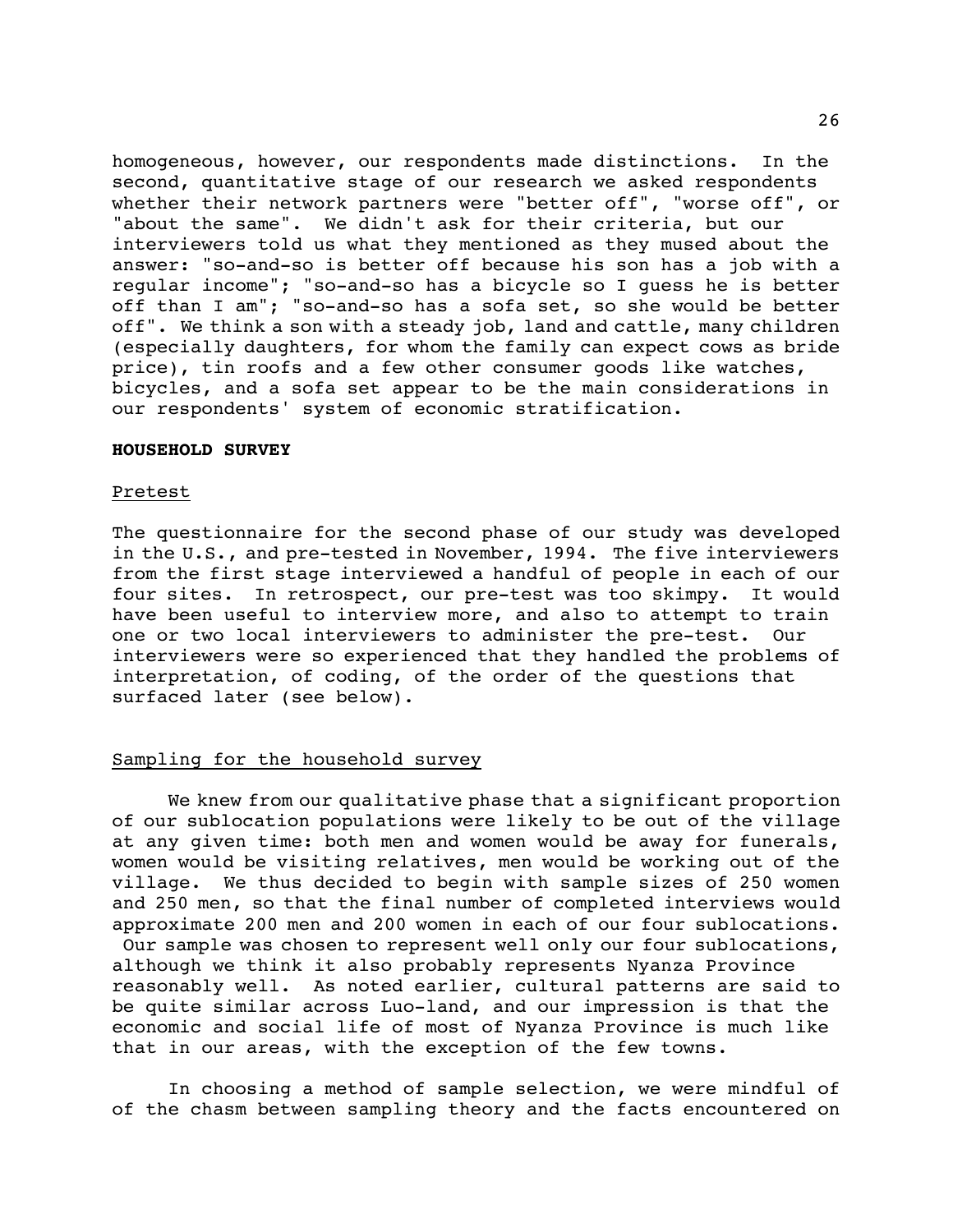the ground. One of these facts was our budget, which would have been badly strained had we tried to list all the members of the sublocation and then sample from that list. Another is the supervision of the interviewers. While sampling theory might suggest that we would be better served by taking a smaller fraction of the residents of a larger number of villages in each sublocation, we were limited practically by the need to supervise the interviewers, coordinate logistics and call-backs, and to respond with flexibility to difficulties that arise in the field.

We decided, therefore, to do complete censuses of randomly chosen villages in each sublocation, interviewing all eligible women and their husbands living there (eligibility is discussed below). Our experience with the first phase of the research suggests that little variability exists from one village to another within a sublocation, so the inclusion of more villages from the same sublocation would be unlikely to provide us with much new data, while greatly increasing our expenses and complicating the tasks of supervision and coordination. We can make a plausible argument that these complete censuses of villages within a sublocation are providing the same quality of data as would partial samples of all of the villages within the sublocation. Since the villages can be randomly sampled, we will have village means with no sampling error. If these means can be plausibly generalized to the rest of the sublocation, as we are arguing they can, then we have an extremely

precise picture of what is occurring in these sublocations. In addition, this design permits close supervision (e.g., oversight of work done, potential for responding to questions from interviewers), facility of call-backs to absent potential respondents, and greatly reduced logistical demands (e.g., transporting and feeding interviewers, supplying questionnaires and pens) without sacrificing data quality. Because of the homogeneity of our areas, we were not greatly concerned to stratify.

The villages in our areas are based on clans, and residence is patrilocal; thus, in principle all the men in a village are related to each other and, at least distantly, to men in the other villages. In Owich and in Wakula South, there were a few fishing villages, inhabited largely by men from other areas; we excluded these from consideration, since we understood that the inhabitants were primarily temporary, and usually men who were either unmarried or staying without their wives.

Many of the inhabitants know the clan boundaries pretty well--as we found out when we were in the field--but the geographical boundaries of villages are not marked, and social interaction appears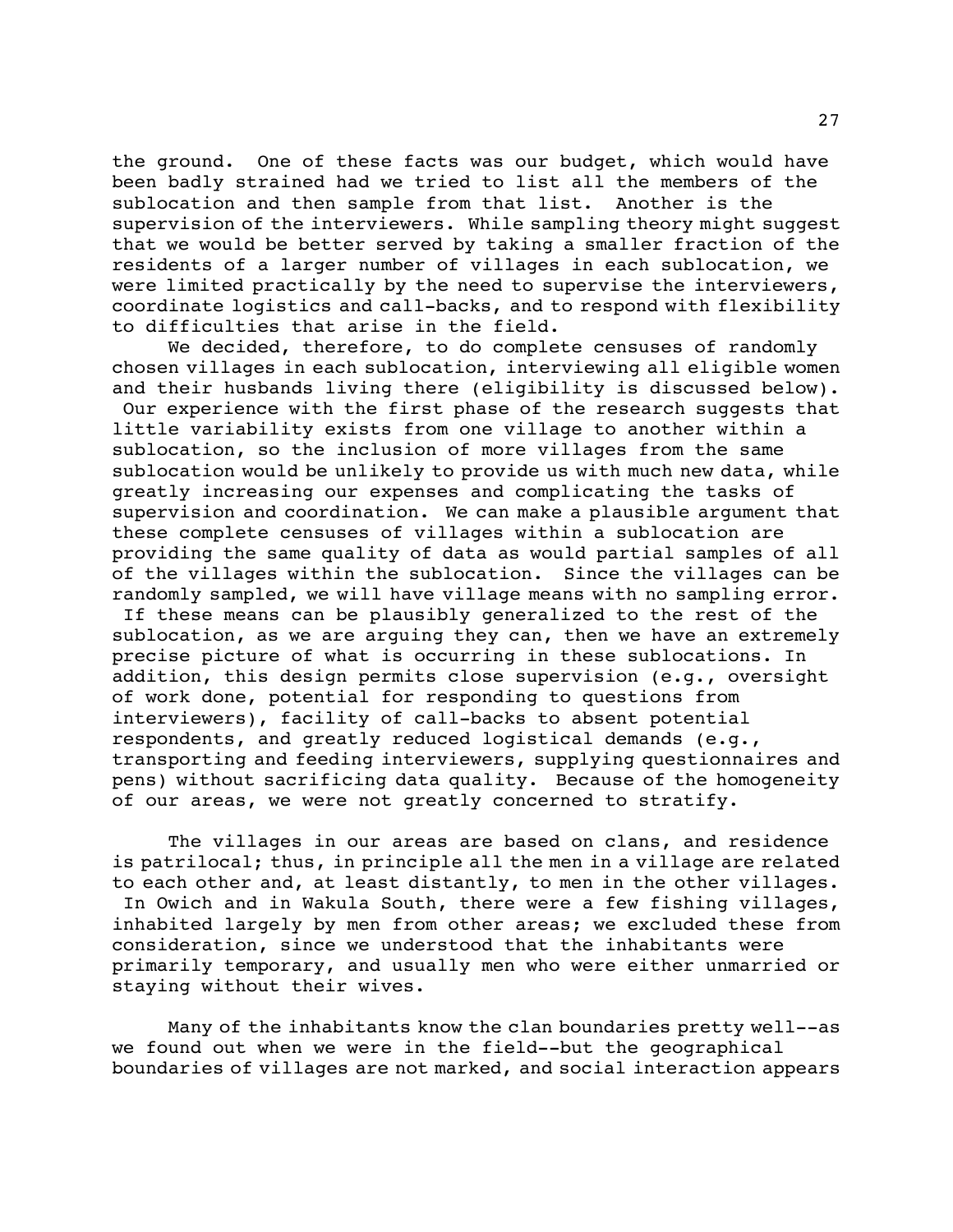to flow easily across them. Because of the homogeneity of our areas, we were not greatly concerned to stratify our sample. In Obisa and Kawadghone, which are rather flat and with fairly evenly distributed compounds, the main difference among villages appeared to be the number of compounds; In Owich and Wakula South, there were distinct patterns of geographical settlement within the sublocation, with part of each population living near the lake and part in the hills. Since we expected this to influence social interaction, we were concerned to represent both areas proportionately.

As noted earlier, there was no list of villages and their inhabitants, nor, indeed, of the individuals in our sublocations We were assured by our study director and interviewers that the miji-kumi's --each of whom is responsible for a clan village that in principle consists of 10 households (kumi means 10, in Kiswahili)--know everyone in their village: "They know them." In a preliminary phase in November, 1994 (while we were conducting the pretest, and afterward) we asked the chief to call together the miji kumi's. Using one of our interviewers as a secretary, we asked them to list the households in their village, along with the names of the adult members of the household, specifying the household head, and noting if someone was outside the area (e.g. working in Nairobi) or if a wife was over reproductive age. Typically, several miji kumi's worked together, and would remind each other "you forgot so-and-so".

We were aware that selecting the villages was a public relations as well as a statistical issue: we had learned that the village powers expected our research to bring benefits to their community, and that they were concerned about just which villages would benefit. Therefore, once the list was made, we asked the miji-kumi's to draw slips representing the village from a hat until we reached enough villages to give us 250 women and their husbands. In Obisa and Kawadghone, we had two hats, one for the smaller villages and one for the larger, and selected from them alternately; although in principle each village is supposed to contain 10 households, in fact few were as small as 10, and some contained 50 or even 60 households. In Owich, we selected alternately from "lake" and "hills" until we had what we thought, based on our experience in the qualitative phase, represented the proportion living in the "lake" and the "hills" in the sublocation (about 50-50). In Obisa, our final sample included

÷,

<sup>&</sup>lt;sup>20</sup> The blurred boundaries of Kenyan villages is also noted by Kok (1986).

 $21$  The exception to this was Owich, where the selection was made in Nairobi.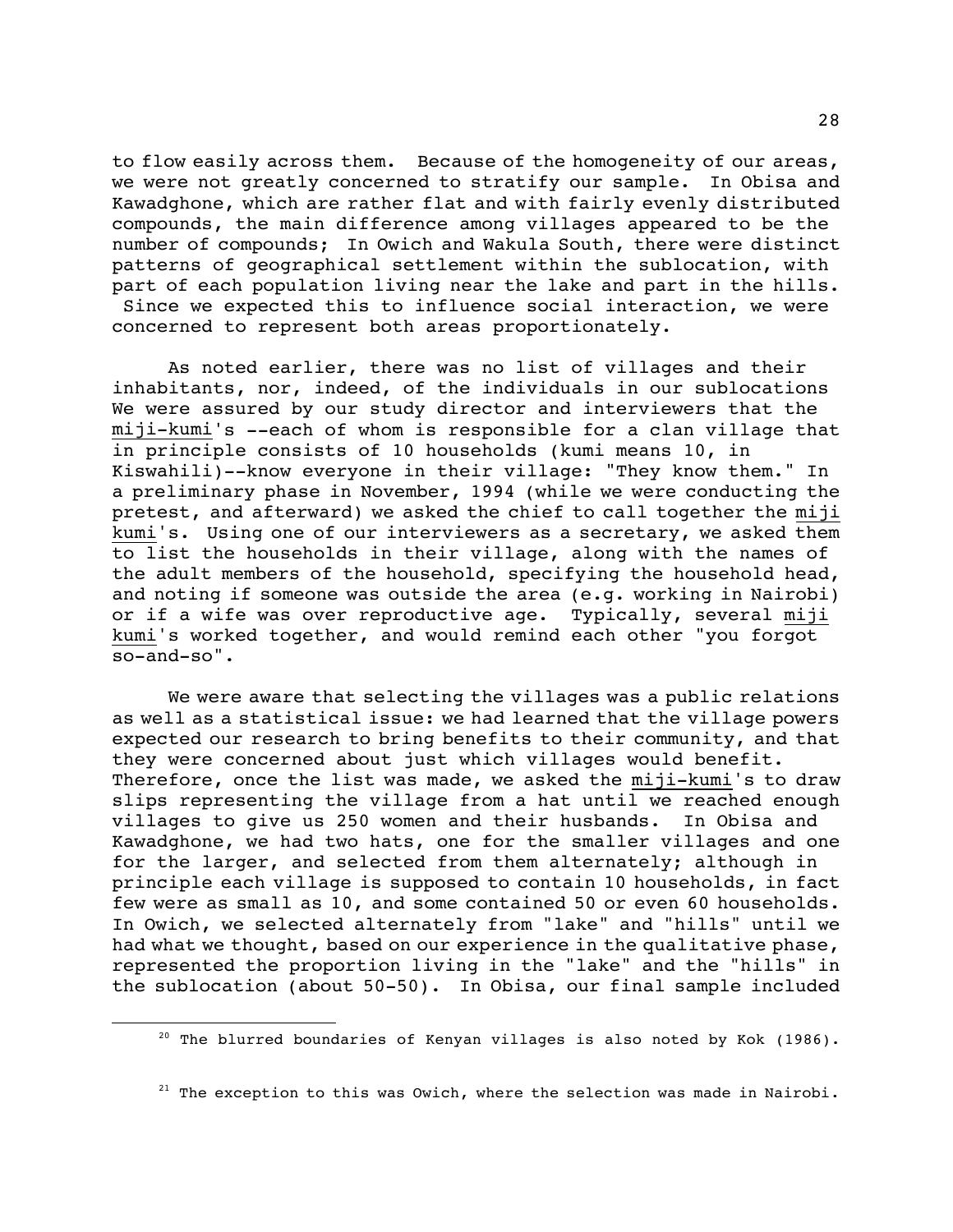12 out of the 18 villages in the sublocation; in Kawadghone, 10 out of the 16 villages in the sublocation; in Owich, 10 out of the 21 villages in the sublocation (half from the lake, half from the hills).

 In Wakula South, there were only 5 villages, and all were included: thus, for this sublocation we have a population census rather than a sample.

Once the village was selected, we worked with the miji-kumi's to refine the lists. There is a basic contradiction between the miji-kumi's criteria for eligibility and ours. The miji-kumi's lists were based on men, because it is the male's lineage that determines his residence in a village. Marriage is exogamous: ideally, daughters leave the village upon marriage and do not return, whereas other women enter the village by marriage and leave after separation or divorce. In contrast, we followed standard demographic practice and focussed on women of childbearing age. Women were eligible if they were of reproductive age, ever-married, and living in the village; men were eligible only as the spouse of an eligible woman. Thus, a widow is eligible, but a widower is not.

The lists were a mixture of de jure and de facto. They were de jure because they listed everyone who should be in the village (i.e. male members of the lineage and their wives) but they excluded adult women who had married out of the lineage, although the woman may have divorced and returned to her home village. They were de facto because the list noted who was presently living in the compound and who was working away. We tracked down respondents who were working nearby--for example, we interviewed respondents in the town of Oyugis, and on fishing islands near Wakula South--but did not follow respondents to Nairobi or other distant locations. In addition, we asked the miji-kumi's to note which women were not of childbearing age, i.e. "old". Although our collaborators assured us frequently that the miji-kumi's would know everyone in their village, we were prepared to find that the lists were not fully accurate.

We found immediately that when we were told that the miji-kumi's "know everyone", what was meant was that they know the males. The lists included compounds headed by long-deceased males, whereas women were often listed only as "wife 1" or "wife 2", or by a name representing her place of origin, e.g. "Nyar Kano", or "Daughter of Kano". Because we were concerned about the accuracy of the miji-kumi's memory, from the beginning we asked the supervisors to make intensive efforts to find if anyone had been omitted. Omissions were rare, but there were some (see below).

But it was only in the last days of the fieldwork for our second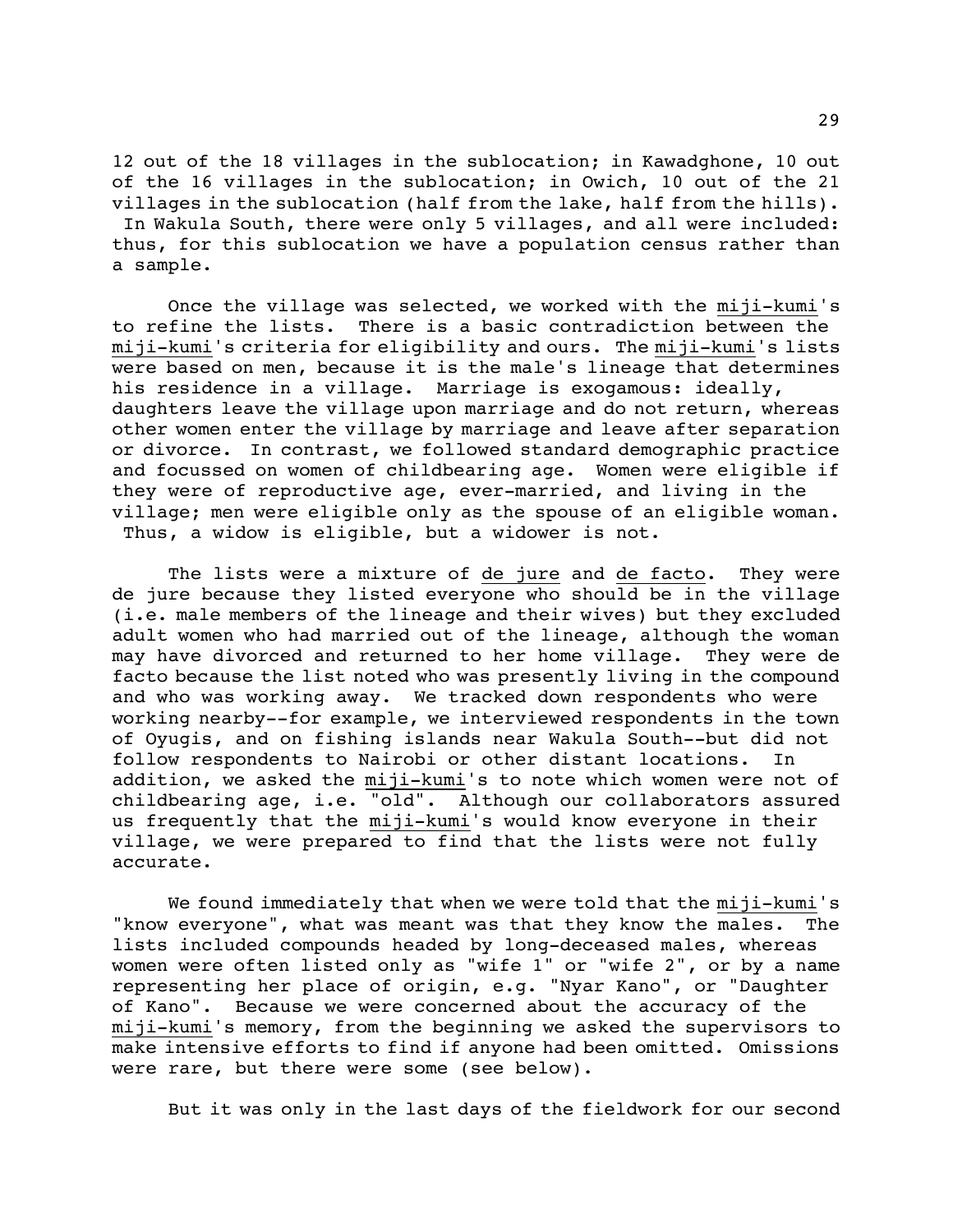phase that we discovered other omissions that were due to a gap between the ideal residents of the village and the actual residents of the village. In Wakula South, we interviewed everyone in the sublocation, and thus in principle we would be able to see which individuals were central to sublocation networks and which individuals appeared to be isolated. We thus asked interviewers to get the full names of those with whom their respondents chatted, not just the first names as we had been doing previously. While in the field, we began to try to make linkages: thus, if a respondent said she talked with Esther Achieng who lived in the village, we looked for Esther Achieng's questionnaire and respondent number.

 In doing this, we discovered that there were individuals named as living in the village but who were not on the miji-kumi's list. Unravelling this, we discovered, much to our surprise, that there were occasionally unrelated individuals living in the village--some of whom had been living there for many years--and we discovered a divorced daughter of a compound head who had returned to live in her natal village. The supervisors had known about these types of village residents from the beginning, but had assumed that they were not eligible because since they were not members of the lineage, they were not really residents of the village and thus not eligible for interviews. Thus, just as our lists were a mixture of de jure and de facto, so was our sample: de jure because we began with the people who resided in the village on the basis of their lineage (omitting the unrelated individuals), and de facto because we only interviewed those who were in the village at the time (i.e. we did not trace men who were working and thus living elsewhere in order to interview them).

# Completeness of Enumeration

Evaluation of the completeness of enumeration depends on the quality of the lists with which we started. As noted earlier, these lists were developed by clan elders, usually two or three working together to make a list of households in their village and of the eligible people in them. We did not expect these lists to be completely accurate. Although some of the miji-kumi's were middle-aged and literate, others were quite elderly, infirm, and illiterate. Simply looking at the original lists suggested ways in which they might be inaccurate. Most importantly--since the basis for our sample was women of child-bearing age who were residents of the village (and then their spouse)--the miji-kumi's lists showed a bias towards males. This is not surprising. The miji-kumi is a clan elder, and it is males who are important in the lineages that they represent, and in the formation of new households (and, eventually, new lineages: see Ocholla-Ayayo, 1976; Blount, 1975; Cohen and Atieno, 1989; Parkin,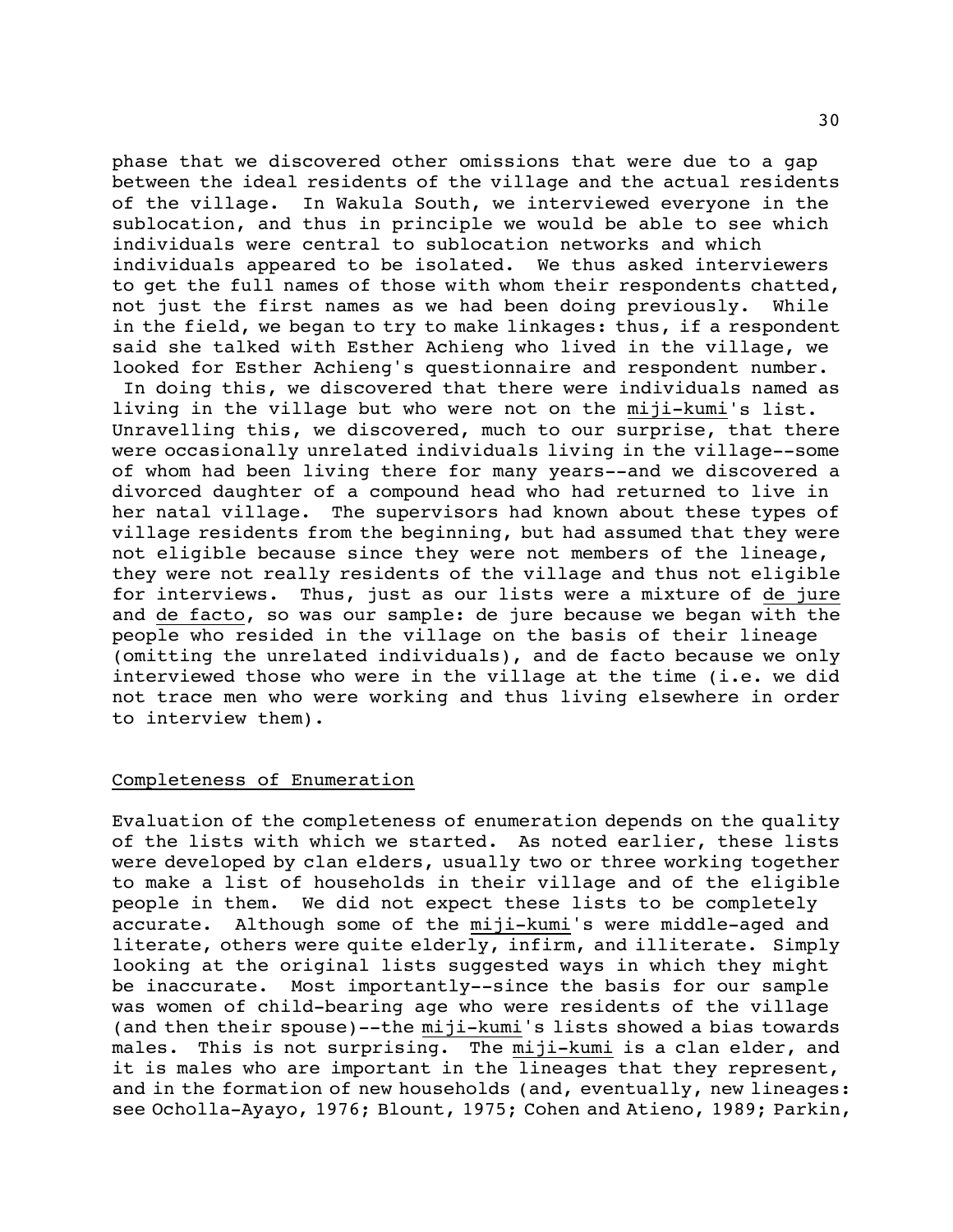1978). In addition, social life in our areas was largely gender-specific: our survey showed that the network partners of women were overwhelmingly other women, and the network partners of men were overwhelmingly other men. Thus, the clan elders almost certainly knew less about the comings and goings of women than of men. On the lists women, and especially younger wives, were sometimes only noted as "wife 1" or "wife 2", or referred to by a nickname that represented her place of birth (e.g. Nyarkano, "daughter of Kano"). In addition, we thought it unlikely that the miji-kumi would accurately know whether a woman was of child-bearing age.

We also had to be concerned about possible omissions from the list of eligible respondents, especially since those omitted might be less socially active than those that were remembered--they might be those (probably men) who either were away a lot, or who perhaps were unsociable. In addition, the patriarchal nature of the society suggested that we might be particularly likely to miss compounds headed by women (widows). The patterns of geographical settlement and the patterns of social interaction helped us locate these people, as did the use of local interviewers. With the exception of Owich, paths criss-crossed the area, and supervisors would enter any compound they saw that appeared to be in the village and ask who lived there. As our areas were rather densely populated, the compounds were visible and hard to miss; this was the case even in Owich, the largest and most dispersed of our sublocations. Compounds were less visible in Wakula South, where the underbrush--especially in the hill area--was quite thick; still, we discovered omitted compounds even there. In addition, the use of local interviewers helped us.

We did find some compounds that had been omitted. There may have been more that we simply never found. In each location, we discovered between 5 and 10 compounds this way (out of a total of about 100 compounds in each location). In an project to map all the compounds in Wakula South, conducted by Kevin White in June and July 1995, a further 10 or so compounds were discovered. Usually the "found" compounds were small compounds that were headed by an elderly widow, or had recently been formed when a married son moved outside of his father's compound to set up his own just outside the gates. In one case, the head of a "discovered" compound thought it had been omitted by the miji-kumi because the miji-kumi didn't want the compound to get any of the benefits that our work might bring. On the other hand, in Wakula South we found an omitted

 $22$  In Obisa, we found 3 new households (i.e. couples). In Owich, we found 8 new households (one with three wives, one with two).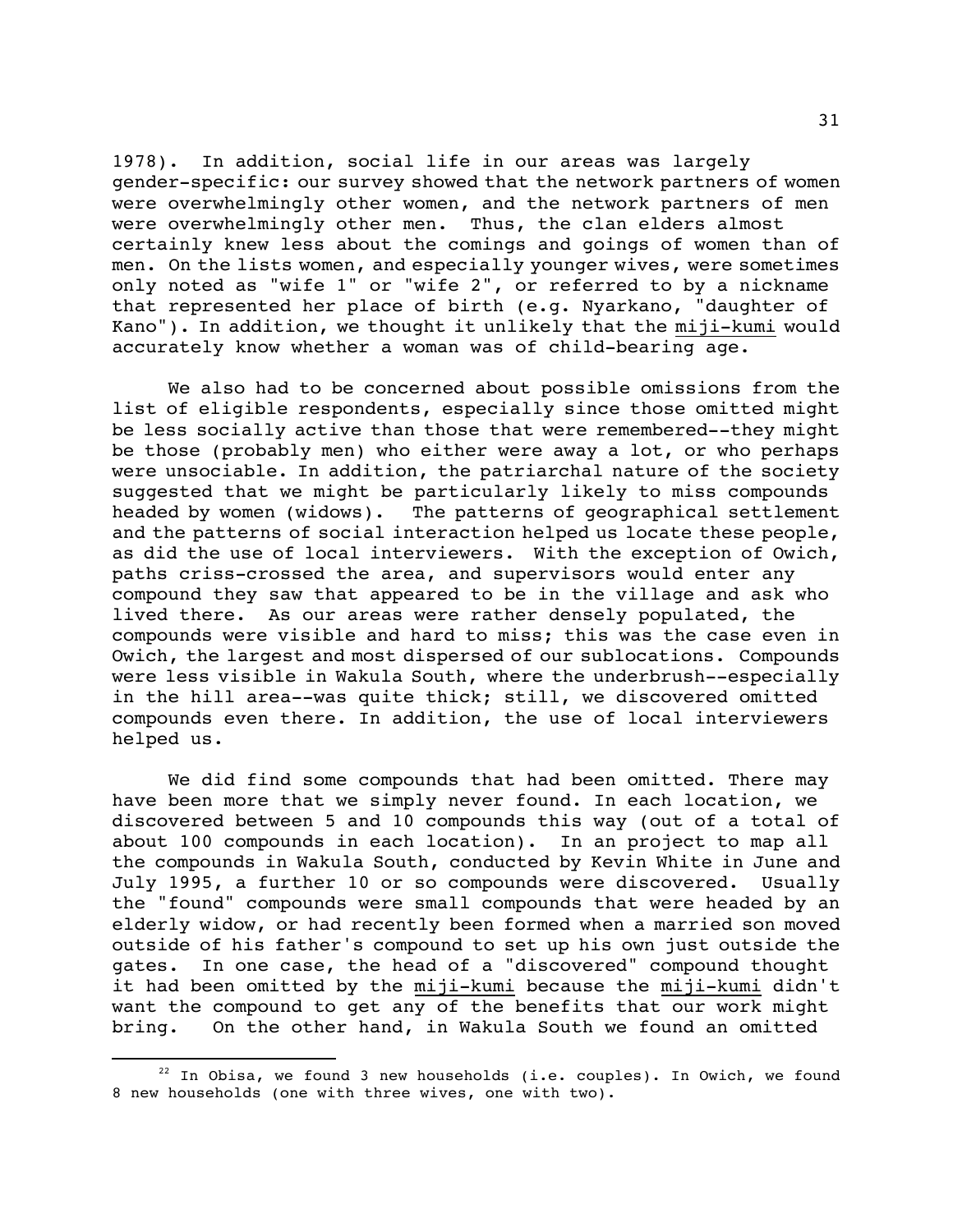compound that was right next to the miji-kumi's compound. The compounds discovered in the summer of 1995 were primarily in a very remote part of the sublocation: the subchief said that although the children in those compounds attend the school of the village, they also consult the miji-kumi in a neighboring village in another sublocation, and thus might have been identified by our interviewers as belonging to that other village. In addition, we think that some of the compounds we "discovered" were in fact ineligible: thus, interviews were done in several homesteads where we think that the respondent lied about being in a particular village--again, our supervisors speculated that these respondents wanted to be interviewed because they thought it would bring them benefits. Some support for this view comes from the fact that we found 13 duplicate interviews in Obisa--people who sat through the interview again without telling the interviewer that they had already been through it (in only one case do we have a note from an interviewer that a woman refused to be interviewed because she had already been interviewed). We found some men who claimed to live in a village, although they were not on the miji-kumi's list, and whose wives we did not interview: since we did not know that the wives were eligible, we did not consider the men to be eligible either. There is the possibility, however, that we simply missed these wives. We also found several women in each site who were interviewed but who gave the names of compound heads and spouses who were not on the miji-kumi's list. Although they may be additional wives to men we had interviewed, it is also possible that we should have interviewed their husbands but didn't. Since we know they are eligible (living in the village and of child-bearing age), we have included them in the data set.

In addition to looking for omitted compounds, we were also alert to the possibility that individuals within a compound might be missed. When the supervisors or interviewers first made contact with a compound, they asked who was staying there: in this way, we sometimes added extra people (usually additional wives or people who had returned from working elsewhere). The compounds are small, with the huts of closely related people (the household head and his wife/wives, his adult sons, and their wives and children) typically arranged in a circle on a plot of land no bigger than a substantial lot in a middle-class suburb in Philadelphia. People within a

 $23$  In Obisa, 4 new men (including one in a village in which we only interviewed men, so the wife was irrelevant); in Owich, 3 new men.

 $24$  In Obisa, we interviewed four wives who could not be attached to a man in the village, in Owich one.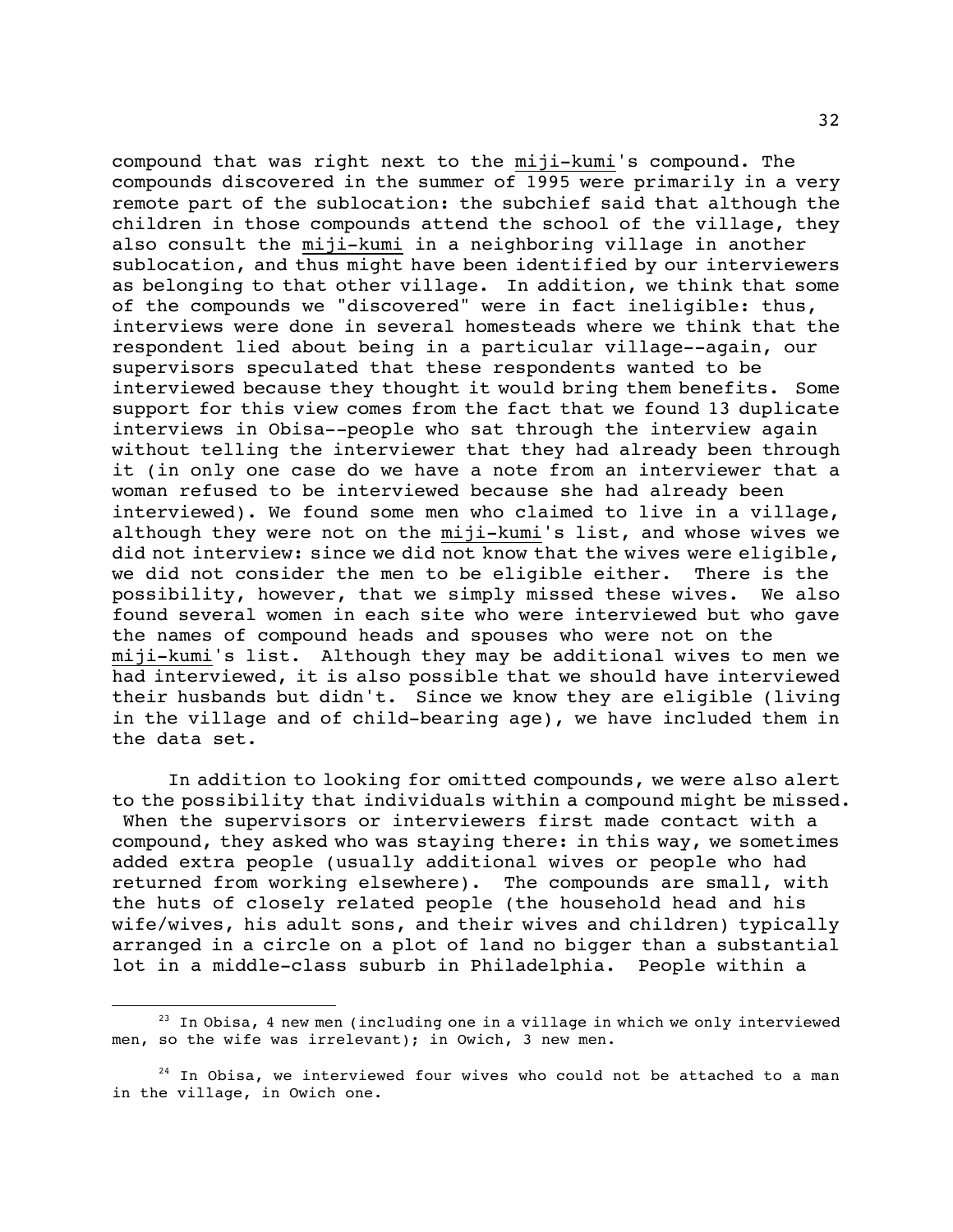compound live within eyeshot and earshot of each other: although they may not speak frequently, as our survey showed, it is highly unlikely that they do not know who is living in the compound. We also found out that some women were too old to be eligible for the survey, or that women whom the miji-kumi had categorized as beyod childbearing age were in fact still giving birth. We interviewed, but do not categorize as "found" women whose age was younger than the miji-kumi had thought, or men or women who had returned from working elsewhere. We also found individuals who claimed to be in a particular sampled village but were not. For example, we interviewed two women and their husbands who claimed to be in one of the villages in Obisa, but both the miji-kumi who made the list and another one who was passing by later insisted that these families did not live in this village. In Obisa people seemed rather more eager to be interviewed than elsewhere (perhaps because they thought the interview would bring them benefits), so perhaps they were lying. As another check, our supervisors also asked respondents who their miji-kumi was. Although in general people knew who their miji-kumi was (indeed, most people knew in what m-k's village a particular compound was located), we occasionally found people who didn't.

In summary, the lists appear to have been largely complete with respect to members of the lineage and their wives. The names were often somewhat inaccurate, because the miji-kumi's tended to use nicknames--the names they knew these people by as they were "walking around"--and, in the case of women, often didn't know the name at all. Some women were incorrectly thought to be "old", others who were thought to be of childbearing age were not. But we think few de jure residents living in the village were entirely omitted.

Other errors in the list were easier to discover and rectify. The main omissions were women, who appear to be of relatively little interest to the miji-kumi's, especially second or third wives. More minor errors had to do with the age of the wife. In addition, during the time between our listing and our survey demographic processes continued: some people died, some women married into the villages and some marriages dissolved, some men (or couples) who had been working outside the area at the time the listing was made had returned by the time of our field work while others had left.

÷,

 $25$  Our study director, Charles Onoko, explained this by saying that the miji-kumi's don't even notice young boys; it's only when the boys become youngish men that they start to ask "who is that", and is then likely to be given a nickname. The elders pay much less attention to women.

 $26$  Because of the importance of funerals, we expected the distinction between dead and alive to be particularly accurate. Most of the deaths appear to have occurred between the time of listing and our survey, although we did discover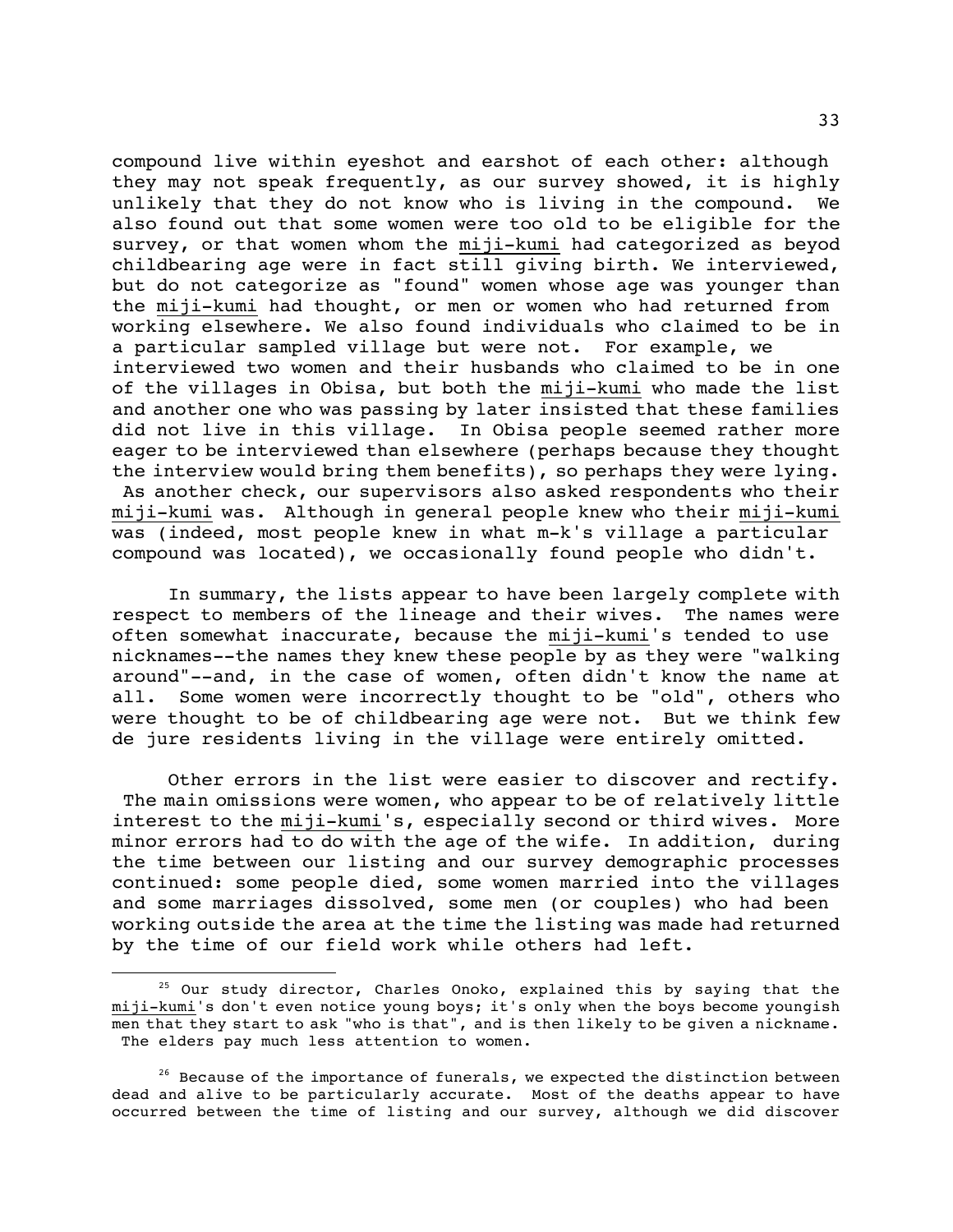#### Completeness of Coverage:

Whether or not coverage of respondents who are meant to be covered is achieved is fairly important in any survey, but seems particularly important in our attempt to study social interaction. It is likely that those not interviewed are different from those who are; in our case, those not interviewed are likely to be different in ways that are directly relevant to the topic of our study. We expected to be able to find more easily those people whose activities, and presumably their social networks, were rather limited, whereas those whose activities took them hither and yon, and whose social networks would presumably be larger and/or more diverse, could be expected to be more difficult to find.

For this reason, we were particularly energetic with call-backs. We made a first visit and at least two call-backs; in the first two sites, Obisa and Owich, the call backs had to be on different days, but in the second two this was modified--if the person was visited in the morning and we were told that he or she would be back in the evening, we returned then and counted it as a separate visit. Relatives and neighbors were often fairly knowledgeable about where the person was--"at the market", "at a funeral", but also often did not have a good sense of just when the person would return--in part because there does not seem to be a very precise schedule to daily life in these areas (e.g. walking to the market may take longer than one estimates, and in any case few people have watches). At all sites we know from comments at the end of the day that interviewers often made more than three visits to find the person, some of which involved a lot of going back and forth, or a lot of waiting around.

 Some of these efforts were rather heroic. In Kawadghone, we learned that one respondent was working in a quarry in the sublocation, but not which quarry: he was tracked and finally located in the third quarry. In another case, an interviewer happened to see a matatu going by, driven by one of the respondents he was searching for: he commandeered our vehicle, and followed him to the town of Oyugis, where he was interviewed successfully (this anecdote also illustrates the value of local interviewers). Although our completion rate was high, we did miss some. Some of the most active people (e.g. going back and forth from Nairobi) happened to be home when we visited, but others--a hawker of second-hand clothes, a travelling businessman--we never did reach.

a case where the miji-kumi thought the person was alive but he had died some years ago.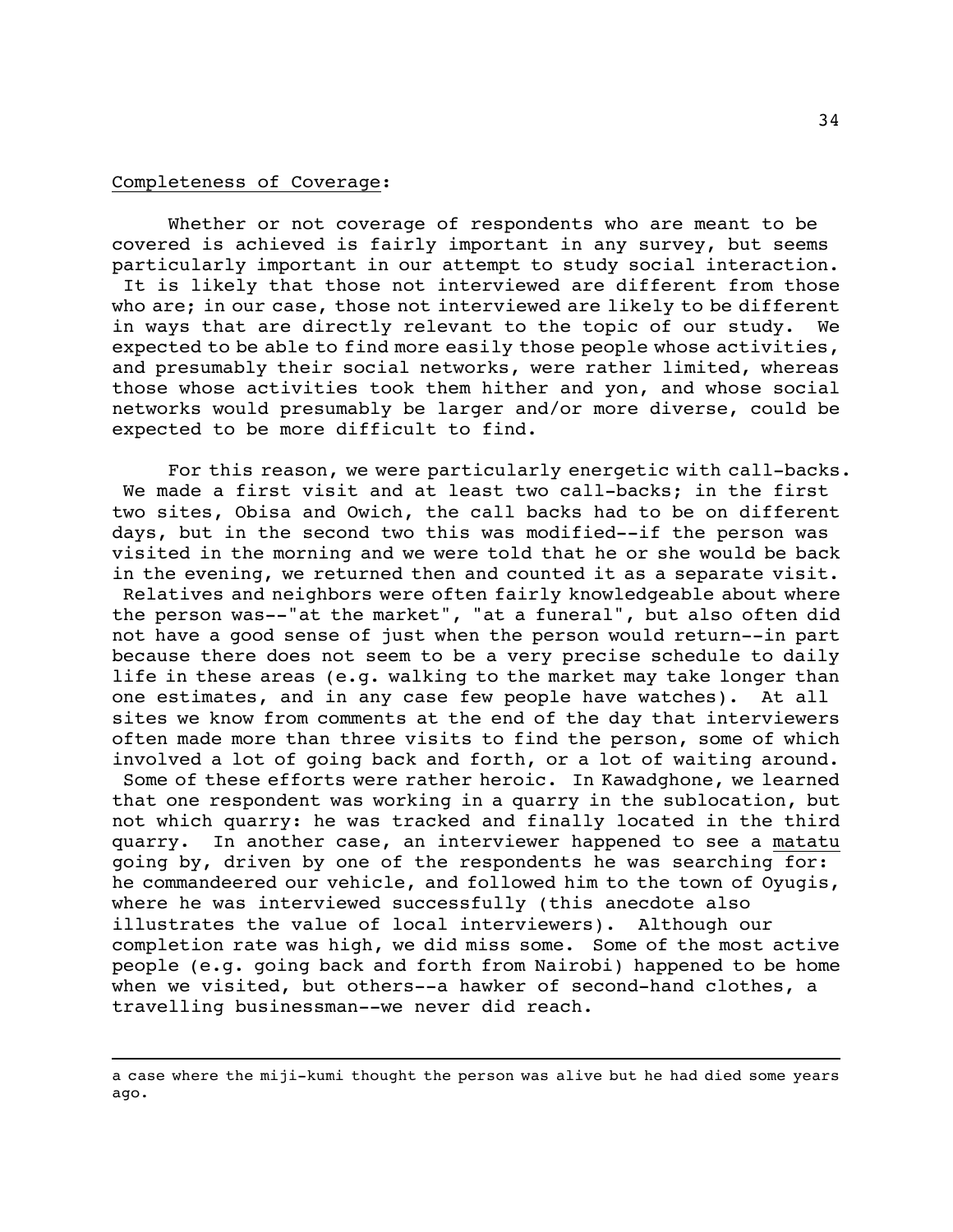A second, and important, source of incomplete coverage was the dynamism of life in our areas. Although our listing was done only a month or two before our survey, time had passed, and people's lives had changed. The sites in which we worked were out of the mainstream, but there were still a lot of entries into and exits from our populations. Some of the people on the miji-kumi's list had subsequently died, and some of the relicts had remarried; some people had moved away and others who were working elsewhere had returned; some marriages had fallen apart and the women had left, other men had taken additional wives--which in some cases made men who had been ineligible for inclusion in our survey eligible (e.g. a man with elderly wives who added a wife of child-bearing age).

A third, and we think minor, source of error is the eligibility of women by child-bearing status. Not only could the miji-kumi not be expected to know this, the supervisors (occasionally an interviewer) sometimes made the determination that a woman was "too old" or "still of childbearing age". When the woman herself did not know her age, which sometimes happened, this was determined either on the basis of appearance, or by asking whether the woman had had a child recently. Although there was often an indication on the cover of the questionnaire about the age of the woman- $-e.q.$ "this woman is 70", some women were excluded because they appeared old--though just what this means to a young interviewer is not clear--and had not had a child "recently", or the woman was "very very old". The determination was probably not influenced by the extent of social interaction of the woman, and so would not offer an obvious bias; however, some women might have been excluded on a combination of age and recency of childbearing who looked younger and had not had a child recently because they were using birth control. women may have been birth control users. We also found women whom the miji-kumi had thought were beyond child-bearing age who were younger (sometimes much younger) and we did interview them.

For all four sites, but less so for the first, Obisa, we came very close to covering everyone on the miji-kumi's list: we either had completed interviews for them, or had information that explained why not, provided by relatives in the compound or, in the case of compounds that consisted of a single couple or where everyone was out, by neighbors. In Obisa, we apparently failed to contact 5 people who were on our list. Two of these are miji-kumi's who appear on our lists as having elderly wives, but for whom we had women's questionnaires listing them as spouse. It seems unlikely that the miji-kumi who made the list would have forgotten a wife, even a very young one, so we think there is a possibility that the women's questionnaires are wrong, and these two miji-kumi's may not have been eligible. The other three appear to have been genuinely overlooked: there is no indication that they work elsewhere, or any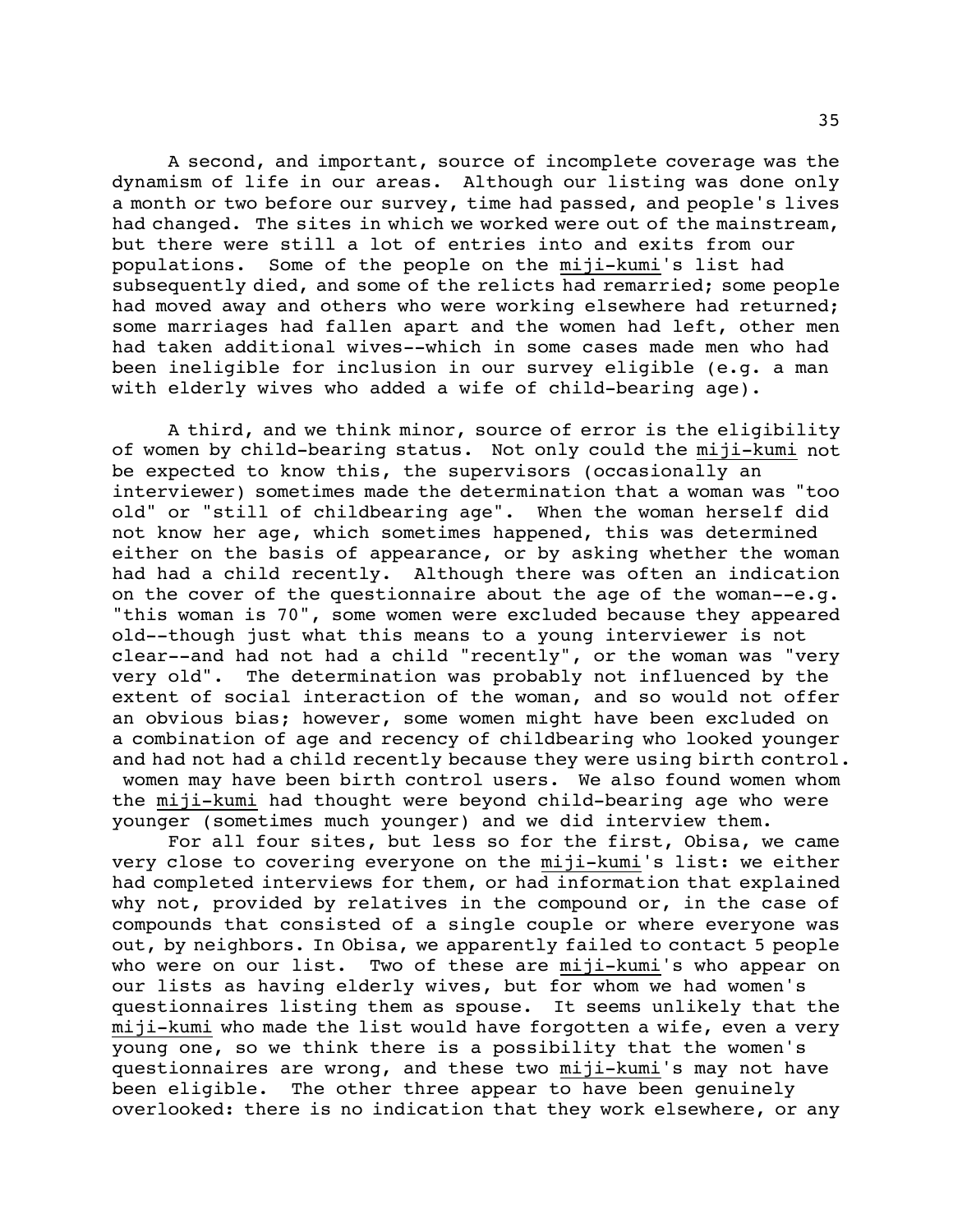other reason for not being available for an interview. Of these, one was--according to a supervisor, whom we queried when we found the interview was missing--was a person likely to have particularly active networks: the dealer who travelled buying second-hand clothes.

 In addition, we failed to contact 5 women who were not on the miji-kumi's list but who appeared as extra spouses on male questionnaires. We think there is some likelihood that these are former wives, and were not living in the village at the time: in one case (with two unlisted wives), the supervisor recalled that the respondent in fact said they were former wives. And we lost three questionnaires for which we have a record that the visits were made but data were either not entered or lost: one of these was definitely interviewed (the supervisor recalled it) and the other is married to a man living in Eldoret, so she may in fact have not been present in the village. We are also not counting as eligible several men who were not on the miji-kumi's list but who were interviewed, listing spouses whom we didn't interview: we believe these may have been men who did not actually belong in our sampled villages, but for one reason or another agreed to be interviewed.

In our second site, Owich, we interviewed all of the women and all the men on the miji-kumi's list. We "found" one woman who was not on the miji-kumi's list, but we did not interview her husband, at least not under the name she gave for her husband (which may vary considerably from the name on the miji-kumi's list). She may be a "new wife" for someone on the list under a different name, or one member of a "new household" for which we failed to find other members. As in Obisa, we also discovered men (6 in Owich) who were either "found" (i.e. not on the miji-kumi's list) or thought to be living elsewhere with their wives (and thus not eligible, as they did not have a wife of childbearing age resident in the village). There was no indication that the wives had returned with these men, or that if they had they were of childbearing age; thus, we considered these men (and their wives) ineligible. We "lost" two questionnaires in Owich--and one was not accidental. When we awoke at dawn one morning, we were confronted by a man who came to our compound with a club, a panga and a Bible, demanding his questionnaire back: he feared that our work was part of a Satanic cult, and that because we had information about him he would die. He had spent a sleepless night, and when he came for his questionnaire he said that he had survived these many years and wanted to survive more. The data on his questionnaire had already been entered, so it was painless to give it back to him--another argument for data entry in the field.

In summary, the major reasons for failing to interview an eligible respondent was simply the amount of activity in their lives.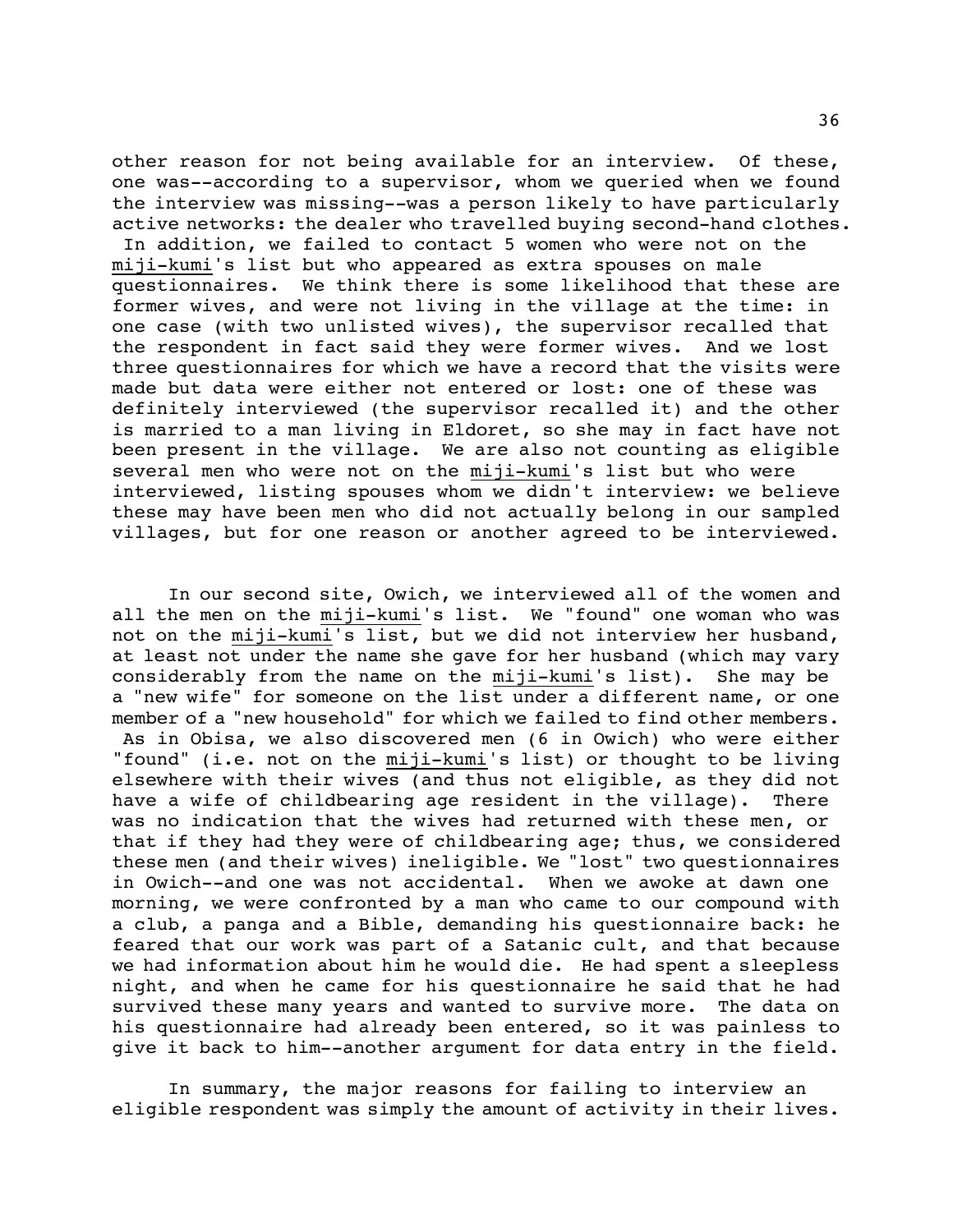Just as this activity helped us to locate those who had been omitted from the sampling lists, it also made it difficult for us to find them. Probably the most important reason we could not contact respondents was that they had moved, usually to work or to look for work, between the time that the listing was made and our arrival.

 These people may be among the more widely networked (giving them opportunities to learn about job possibilities: see, e.g., Granovetter for another context). Second, and also particularly important for our study, were people who were living in the village but whom we could not locate in three (often more) visits: it is these failures, in particular, that suggest that the most active people may be underrepresented in our survey. One woman, for example, was at the market when we first visited, and when we returned she had gone to visit her family in another part of South Nyanza. Some of those we failed to contact may have been avoiding us, although our supervisors and interviewers were quite persistent. A third important reason, again related to network contacts outside the area, was that the person had left temporarily, typically for a funeral but also (for women, primarily) to visit family in another area, either affines who lived in her place of origin or a spouse working elsewhere, usually a major city. A fourth important reason was marital separation. Although we had expected marriages to be stable in Luo-land (see Potash, 1978, who argues that they are stable because there are few alternatives for women if they leave their husband) in fact we found a fair amount of marital disruption, although this was not always acknowedged by the husband: in several cases the husband insisted his wife was away on a trip and would be back soon, but other relatives said the marriage had ended and they doubted the woman would return (in one case where the man insisted his wife would return, his sister-in-law said the wife had been dead for ten years). This is less likely related to the characteristics of the individual's networks.

We expected that the four sites would differ in the extent to which we would not be able to interview eligible respondents. Obisa and Kawadghone were chosen precisely because we thought the networks of the villagers there would be wider. In the event, however, there was little difference. It is true that the people in Obisa and Kawadghone seemed busier: the supervisors complained that people were "here and there, never still", and told of going to a compound, being told that the person was at the market, going to the market, being told that the person was at home, and dashing back to the home to find the person still not there. Men were particularly difficult to contact in Kawadghone, because many worked in the quarries. In contrast, in Owich one of our supervisors said, with some sarcasm, "The men are just there, chatting with their wives". On the other hand, in Owich distances were long and public transport extremely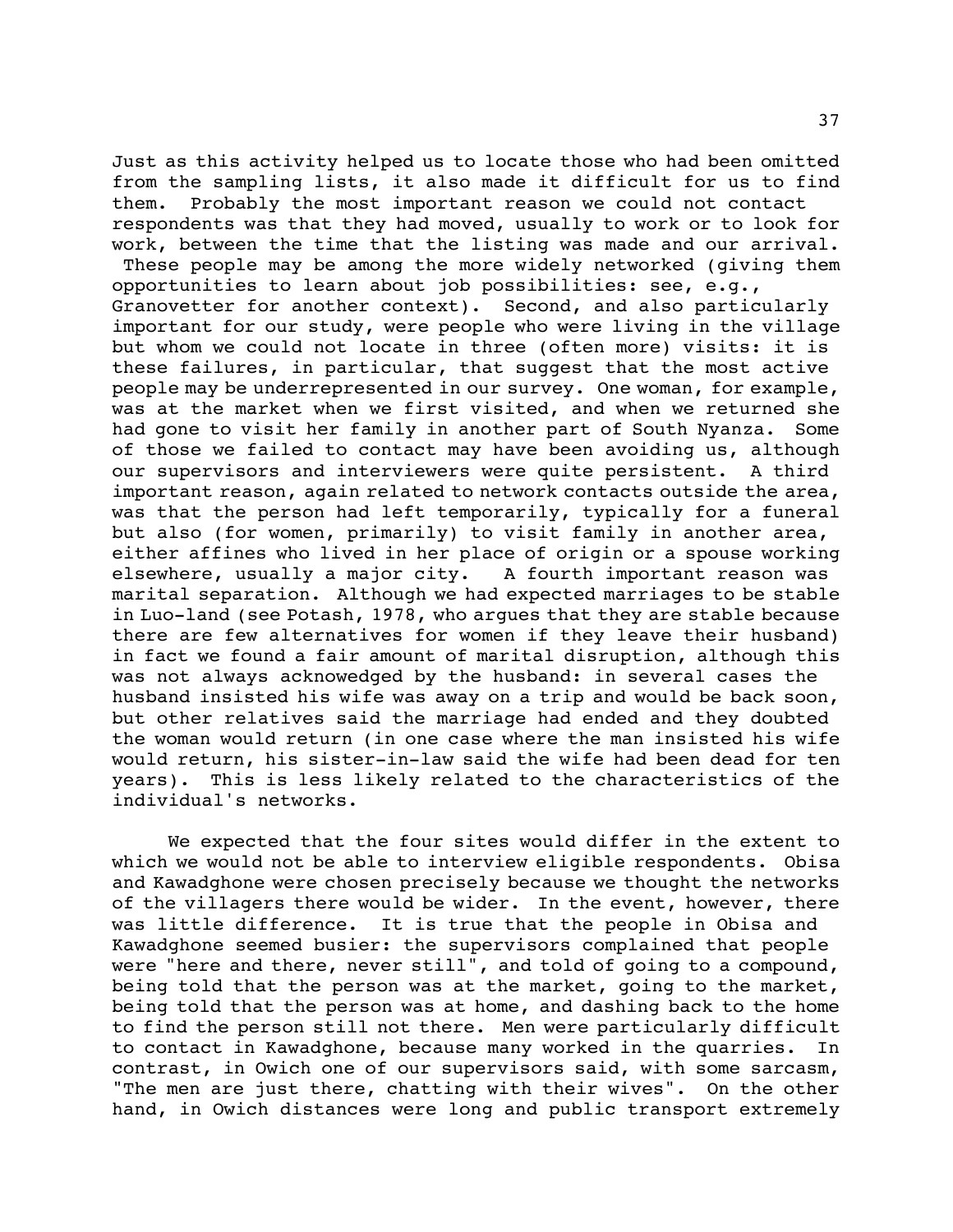limited: thus, although the activities were not apparently so varied, the journeys were probably longer. From Owich, a trip to the nearest dispensary (9 kms away) could take several hours each way, plus a wait at the dispensary, and the nearest market, in Magunga (which also had a dispensary and the nearest post-office), was even further away (13 kms). And while we were there several posho mills were not functioning, which meant that the women who used those posho mills had to walk even longer distances at least several times a week.

# **QUESTIONNAIRE**:

The first stage of long interviews was extremely helpful in designing the questionnaire for the second, sample-survey, stage. We learned what questions produced no variation (i.e. virtually everyone approved of family planning--although subsequently raised doubts about it). We got a sense of the major occupational categories for coding; and where people were likely to be if they were working outside the area. We satisfied ourselves that the DHS finding that religion didn't discrimate in terms of family planning was probably right, and didn't ask religion (altough we did ask whether a respondent's network partner went to the same church, since church is a major social activity in our areas). We learned the complexity and vagueness of family relationships

Nonetheless, there were still surprises in the field. Some of these were discovered in the course of checking the questionnaires before data entry and asking the supervisors, others by talking with some of the interviewers. Checking the questionnaire before data entry not only for missing data, but also as if it were the story of a life (albeit in very limited terms), looking for things that appeared to us as inconsistent. We found many of these--e.g. four fathers, a 27 year old man with a grandson who had been to secondary school, respondents who said they talked with a network partner "every day" although the network partner lived outside the sublocation. When we talked about these with the supervisors (who in turn sometimes asked the interviewers), they usually turned out to be consistent in terms of Luo life and culture. Thus, the extra fathers are the respondent's father's brothers; the "grandson" was an uncle's grandson; the respondents who live apart but talk every day mean that when they are together (e.g. on vacation, or at some time in the past) they talk every day, even though they don't talk frequently now. We also interviewed some of the interviewers, going through the questionnaire and asking them what they thought the respondents understood by the question. Thus, we discovered that "membership in a church group", by which we had in mind something like a woman's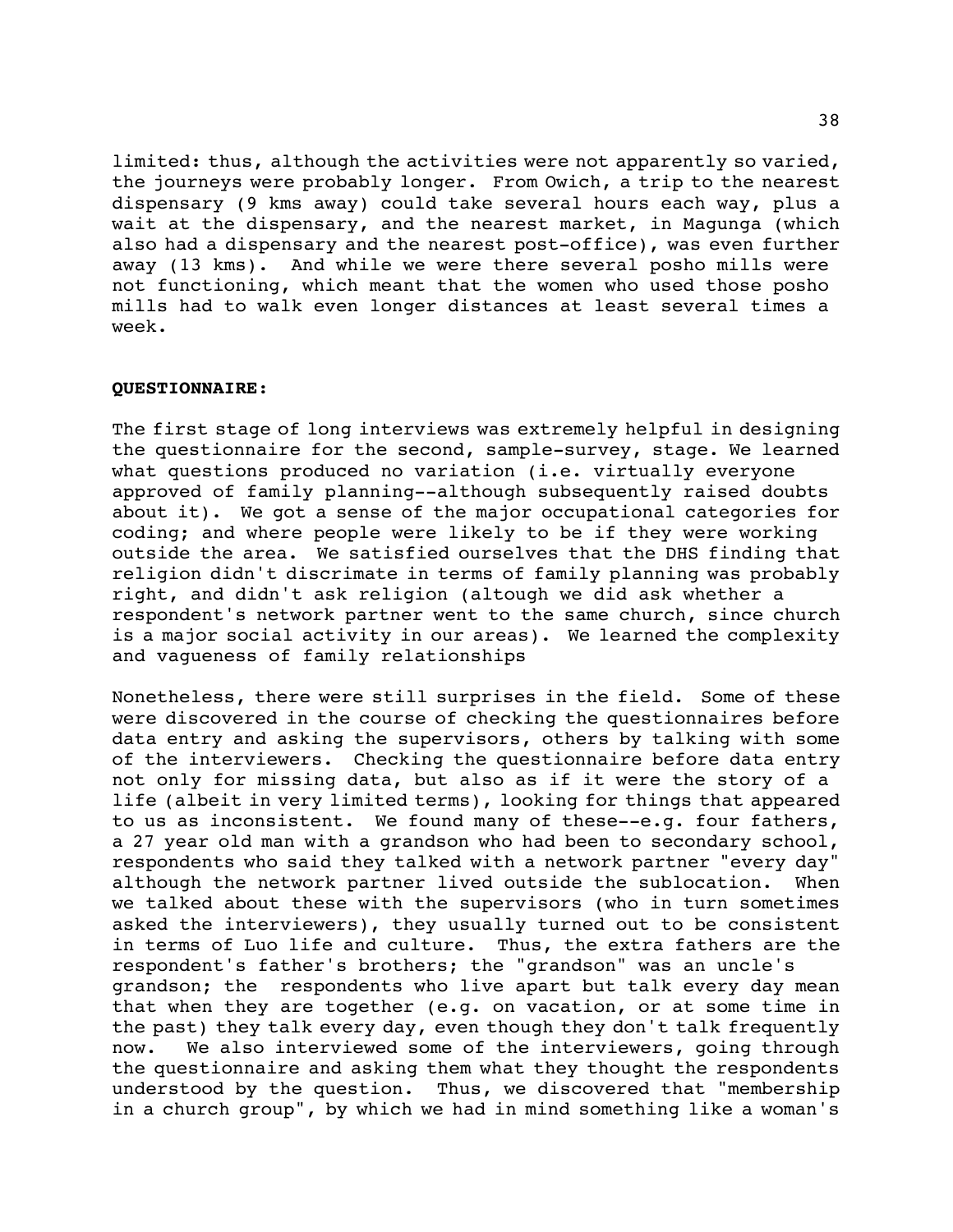auxiliary (which we knew existed) was interpreted simply as membership in a church. It is possible that some of these mis-matches between our questions and the respondents' understanding of the question could have been picked up with a longer pretest. But our pretest was rather short, and in addition was done by our supervisors, who knew what we were looking for; it is probably better to have the pretest done by interviewers more like those that will be ultimately hired for the interview.

Since we think the importance of being there during fieldwork is particularly well demonstrated by these inconsistencies, we give further examples below:

.The early interviews in Obisa turned up a rather surprising number of "professionals". We first realized this when one of the cooks in the guest house where we were staying said her husband was a "professional", he was the clerk of the stores at the guest house; another cook said her husband was a "professional", he worked for the forestry department. We discovered that the common understanding was that anyone with a wage job is considered a professional. We instructed the interviewers that professionals are those with extra training for their job, like teachers or nurses, and to write in what the profession is (so we can check).

.Many respondents were coded as "doing nothing" to earn money. When we asked the local interviewers about this, it appears that these respondents live largely from their plots (mostly maize, millet, sorghum and some cassava), with money for cash purchases (cooking oil, matches, soap figure prominently) from a relative with a job, or from an occasional day's labor (e.g. working on someone else's plot) or when the women go the market, buy some bananas, and resell them for a few more shillings.

.Although in the qualitative interviews the possibility that children might die was often given as a reason for not restricting family size, our question about this showed that it did not seem to be so important in decisions about family size. Our supervisors say that the question is simply too complicated, and neither the respondents nor the interviewers understood it well.

.Approval of family planning: Some of our respondents report that network partners who are said by the respondent to disapprove of family planning are using it themselves. This may be interviewer error, but our supervisors think that what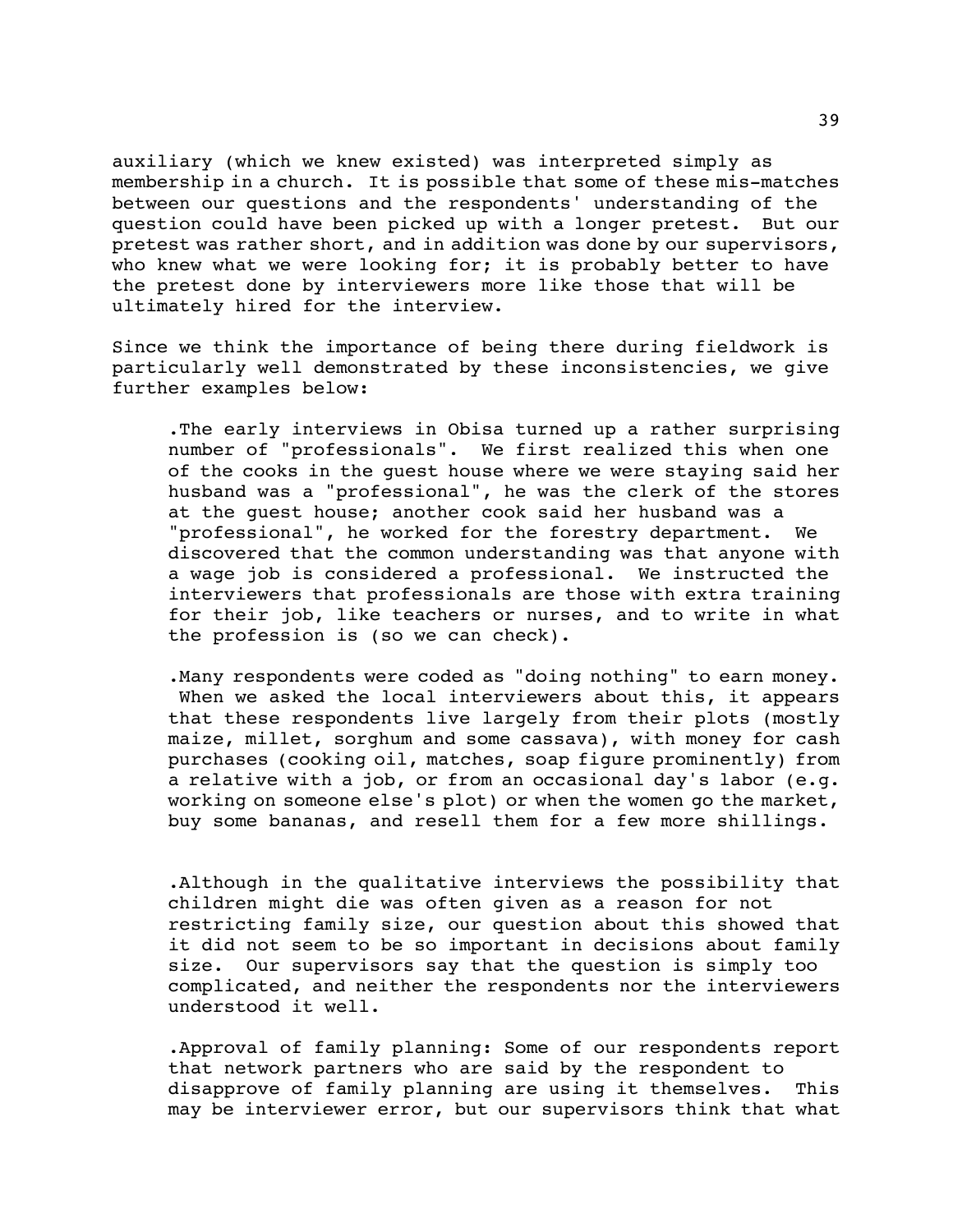is going on is that although the network partner approves of family planning in general, she or he disapproves of the respondent using it--perhaps because the respondent doesn't have enough children, or has had health problems with it.

Yet further errors arose only in the process of data entry--despite what we thought was rigorous checking. Thus, for example, a data entry person noticed that "Nyakach" had been incorrectly coded as a location outside of S. Nyanza.

# Interviewer Selection, Training and Performance

We selected teams of about 20 interviewers in each site. We decided to get interviewers who were graduates of secondary school, since we expected some of the training to be in English (in Kenya, secondary school is in English), and our questionnaire was rather complicated, with loops for the networks and a matrix of names to fill in. We had also determined that the interview should be in Luo: although after about the 3rd grade school is at least supposedly in English, we had found in the first phase of our research that even respondents who had been to secondary school were much more comfortable speaking Luo (see also Heine, 19xx). The applicants for interviewers were given an aptitude test; in the first two sites a brief interview was given to those with borderline scores, and in the other two all were briefly interviewed.

The aptitude test was adopted as a screening device on its own merits, but also to protect us against charges of favoritism. In this it was only partly successful, but far better than nothing. To the extent that the chiefs, sub-chiefs and miji-kumi's cooperated with us, they did so because they thought our research would bring "benefits" or "development" to the community. By this they seemed to understand what we had told them--a vague possibility that health or family planning services might someday improve--but they also understood something far more specific: immediate, albeit temporary, employment. There were many unemployed secondary school graduates in our areas, and the wages we were paying, while not handsome, were, for some, better than the available alternatives. This meant that individuals wanted their relatives to be employed--indeed, our project director thinks that one or two chiefs took bribes, promising to get so-and-so's son or daughter a job as an interviewer.

In every site our selection aroused bitterness and accusations of unfairness. Although our interviewers were paid little, in our areas there were few other sources of employment, even temporary,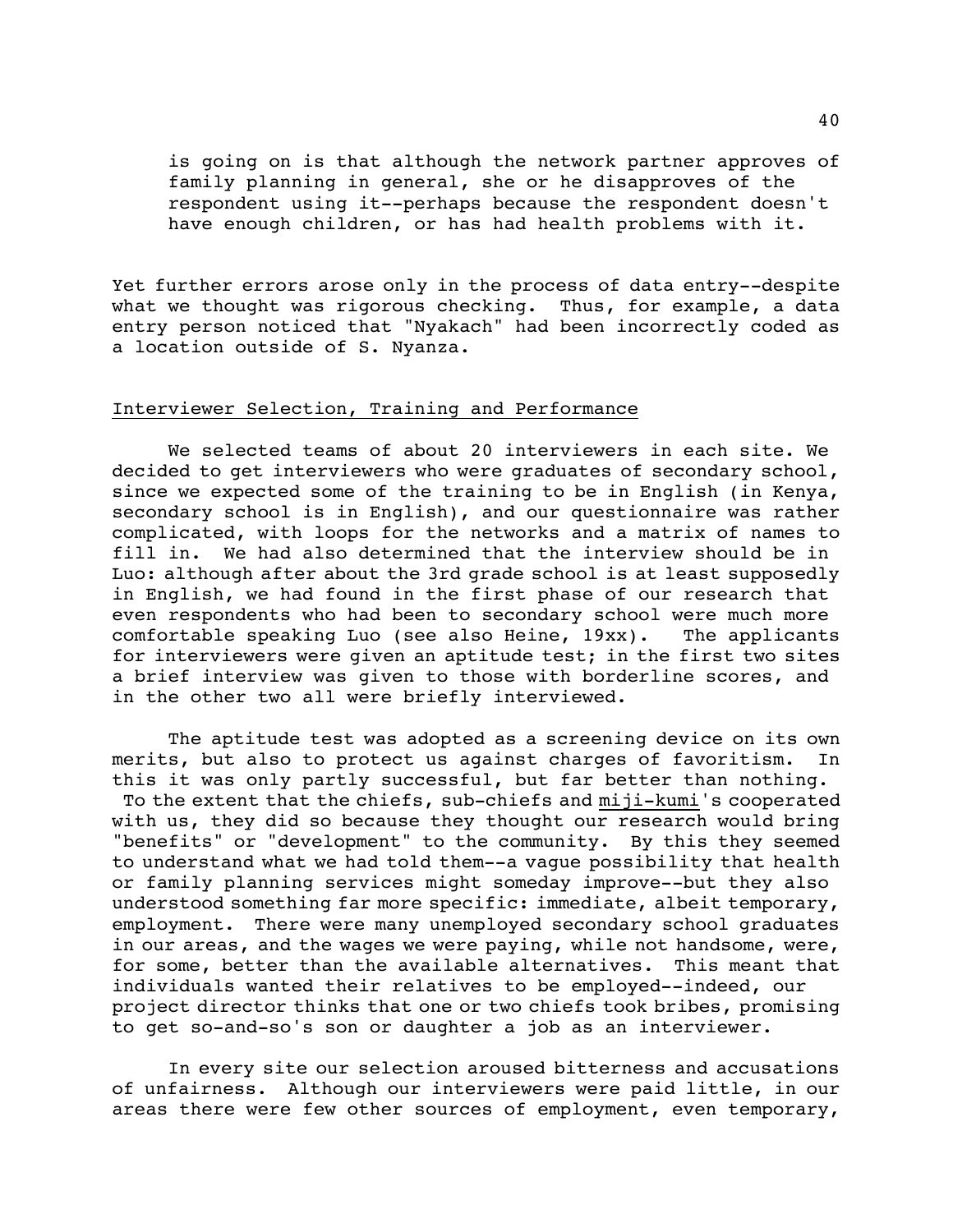for secondary school graduates, so our 10 day job was quite desirable. Generally, this took the form of complaints that we had hired people from "out of the area"--i.e. either interviewers who did not come from the specific villages in the sample, or from the sublocation, and complaints that we hired people who already had jobs. We were also accused of favoritism: in Owich, a sublocation in which one of our supervisors lived, of hiring his relatives and friends (and indeed, we did hire his nephew), as well as hiring "devil-worshippers" like ourselves. But they were also quite personal. One chief wrote our study director a note begging us to reverse our decision not to hire his second wife, who failed our aptitude test: "Are you truly a Luo?", he said, "Do you not understand that a man's power lies with his younger wife? I will not be able to eat breakfast in her house [i.e. sleep with her]." Another chief whose son did not make the grade told us that his wife reproached him bitterly for not having written us a note saying we should take his son. We explained our criteria to him, and he explained his criteria to us: "In Africa the family is very important, and a man must be able to do things for his sons".

Although we think that there is so much favoritism in hiring in Kenya that it was quite natural to think that we practiced it too, the notion of a test as a criterion for employment was also understood. Thus, our study director overheard some village people upbraiding a bunch of miji-kumi's for only telling their own relatives about the jobs, saying that since their own relatives were so stupid that they couldn't pass the test, we had to hire outsiders. And one chief remained quiet when we turned down his wife, his daughter and his brother--although he did ask for payment for his services. Given the effectiveness of our test in helping to quiet resentments, we were reluctant to add personal interviews. We found, however, that some people who passed the test made lousy interviewers, and the supervisors--who depended heavily on the interviewers--insisted on the personal interview.

We had two days for interviewer selection and training; selection took about three hours. The first day of training emphasized interviewing techniques (building rapport, confidentiality, not leading, etc) and introduced skip patterns and our network loops. On the second day the supervisors went through the questionnaire question by question, the interviewers practiced

 $27$  In Obisa, they were primarily living at home; in Owich and Kawadghone, it seemed to me that a relatively large proportion, although from the area, happened to be visiting from somewhere else where they had a job, and took this as a way of making a spot of money.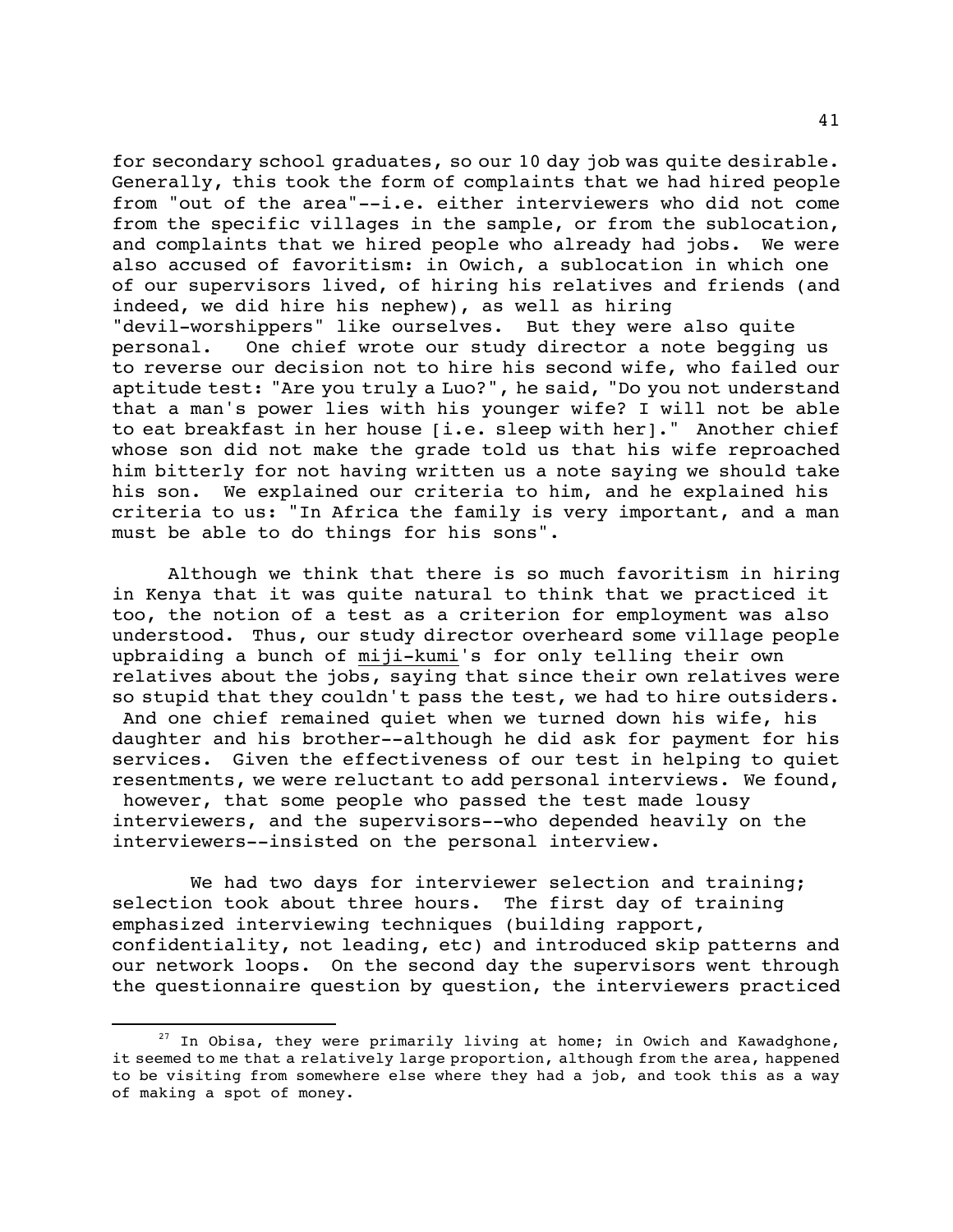on each other, and then on "real" respondents. In the first two sites we paid the practice respondents, since they had to come to where we were for several hours. In Owich, however, this caused us trouble, since the news that we were paying respondents spread very rapidly, and some of our "real" respondents thus wanted to be paid. So in our next sites we went to the market and collared some people, interviewing them on the spot. This was no problem: people volunteeered to be interviewed. One supervisor found one of her interviewers practicing with a large crowd around her: children, men, women, and both interviewer and respondent happily moving through the questions on family planning.

The decision to hire new teams rather than train one team and move it around was made on budgetary and logistical grounds: taking interviewers out of their area would require paying per diem, and in two of our sites it was very hard to find accommodations for ourselves, and it would have been impossible to find accommodations for the interviewers (although no doubt some of them would have had relatives in the area). This practice had the distinct disadvantage of requiring repeated training, and in each site the interviewers improved dramatically in the field. The first day there were many respondents who claimed they talked to no one, i.e. zero networks. By the third day zero networks were much rarer. This is undoubtedly due to the greater confidence and experience of the interviewers.

 Because networks were at the heart of our research, the decision to have new teams in each place was costly. On the other hand, the interviewers did not get bored with our repetitive questionnaire.

There were both disadvantages and disadvantages to having local interviewers. The greatest concern is confidentiality. Based on the qualitative interviews, we suspected a considerable amount of secret use of family planning in our areas: some of the women we interviewed in the first phase were secret users themselves, and many knew women who used secretly. Our sense was that although the penalties for being discovered seemed to be rather harsh (a beating from the husband) they were not so harsh as to keep women from telling others--sometimes their best friends, but also sometimes more broadly. We were somewhat reassured that respondents were frank by a note such as this on the questionnaire: in Luo, but translated into English by the sueprvisor, it said the woman was using injection secretly, "she didn't discuss it with the husband or even the co-wife, not even a friend. TOP SECRET: Only the nurse!". In an improptu conversation with one of our respondents, she said she had been interviewed, and told the interviewer she used family planning but her husband didn't know. We asked whether she felt uncomfortable telling this to an interviewer from this area, but she said no, she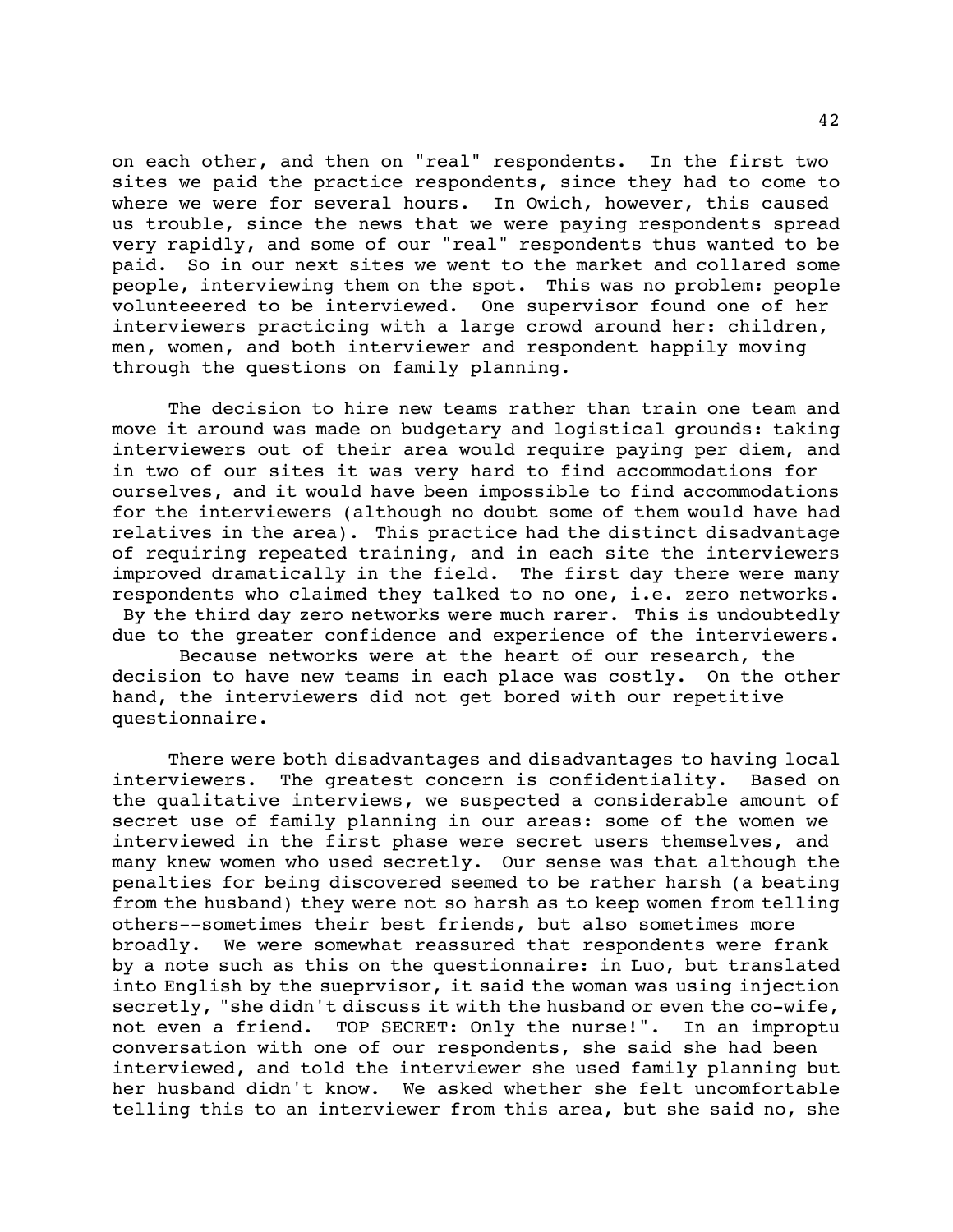didn't, that the interviewer had said everything would be confidential so she told her. We asked whether she had told even her best friend she was using, she said no, no-one knew but the nurse (and now the interviewer). Still, we remain concerned that respondents in the second phase would be reluctant to tell an interviewer from the area about her use of family planning if she were using secretly. We certainly did get some reports of use without the husband's knowledge, but we have no way of estimating either the true extent of this, or whether disclosure would have been greater to a Luo-speaking intervieweer who was not from the area.

There were great advantages to having local interviewers. Not only did they demonstrate that we were bringing "development" (i.e. money) to the area, but the supervisors often said that an uncooperative respondent would agree to be interviewed by "so and so's son": one man, who had refused to be interviewed, capitulated but insisted on choosing his own interviewer from our team, taking someone he knew. In addition, the interviewers knew the area, and were very useful in locating people that were hard to find, as well as in finding people that the miji-kumi had omitted from our list of people to be interviewed. Our conclusion is that the advantages of using local interviewers outweigh the disadvantages, but that the training should be longer.

Our greatest concern about the interviewers is that we are

i

 $28$  A similar conclusion was reached by Heisel (1968), who discusses local vs. nonlocal enumerators: nonlocal might confront suspicion and reserve, but local might risk loss of reassurance or anonymity. They decided to accept the latter risk. Enumerators reported greater resistance when interviewed at distance from their own area or group, with noticably greater difficulty encountered in dealing with respondents who were not members of their own clan.

In the summer of 1995, we tried to evaluate the extent of the underreporting of secret use of contraception. Using clinic records of those who had obtained contraception in the clinic at Wakula South between November and January (i.e. the three months before the household survey), we searched for those women among the respondents on our household survey. Out of the 33 women who were on the clinic records, we were able to match 13 firmly, and probably another two. (Some women go to clinics outside their home area to avoid detection, or simply because they happen to be visiting when it is time to renew supplies; in other cases, we may have failed to match because of the multiple names that respondents use.) Of those 15, five reported on our survey (correctly) that they were injection users. Four other women who are using either pills or Depoprovera according to clinic records did not report this on the survey; a fifth woman reported secret condom use on the survey, but is actually using Depo. Thus, about 5/33 are secret users who don't appear as such on our survey, which thus causes us to underestimate both secret use and overall use. This is a minimum estimate, since it is possible that the other 18 clinic users who we could not link with a questionnaire are secret users.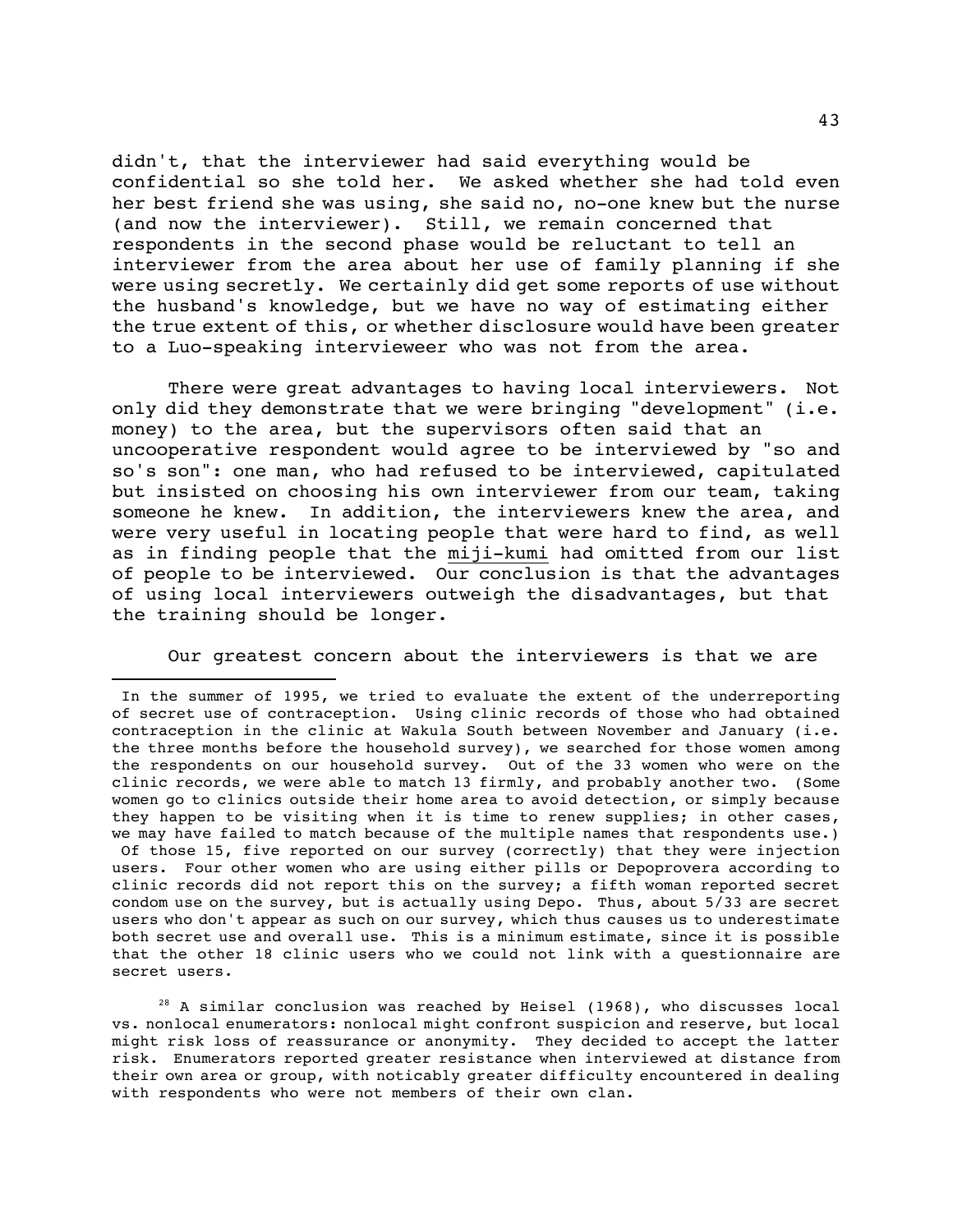fairly sure that there is a substantial amount of variability across interviewers. We are certain that the interviewers did not stick to the questionnaire, as standard survey practice requires (see, for example, various articles in Tanur, 1992). When we sat in on a few interviews, we could hear that the Luo of the interviewer went on much longer than the Luo of the printed questionnaire, and we could see exchanges that did not appear to be the simple question-response that standard survey technique calls for. After the interview, the interviewers were often able to answer questions about a particular respondent that would not have been elicited from questions on the questionnaire. And they sometimes wrote notes on the quetionnaire that turned out to be helpful.

Although the importance of sticking strictly to the questionnaire was emphasized to the supervisors who were training the interviewers, we do not think either the supervisors or the interviewers considered it desireable or possible. Our respondents were not at all familiar with surveys, and some of them were deeply suspicious of the research. They thus needed a longer introduction than we had provided, and we are not sure what was said in that introduction. But leaving aside the introduction, we think it would not have been possible to proceed verbatim through the questionnaire. In part, this is because both our interviewers and our respondents expected the half-hour of the survey to be a conversation rather than an interrogation. Even when the interviewer may have stayed closely with the wording of the question, the respondent didn't always give short answers, but sometimes explained. For example, the interviewer of a man in Kawadghone (M646) noted on the questionnaire that the man said he didn't talk to anybody about children supporting their parents "because he had never been helped by his children", and that he had never talked to anyone about family planning "because he is a Christian". It is from these sorts of comments that we learned that a respondent asked the interviewer to say that he should "Circle No Bicycle!", or a woman explained that she was not using family planning any more because she had had a tubal ligation.

A second reason that the interviewers did not always stick to the questionnaire was that, despite the extent to which our qualitative interviews shaped the questionnaire, we still had concepts or terms that were confusing to the respondents (as well as to the interviewers, initially), and that needed to be clarified. This may be more likely to happen when survey research is done in unfamiliar contexts, but as Suchman and Jordan (1992) point out, it also happens elsewhere. Survey data, they say, may be invalid because of what Fienberg (1990, cited in Suchman and Jordan) calls "errors of the third kind": that although the questions are, on their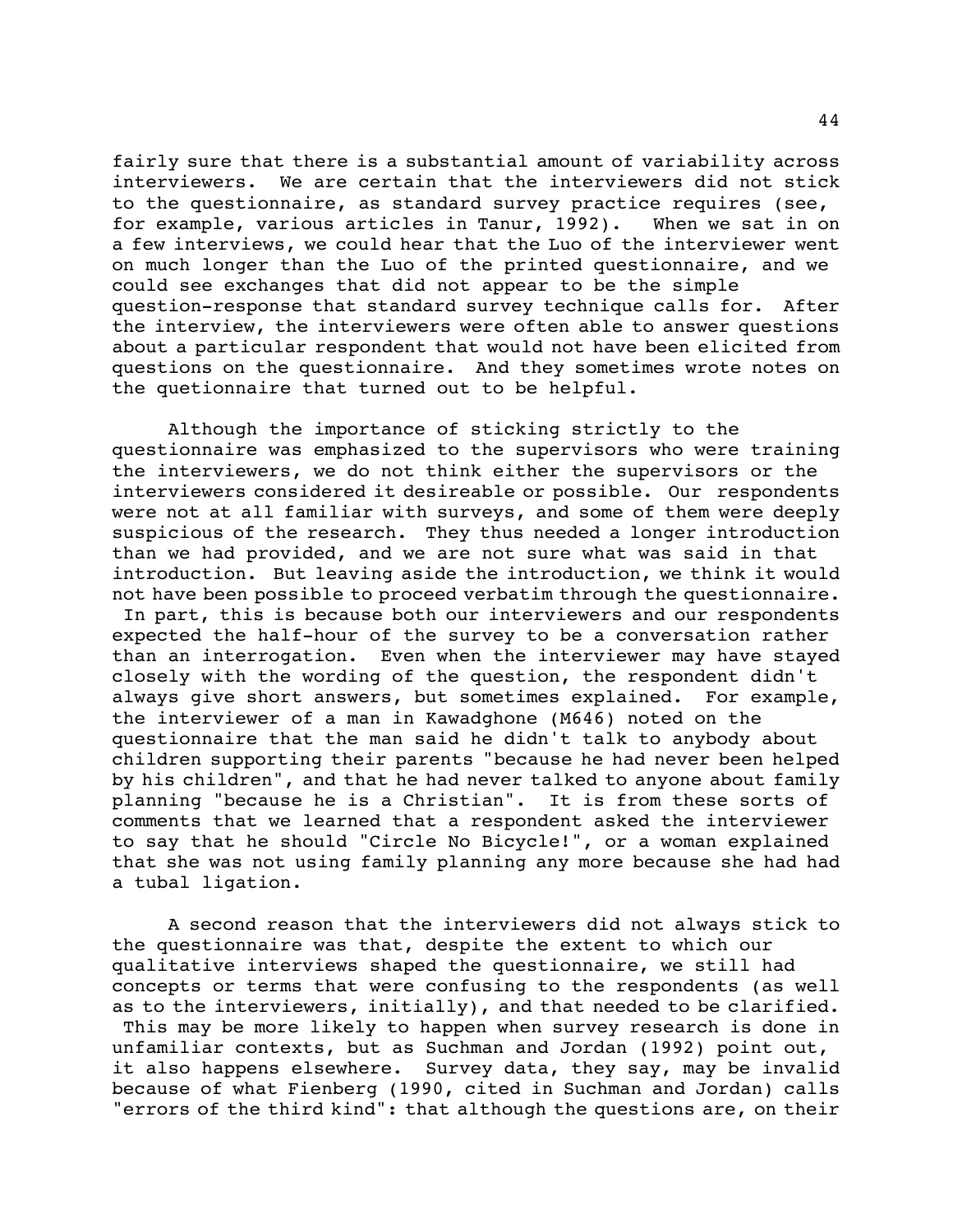face, the same across respondents, their meaning is not stable across respondents, and thus may do not measure the concepts of interest to the researcher. We are persuaded by our experience that Suchman and Jordan have an important point when they argue that it is preferable to permit more local control by interviewers in order to have stability of meaning across respondents .

The result is that we undoubtedly have considerable variation across interviewers; sticking closely to the questionnaire, however, would have given us considerable variation across respondents in their understanding of the question. In any case, we think a distant, antiphonal style simply would not have worked in this setting---and may not work well in others, as Suchman and Jordan suggest.

A disproportionate number of our interviewers were male: males in our areas were more likely to go to secondary school than females. This meant that males sometimes interviewed females; in addition, for logistical reasons females sometimes interviewed males. Our preliminary checks on this in our first site, Obisa, suggested that there was little difference in the outcome, and so we continued with this practice. A later and more careful examination of possible interviewer gender bias, using data from Wakula South, however, indicated that there is some gender bias. Using the number of network partners named by the respondent (a number that varied for women from 0 to 35) we compared the proportion of 0-networks (those in which the respondent claimed not to have talked to anyone about family planning) when the interviewer and respondent were matched by gender and when they weren't. This did not show statistically significant differences. It was the case, however, that for those who named any network partners, women interviewed by female interviewers were more likely (statistically significant) to have larger networks than those women interviewed by male interviewers.

Our last point concerning interviewers is that we think our period of training was too short. We devoted two days to training, which included about 3 hours for interviewer selection. Our questionnaire was fairly complicated (skips, network loops, a matrix to fill in), and most of the training time was devoted to that. In effect, we did training in the field. Especially on the first day in the field, the supervisors sat in on interviews, and went over the completed questionnaires closely with the interviewers while they were still in the field. The interviewers learned quickly, and by the second day in the field they made few errors. We think it would have been preferable to extend the training by at least a day, ideally two, of interviews in the field. In addition, we think that more time should be spent in explaining the purpose of the questions. It is only if the interviewer understands the purpose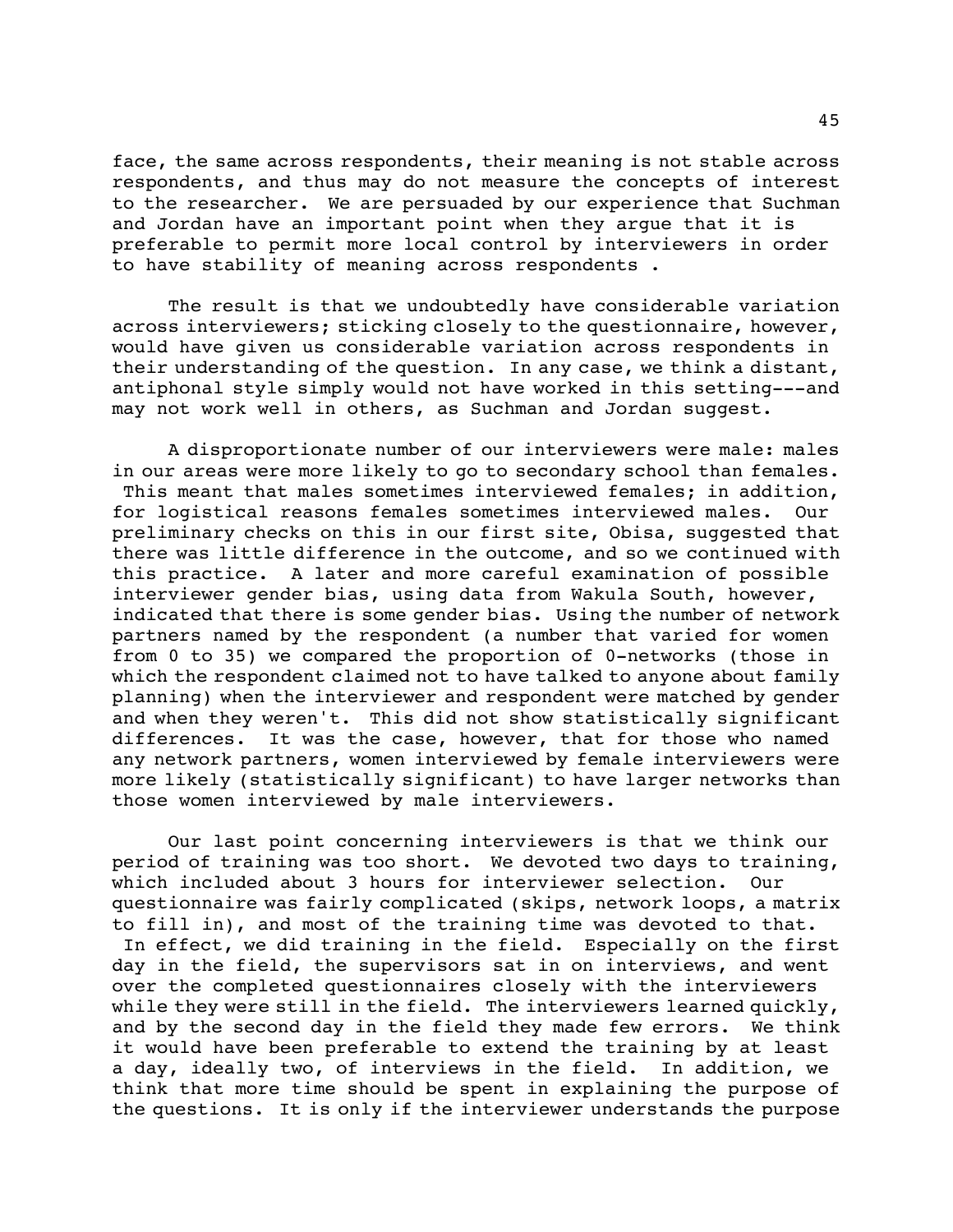of the questions that he or she can notice inconsistencies, and query the respondent. We did notice these in the checking of the data in the field, but this meant sending the interviewers back to resolve them, which was not a good use of their time.

# DATA ENTRY

If all the questionnaires were in perfect order--checked, names and respondent numbers accurate, no missing data, no inconsistencies due to interviewer error--data entry would not need to be done in the field. In our experience, however, the questionnaires were not checked perfectly. It is hard for us to imagine that others will not also discover errors only when the data are actually entered and preliminary tabulations made. Some of these errors can be rectified if field work is still going on; others cannot, but the researcher can gain a better understanding of what the errors are.

We found that data entry in the field was troublesome. The size of our team was expanded by the two data entry people, who had to be paid per diem in addition to salary, and had to be transported, housed, fed. We also had to keep batteries charged for their computers, which was a problem in two sites in which we didn't have electricity. Our solar panel failed (the shadow of a passing cow would result in the loss of the charge); when we borrowed a generator from the Kenyan Italian Scout Camp (a 45 minute drive away) it turned out to be defective and blew two battery chargers. We then had to resort to charging the batteries with the engine of one of our vehicles: since neither vehicle had a functioning cigarette lighter, this had to be done directly from the car battery. Since one of the two vehicles was always malfunctioning, it was available; however, this used a lot of petrol--and the nearest place to buy petrol was a 3 hour round trip over terrible roads, a trip which consumed nearly half a tank of petrol.

Nonetheless, we think data entry in the field was worth the trouble, improving both the coverage and the quality of the data. We could keep track of the interviews done and those left to do, so that we could be convinced that we were getting the people we were supposed to get. We also think that accuracy was improved. A particular example of this was matching spouses. Our sampling lists had the names of the spouses; however, these often differed from the names on the questionnaires. The miji-kumi's often used nicknames for men, but our respondents gave their "official" names to our interviewers, and matching was sometimes difficult; then we had to turn to the supervisors or the interviewers. In addition, we sometimes had to give new numbers, for example, to people who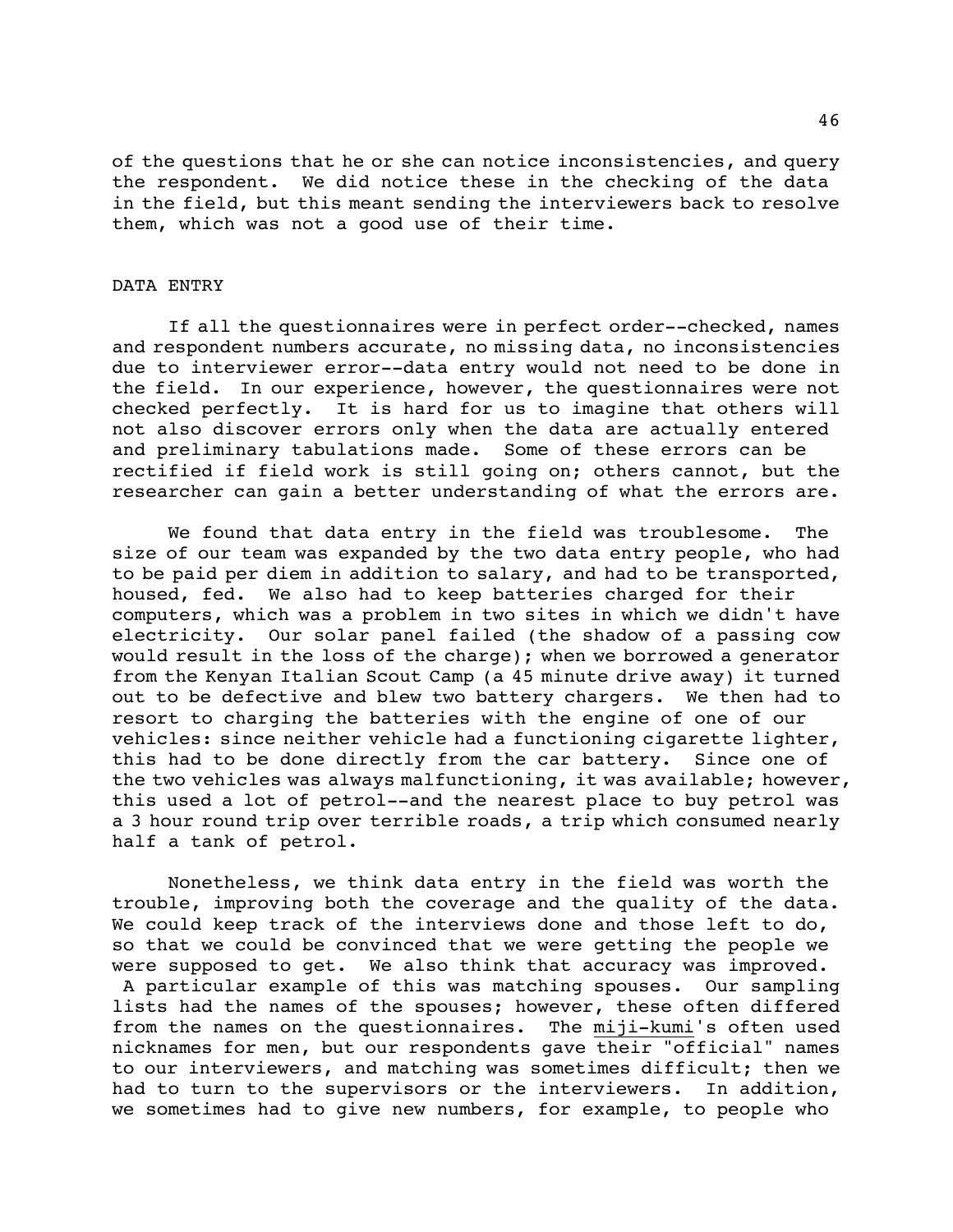were on our list as living out of the village (e.g. working in Nairobi) but had returned. Giving one person a new number also meant giving a new number to the spouse; we sometimes made mistakes, which could be rectified in the field when the supervisor would know whose spouse was whom. We also think that data entry in the field helped keep the concern of our supervisors for accuracy high. At several points along the way we did tabulations for them, so that they could see the tables that the data produced, and could realize that the table might look different if they failed to find 20 women, or if the respondent's number of children was inaccurate.

The data from this study were entered twice, and then checked using the Epi-Info verify procedure. We did not intend to enter the data twice and verify it. It was only at the beginning of the second site, when we began to evaluate the completeness of enumeration in Obisa, that we discovered errors. One of our first checks was to look for duplicates (two respondents with the same number) and we found them. We tried to reconcile them on the basis of the data alone--as would be necessary if the researcher only receives a data tape--and in doing so found that one of our data entry people had made a lot of mistakes.

We then sent someone to Nairobi to retrieve the questionnaires from Obisa, and began a thorough checking, which led us to re-enter the data. With the questionnaires in hand, we found that some of the duplicates were due to typographical errors, some were due to mistakenly giving two respondents the same numbers, and some turned out to be due to having interviewed the same respondent twice (in one case, a respondent was interviewed three times). We found a few women linked to the wrong husband (and vice versa). We found more wives listed as spouses on the husband's questionnaire than we had on our listing (or than we had interviewed). We also found we had lost a few questionnaires: the log showed that the interview had been done and checked, but there was no indication that the data had been entered, and the questionnaire no longer existed. In a few of these cases, the log showed that the data had been entered, so although we had lost the questionnaire, we still had the data on file (although we no longer had the ability to check for typographical errors).

In this stage, we took advantage of the supervisors' close knowledge of the respondents. Because the interviews in Obisa were still fairly fresh in the memory of the supervisors, we were able to determine which of the missing data was due to questionnaire loss (presumably random with respect to the social interaction of our respondents) and which due to failure to interview the person (presumably not random with respect to social interaction, since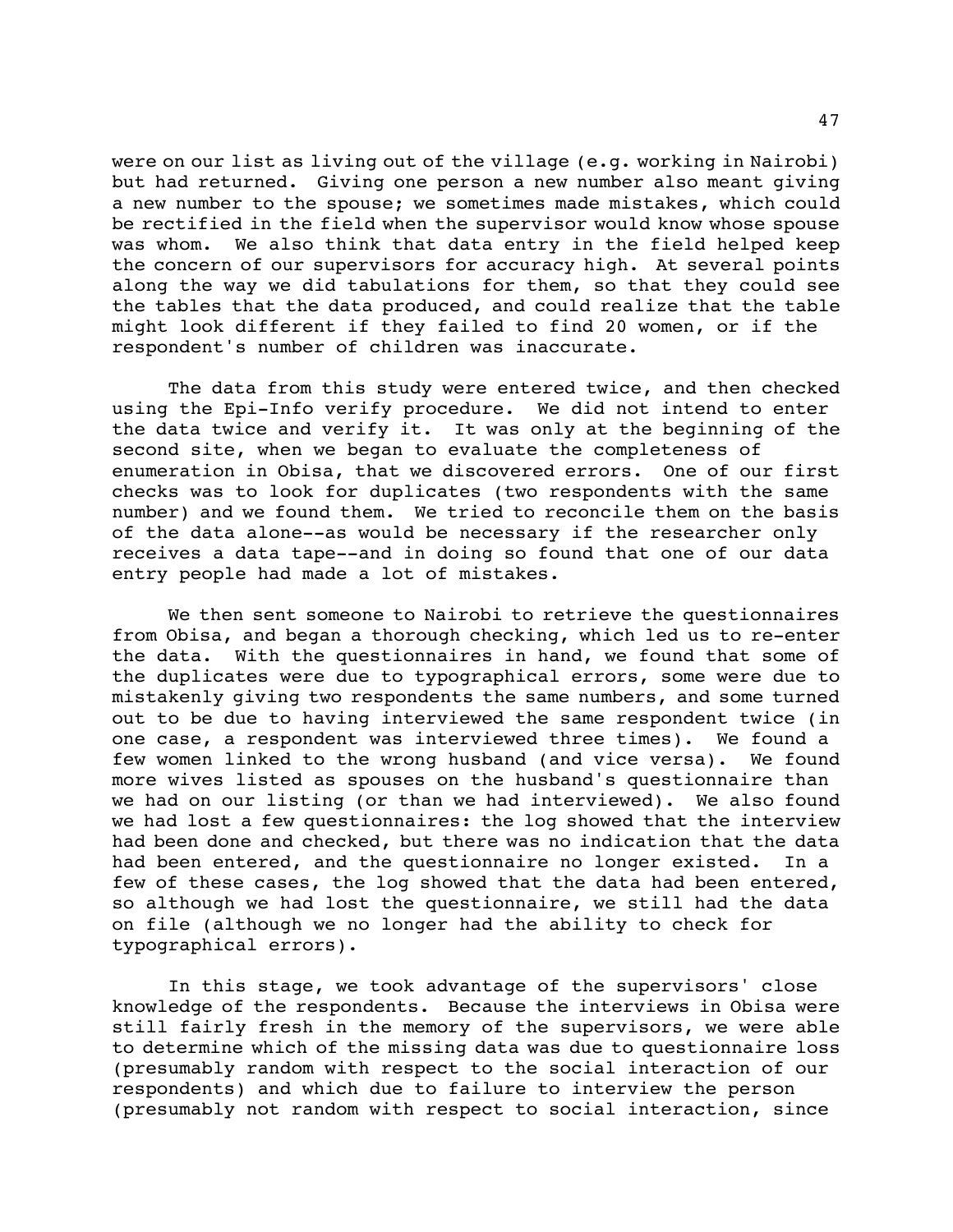the busiest people were the hardest to find). We went over all the missing people with the supervisor respnsible for that village. In some cases they didn't remember the person; in other cases, they remembered quite well either that they had interviewed the individual, or they had not: for example, one supervisor recalled that a woman was a second-hand clothes dealer who travelled around buying the clothes and then brought them to her co-wives in the village to sell. We had interviewed (and still had the questionnaires for) the two co-wives, but had not interviewed the dealer.

Fortunately, we had revised our system for keeping track of the data at the beginning of our second site, and once these data were entered (by the beginning of the third site) we found that we had done very well at keeping track of who was interviewed and of the questionnaires. Under this system, each evening when the supervisors returned from the field the work of the day was logged; by the time they went to bed, they each had a list of all the people in the area for which each was responsible, with an indication of whether the person had been visited, how often, and whether the interview had been completed. This then served as a guide for the next day.

# Where are the errors?

We have discussed above errors in our sampling lists and in our coverage. Our checks for missing information have been very thorough--the supervisor, a checker, and eventually the data entry program, which will not accept missing data. We thus have little missing data. To check for errors in data entry, we entered all the data twice, comparing files and then resolving discrepancies by returning to the individual respondent's questionnaire.

But what about errors in the responses themselves, made by the interviewers or by the respondents, which in the event will be largely indistinguishable? These are the errors that are potentially most serious, and we found them to be of two types. One type are categorizations that are less crisp in the minds of the respondents than they were in ours when we coded the responses for the questions we asked, and the second type are apparent inconsistencies that exposed a clash of understandings between what we had in mind when we posed the questions and what the respondents seem to have in mind when they answered them. In both cases, being there helped us to detect these errors. By the time they were detected it was too late to change the questionnaire--and there is no assurance that other coding categories, or other questions, would have worked better--but their detection does aid us in interpreting the responses.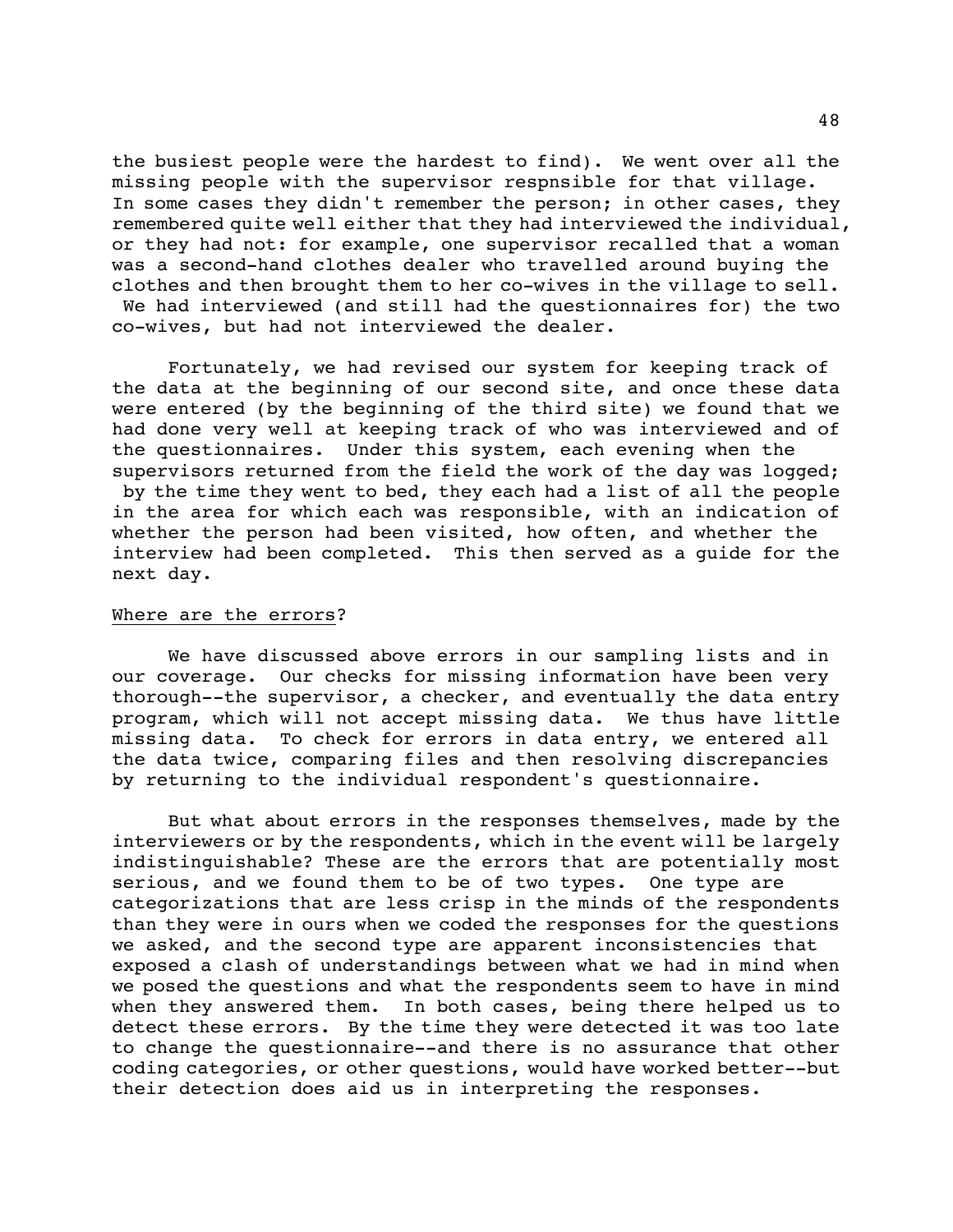One check was to examine interviewer errors. Our questionnaire had two network sections, where respondents were asked a long series of questions about those with whom they had talked about two different topics. If the respondent, when asked for the names of those with whom she talked about the second topic (family planning), the interviewer was instructed not to repeat the series of questions, in order not to bore the respondent. In the few cases where an interviewer did in fact repeat questions in the second network loop about someone named in the first network loop, we find an occasional difference. On one network loop, all the answers were the same except that for the age of the network partner (in one, an age mate, in the other, older); on another, all the answers were the same except for the degree of intimacy (on one, the network partner was a confidante, on the other, "just a friend"); on one [M984], the network partner was "better off", on the other "the same as me".

We also, serendipitously, conducted a handful of duplicate interviews, which provided another check on the quality of our data. In reviewing the data for Obisa, we were surprised to find 13 cases of the same respondent being interviewed two times (in one case, three times, and in another, twice on the same day by the same interviewer). We are at a loss to explain why respondents would agree to a re-interview. One supervisor, who is characteristically a bit dismissive of rural folk, said "Oh, those people, they think there might be something to be gained from the interview, so they want more"; she recalled one man in Obisa whom she knew they had interviewed, but who insisted he had not been. In addition, occasionally we found that an interviewer had asked the same questions about the characteristics of the respondent's network partner twice. (Our questionnaire had two network loops, one for the respondent's conversational partners on one topic, and one for the conversational partners on another. If the person named on the second loop was one of those named on the first, the questionnaire instructed the interviewer to note that, and to skip the remaining questions about the characteristics of that network partner).

These duplicate interviews made us painfully aware of the softness of the responses to our questions. When we compared duplicate questionnaires, they were close, but by no means identical. For example, one woman's age differed by two years; she said on one interview that she had 10 children, two of whom had died, and on the other that she had eight, two of whom had died; on one she said no to "intend to use family planning in the future", on the other (and later) one she said "uncertain". In one interview she named two conversational partners, in the other one only one. Fortunately, it was the same woman, Dorca: all the information for Dorca was the same except "attend the same church" (yes in one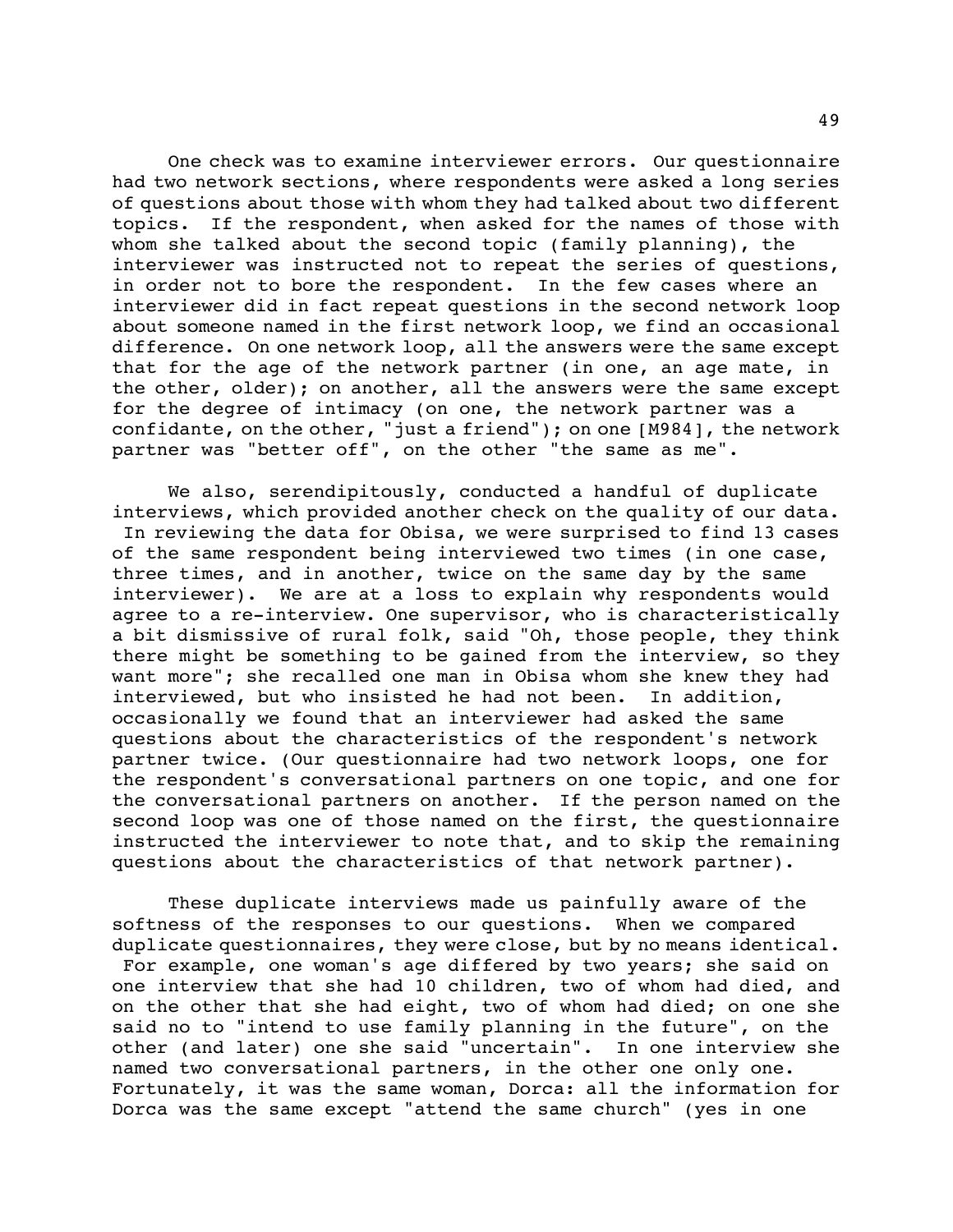interview, no in the other). In another case, the respondent's place of birth differed slightly and the year she moved to the village; her occupation was nursery school teacher in one, small business in the other; in one she said she sold at the market, in the other that she didn't; in one she said her husband worked in S. Nyanza, in the other he didn't; in one she said she had lived outside South Nyanza for six months or more, in the other she hadn't. Her sister Mary, mentioned as a network partner on both interviews, once had primary education, and once secondary, and her economic status differed.

We are pretty sure that when we had duplicate interviews, the interviews were of the same people: the code numbers were the same, the name of the head of the coumpound and the spouse, as well as the spouse's name. Variation may be due to the diligence of the interviewer: one interviewer may have emphasized that we only wanted to know about stints outside of South Nyanza that lasted six months or more, while the other interviewer may have emphasized simply living outside of South Nyanza.

That interviewer differences are unlikely to be the whole of the story, however, is suggested by the case where the same interviewer interviewed a man twice on the same day. The background information for this man showed no variation: he was a secondary school graduate, a tax collector, who was consistent with respect to his dates of birth, marriage, number of children. His network partners had the same names, and many of the same chracteristics across the interviewers. On one, however, he said he talked to Sakaria "less than once a month", on the other "at least once a month"; on one, Sakaria was a "confidant", on the other an "acquaintance"; on one, Olenye had been to primary school, on the other secondary school; on one, all three lived outside of S. Nyanza, on the other they lived in the same sublocation (and two in the same village); on one, Grace was an "age mate", on the other "much younger than me"; on one, Grace used injection as a method of family planning, in the other Grace used family planning, but method was "don't know"; in both, Grace advised the respondent to also use family planning, but in one he advised her not to use it and in the other he reported "no advice given". In one interview the respondent said he intended to use family planning in the futre, in the other that he was uncertain.

We think that some of this variation may be due to our coding categories. For example, we had only three age categories for the network partners (much older, age mate and much younger), and an interviewer might waffle over categorizing someone the respondent says is 5-6 years older. But we think that the variation across the same respondent probably primarily represents genuine lack of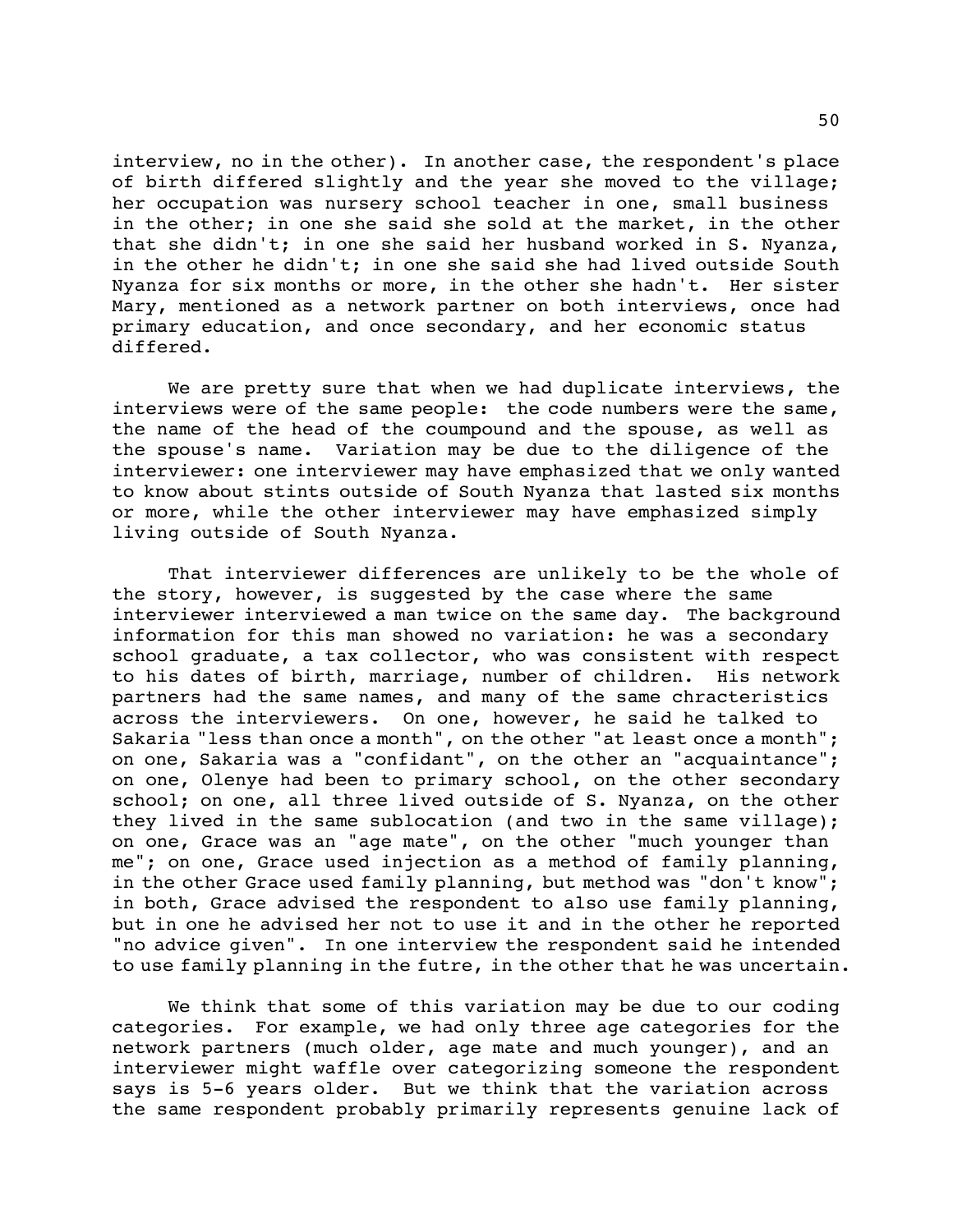precise knowledge about their own characteristics or that of their network partners, as well as genuine difficulty in categorizing their network partners. Few of our questions concerned attitudes or intentions, which we might expect to be labile, even within the same questionnaire: with the exception of "intend to use family planning", the questions had to do with characteristics such as education, behavior such as where the respondent had lived, or characteristics of their network partners. And some variation probably reflects genuine complexity--e.g. one respondent probably both taught nursery school and did a bit of selling on the side, mentioning one the first time, the other the second; the sister Mary may have had only one year of secondary school--is this "primary" or "secondary"? And relative economic status may be difficult to judge when individuals are fairly similar in this respect. In addition, some variation probably reflects genuine ambiguity--on one day, or even one time of day, a respondent may intend to use family planning some time in the future, but at another time he may feel more uncertain: after all, since the question was posed in terms of the future, there was no need to be decisive. About other differences we cannot even speculate: why, for example, would a respondent say on one interview that Grace uses injection as a method of family planning, but on the other "don't know"?